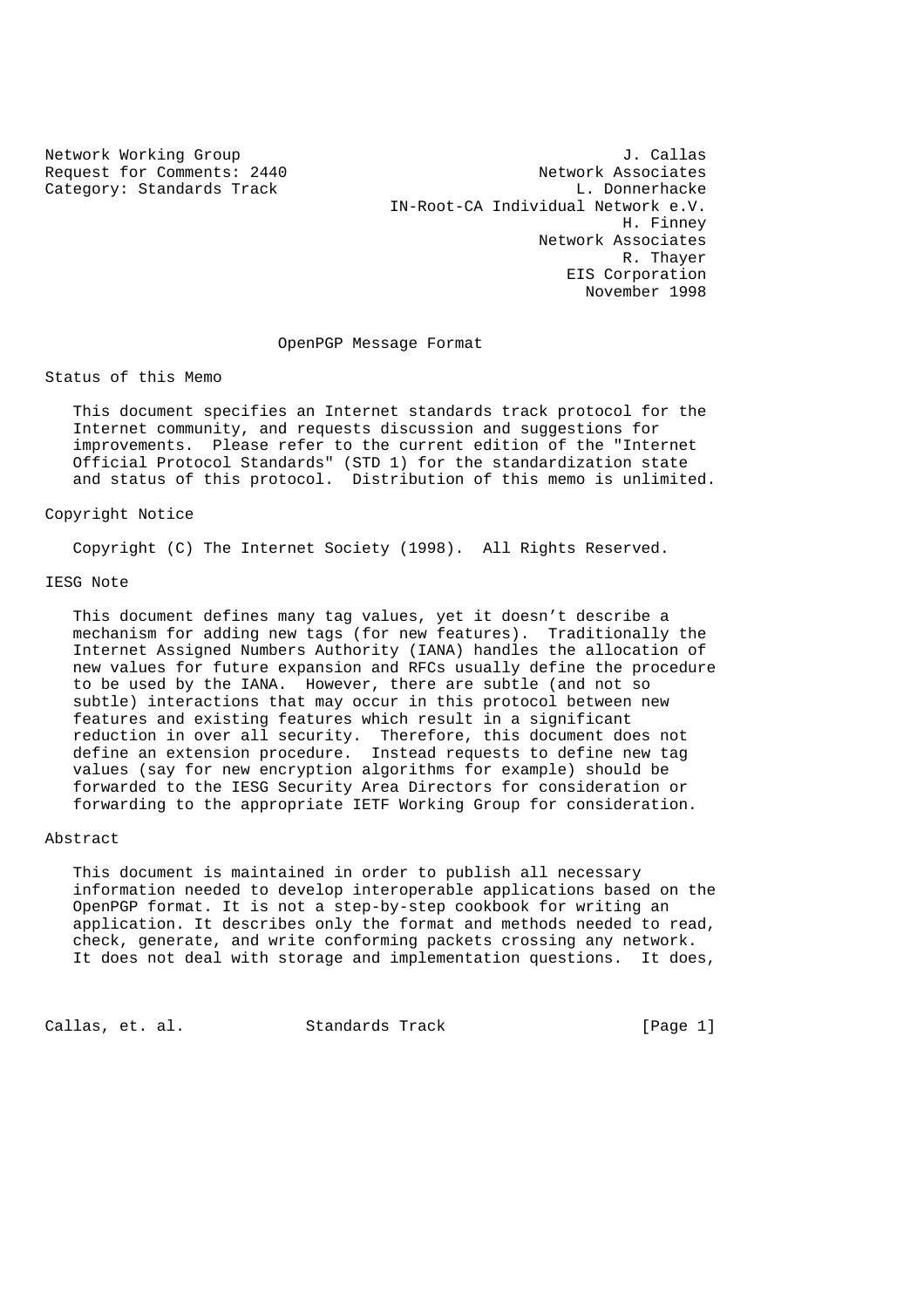however, discuss implementation issues necessary to avoid security flaws.

 Open-PGP software uses a combination of strong public-key and symmetric cryptography to provide security services for electronic communications and data storage. These services include confidentiality, key management, authentication, and digital signatures. This document specifies the message formats used in OpenPGP.

Table of Contents

|        | Status of this Memo                        | 1               |
|--------|--------------------------------------------|-----------------|
|        | IESG Note                                  | $\mathbf{1}$    |
|        | Abstract                                   | $\mathbf{1}$    |
|        | Table of Contents                          | $\overline{a}$  |
| 1.     | Introduction                               | $\overline{4}$  |
| 1.1.   | Terms                                      | 5               |
| 2.     | General functions                          | 5               |
| 2.1.   | Confidentiality via Encryption             | 5               |
| 2.2.   | Authentication via Digital signature       | 6               |
| 2.3.   | Compression                                | 7               |
| 2.4.   | Conversion to Radix-64                     | $\overline{7}$  |
| 2.5.   | Signature-Only Applications                | $\overline{7}$  |
| 3.     | Data Element Formats                       | $\sqrt{ }$      |
| 3.1.   | Scalar numbers                             | $\,8\,$         |
| 3.2.   | Multi-Precision Integers                   | 8               |
| 3.3.   | Key IDs                                    | 8               |
| 3.4.   | Text                                       | $\,8\,$         |
|        | 3.5. Time fields                           | $\mathsf 9$     |
| 3.6.   | String-to-key (S2K) specifiers             | $\mathsf 9$     |
|        | 3.6.1. String-to-key (S2k) specifier types | $\overline{9}$  |
|        | 3.6.1.1. Simple S2K                        | $\overline{9}$  |
|        | 3.6.1.2. Salted S2K                        | 10              |
|        | 3.6.1.3. Iterated and Salted S2K           | 10              |
|        | 3.6.2. String-to-key usage                 | 11              |
|        | 3.6.2.1. Secret key encryption             | 11              |
|        | 3.6.2.2. Symmetric-key message encryption  | 11              |
| 4.     | Packet Syntax                              | 12              |
| 4.1.   | Overview                                   | 12              |
| 4.2.   | Packet Headers                             | 12 <sup>°</sup> |
|        | 4.2.1. Old-Format Packet Lengths           | 13              |
|        | 4.2.2. New-Format Packet Lengths           | 13              |
|        | 4.2.2.1. One-Octet Lengths                 | 14              |
|        | 4.2.2.2. Two-Octet Lengths                 | 14              |
|        | 4.2.2.3. Five-Octet Lengths                | 14              |
|        | 4.2.2.4. Partial Body Lengths              | 14              |
| 4.2.3. | Packet Length Examples                     | 14              |

Callas, et. al. Standards Track [Page 2]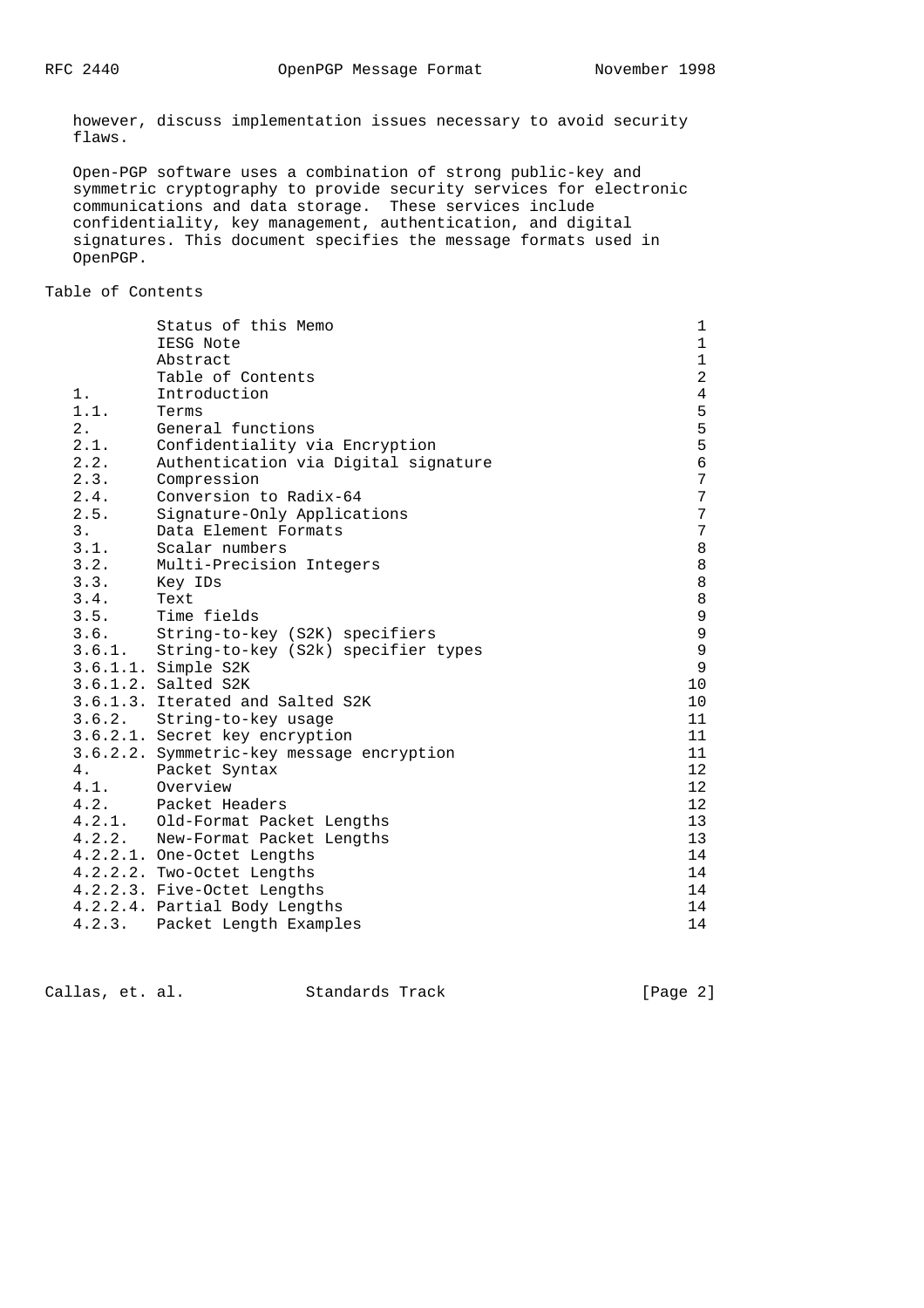|                 | 4.3. Packet Tags                                         | 15 |
|-----------------|----------------------------------------------------------|----|
|                 | 5. Packet Types                                          | 16 |
|                 |                                                          | 16 |
|                 | 5.1. Public-Key Encrypted Session Key Packets (Tag 1)    |    |
|                 | 5.2. Signature Packet (Tag 2)<br>5.2.1. Signature Types  | 17 |
|                 |                                                          | 17 |
|                 | 5.2.2. Version 3 Signature Packet Format                 | 19 |
|                 | 5.2.3. Version 4 Signature Packet Format                 | 21 |
|                 | 5.2.3.1. Signature Subpacket Specification               | 22 |
|                 | 5.2.3.2. Signature Subpacket Types                       | 24 |
|                 |                                                          |    |
|                 | 5.2.3.3. Signature creation time                         | 25 |
| 5.2.3.4. Issuer |                                                          | 25 |
|                 | 5.2.3.5. Key expiration time                             | 25 |
|                 | 5.2.3.6. Preferred symmetric algorithms                  | 25 |
|                 | 5.2.3.7. Preferred hash algorithms                       | 25 |
|                 | 5.2.3.8. Preferred compression algorithms                | 26 |
|                 | 5.2.3.9. Signature expiration time                       | 26 |
|                 |                                                          |    |
|                 | 5.2.3.10. Exportable Certification                       | 26 |
|                 | 5.2.3.11. Revocable                                      | 27 |
|                 | 5.2.3.12. Trust signature                                | 27 |
|                 | 5.2.3.13. Regular expression                             | 27 |
|                 | 5.2.3.14. Revocation key                                 | 27 |
|                 | 5.2.3.15. Notation Data                                  | 28 |
|                 | 5.2.3.16. Key server preferences                         | 28 |
|                 |                                                          |    |
|                 | 5.2.3.17. Preferred key server                           | 29 |
|                 | 5.2.3.18. Primary user id                                | 29 |
|                 | 5.2.3.19. Policy URL                                     | 29 |
|                 | 5.2.3.20. Key Flags                                      | 29 |
|                 | 5.2.3.21. Signer's User ID                               | 30 |
|                 | 5.2.3.22. Reason for Revocation                          | 30 |
|                 | 5.2.4. Computing Signatures                              | 31 |
|                 | 5.2.4.1. Subpacket Hints                                 |    |
|                 |                                                          | 32 |
|                 | 5.3. Symmetric-Key Encrypted Session-Key Packets (Tag 3) | 32 |
|                 | 5.4. One-Pass Signature Packets (Tag 4)                  | 33 |
|                 | 5.5. Key Material Packet                                 | 34 |
|                 | 5.5.1. Key Packet Variants                               | 34 |
|                 | 5.5.1.1. Public Key Packet (Tag 6)                       | 34 |
|                 | 5.5.1.2. Public Subkey Packet (Tag 14)                   | 34 |
|                 | 5.5.1.3. Secret Key Packet (Tag 5)                       | 35 |
|                 |                                                          | 35 |
|                 | 5.5.1.4. Secret Subkey Packet (Tag 7)                    |    |
|                 | 5.5.2. Public Key Packet Formats                         | 35 |
|                 | 5.5.3. Secret Key Packet Formats                         | 37 |
| 5.6.            | Compressed Data Packet (Tag 8)                           | 38 |
| 5.7.            | Symmetrically Encrypted Data Packet (Tag 9)              | 39 |
| 5.8.            | Marker Packet (Obsolete Literal Packet) (Tag 10)         | 39 |
| 5.9.            | Literal Data Packet (Tag 11)                             | 40 |
| 5.10.           | Trust Packet (Tag 12)                                    | 40 |
|                 |                                                          |    |
| 5.11.           | User ID Packet (Tag 13)                                  | 41 |
| б.              | Radix-64 Conversions                                     | 41 |

Callas, et. al. Standards Track [Page 3]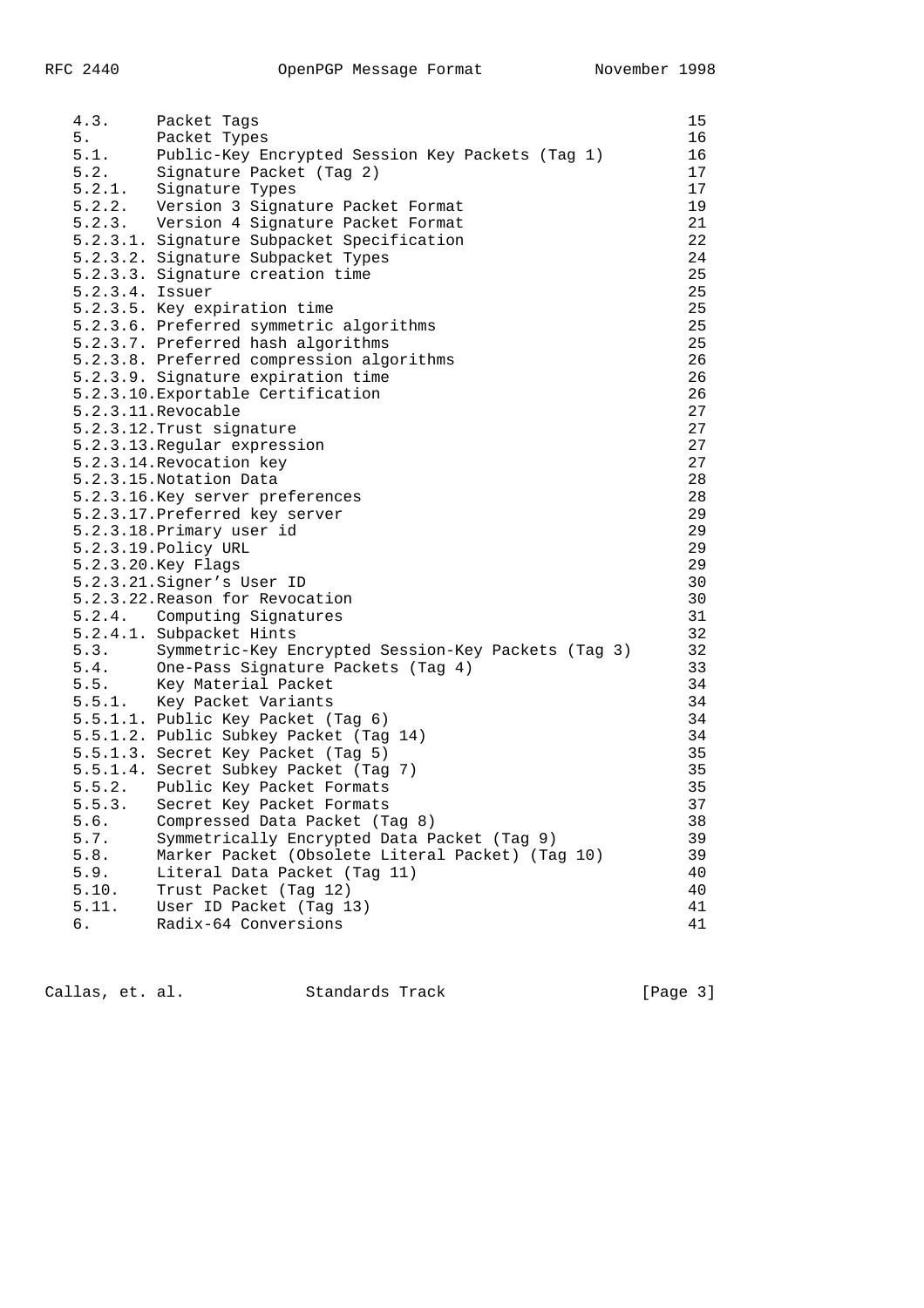| 6.1.    | An Implementation of the CRC-24 in "C" | 42 |
|---------|----------------------------------------|----|
| 6.2.    | Forming ASCII Armor                    | 42 |
| 6.3.    | Encoding Binary in Radix-64            | 44 |
| 6.4.    | Decoding Radix-64                      | 46 |
| 6.5.    | Examples of Radix-64                   | 46 |
| 6.6.    | Example of an ASCII Armored Message    | 47 |
| 7.      | Cleartext signature framework          | 47 |
| 7.1.    | Dash-Escaped Text                      | 47 |
| 8.      | Regular Expressions                    | 48 |
| 9.      | Constants                              | 49 |
| 9.1.    | Public Key Algorithms                  | 49 |
| 9.2.    | Symmetric Key Algorithms               | 49 |
| 9.3.    | Compression Algorithms                 | 50 |
| 9.4.    | Hash Algorithms                        | 50 |
| 10.     | Packet Composition                     | 50 |
| 10.1.   | Transferable Public Keys               | 50 |
| 10.2.   | OpenPGP Messages                       | 52 |
| 10.3.   | Detached Signatures                    | 52 |
| 11.     | Enhanced Key Formats                   | 52 |
| 11.1.   | Key Structures                         | 52 |
| 11.2.   | Key IDs and Fingerprints               | 53 |
| 12.     | Notes on Algorithms                    | 54 |
| 12.1.   | Symmetric Algorithm Preferences        | 54 |
| 12.2.   | Other Algorithm Preferences            | 55 |
| 12.2.1. | Compression Preferences                | 56 |
| 12.2.2. | Hash Algorithm Preferences             | 56 |
| 12.3.   | Plaintext                              | 56 |
| 12.4.   | <b>RSA</b>                             | 56 |
| 12.5.   | Elgamal                                | 57 |
| 12.6.   | DSA                                    | 58 |
| 12.7.   | Reserved Algorithm Numbers             | 58 |
| 12.8.   | OpenPGP CFB mode                       | 58 |
| 13.     | Security Considerations                | 59 |
| 14.     | Implementation Nits                    | 60 |
| 15.     | Authors and Working Group Chair        | 62 |
| 16.     | References                             | 63 |
| 17.     | Full Copyright Statement               | 65 |

## 1. Introduction

 This document provides information on the message-exchange packet formats used by OpenPGP to provide encryption, decryption, signing, and key management functions. It builds on the foundation provided in RFC 1991 "PGP Message Exchange Formats."

Callas, et. al. Standards Track [Page 4]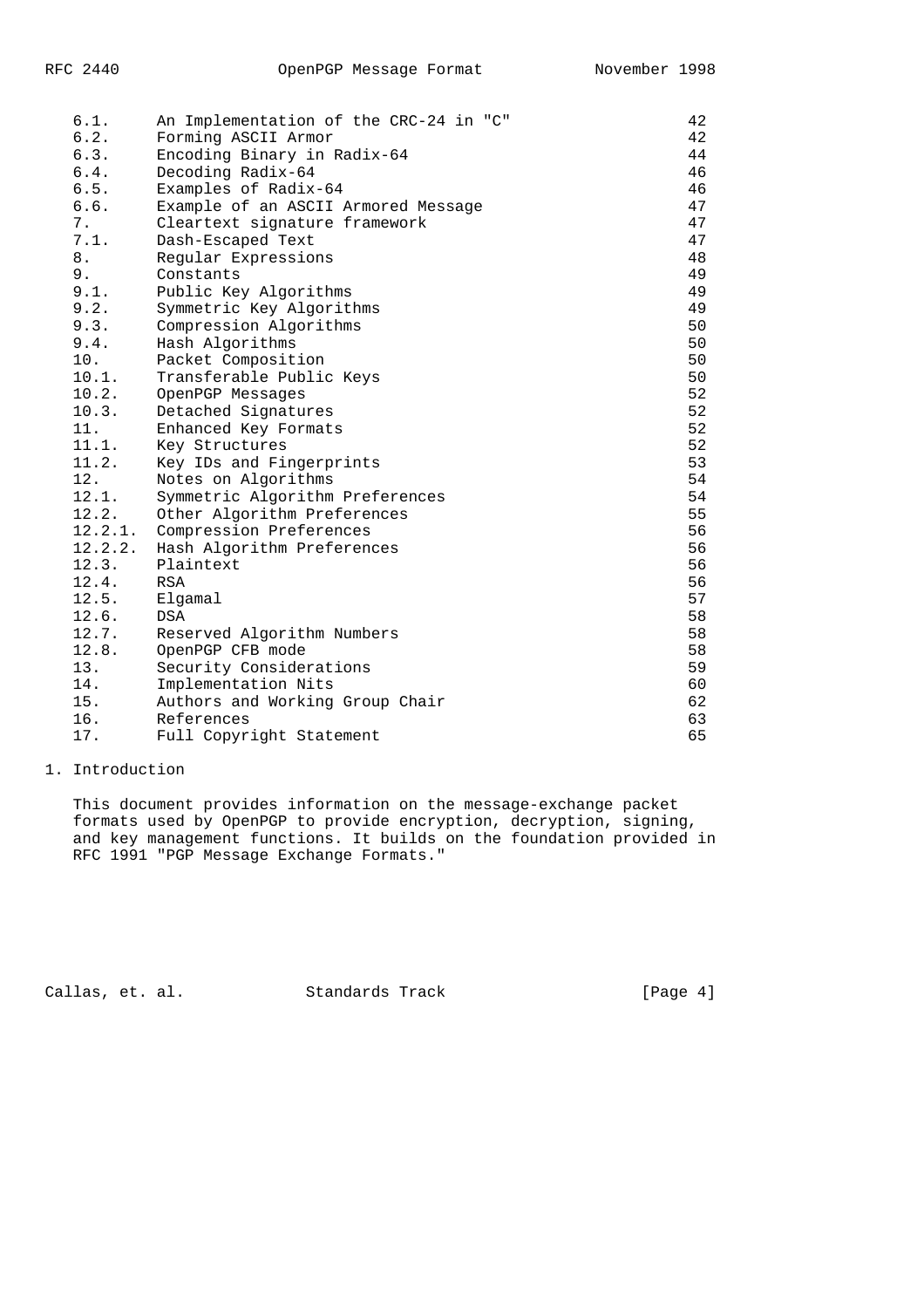1.1. Terms

- \* OpenPGP This is a definition for security software that uses PGP 5.x as a basis.
- \* PGP Pretty Good Privacy. PGP is a family of software systems developed by Philip R. Zimmermann from which OpenPGP is based.
- \* PGP 2.6.x This version of PGP has many variants, hence the term PGP 2.6.x. It used only RSA, MD5, and IDEA for its cryptographic transforms. An informational RFC, RFC 1991, was written describing this version of PGP.
- \* PGP 5.x This version of PGP is formerly known as "PGP 3" in the community and also in the predecessor of this document, RFC 1991. It has new formats and corrects a number of problems in the PGP 2.6.x design. It is referred to here as PGP 5.x because that software was the first release of the "PGP 3" code base.

 "PGP", "Pretty Good", and "Pretty Good Privacy" are trademarks of Network Associates, Inc. and are used with permission.

 This document uses the terms "MUST", "SHOULD", and "MAY" as defined in RFC 2119, along with the negated forms of those terms.

2. General functions

 OpenPGP provides data integrity services for messages and data files by using these core technologies:

- digital signatures
- encryption
- compression
- radix-64 conversion

 In addition, OpenPGP provides key management and certificate services, but many of these are beyond the scope of this document.

2.1. Confidentiality via Encryption

 OpenPGP uses two encryption methods to provide confidentiality: symmetric-key encryption and public key encryption. With public-key encryption, the object is encrypted using a symmetric encryption algorithm. Each symmetric key is used only once. A new "session key" is generated as a random number for each message. Since it is used

Callas, et. al. Standards Track [Page 5]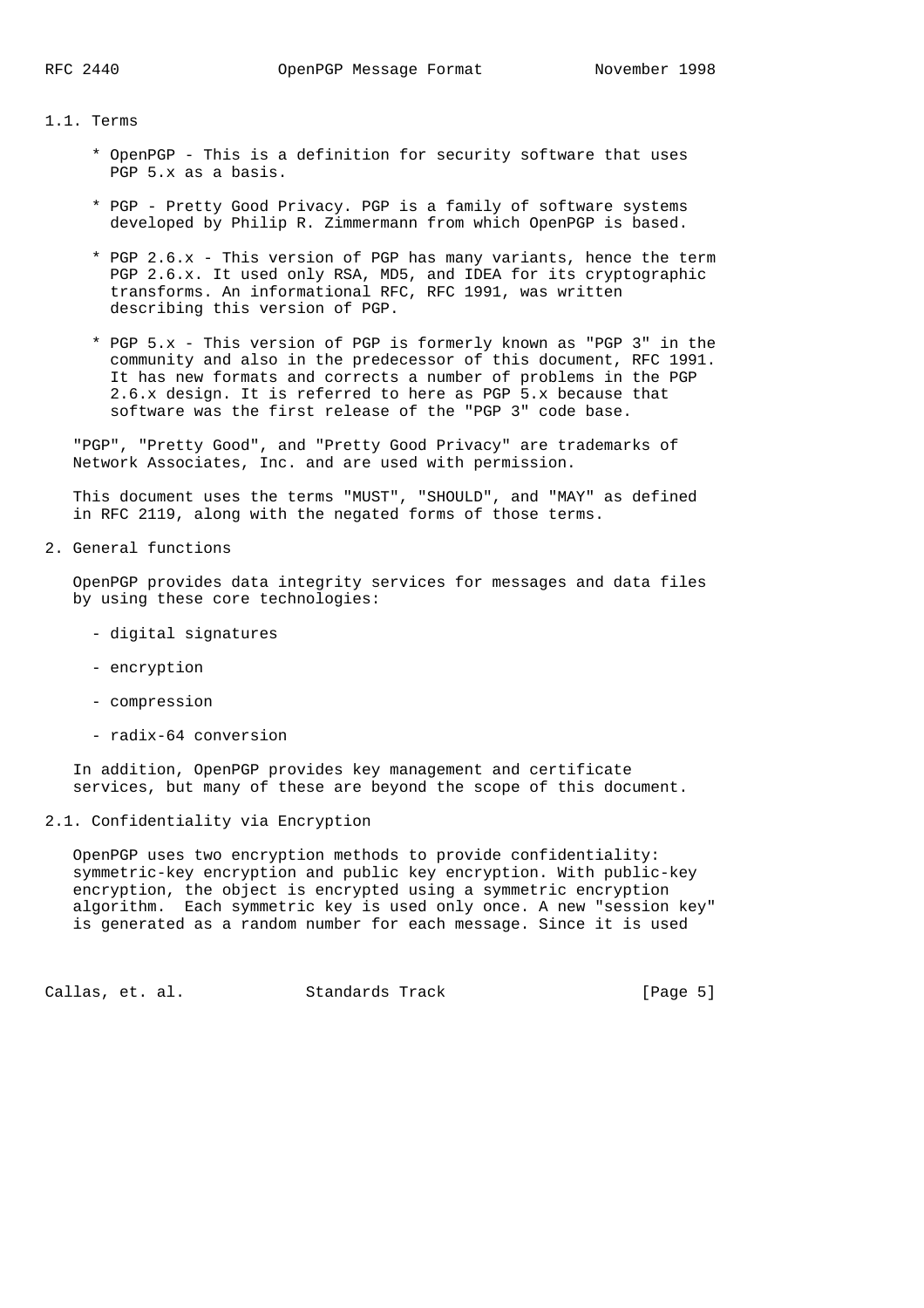only once, the session key is bound to the message and transmitted with it. To protect the key, it is encrypted with the receiver's public key. The sequence is as follows:

- 1. The sender creates a message.
- 2. The sending OpenPGP generates a random number to be used as a session key for this message only.
- 3. The session key is encrypted using each recipient's public key. These "encrypted session keys" start the message.
- 4. The sending OpenPGP encrypts the message using the session key, which forms the remainder of the message. Note that the message is also usually compressed.
- 5. The receiving OpenPGP decrypts the session key using the recipient's private key.
- 6. The receiving OpenPGP decrypts the message using the session key. If the message was compressed, it will be decompressed.

 With symmetric-key encryption, an object may be encrypted with a symmetric key derived from a passphrase (or other shared secret), or a two-stage mechanism similar to the public-key method described above in which a session key is itself encrypted with a symmetric algorithm keyed from a shared secret.

 Both digital signature and confidentiality services may be applied to the same message. First, a signature is generated for the message and attached to the message. Then, the message plus signature is encrypted using a symmetric session key. Finally, the session key is encrypted using public-key encryption and prefixed to the encrypted block.

2.2. Authentication via Digital signature

 The digital signature uses a hash code or message digest algorithm, and a public-key signature algorithm. The sequence is as follows:

- 1. The sender creates a message.
- 2. The sending software generates a hash code of the message.
- 3. The sending software generates a signature from the hash code using the sender's private key.
- 4. The binary signature is attached to the message.

Callas, et. al. Standards Track [Page 6]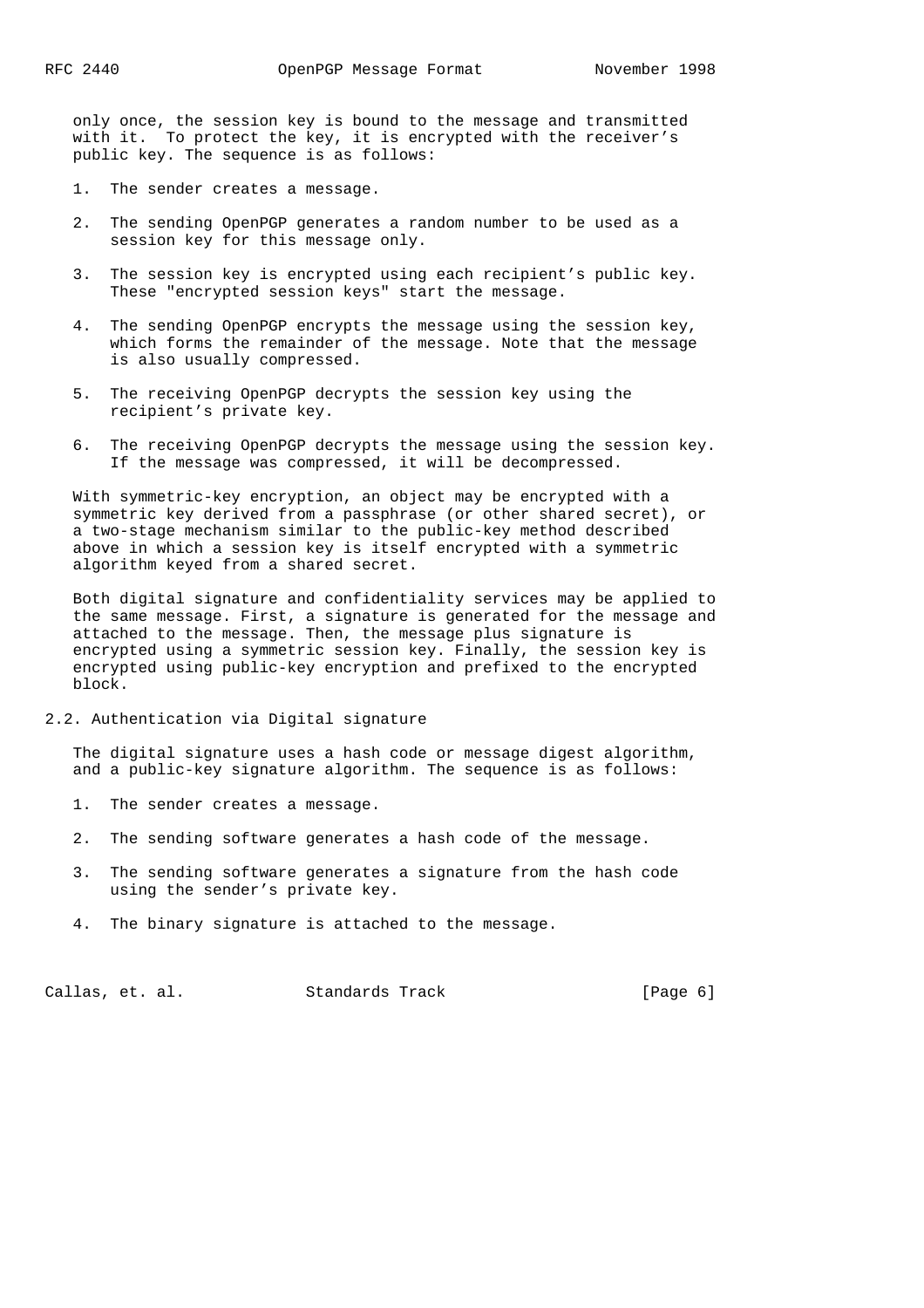- 5. The receiving software keeps a copy of the message signature.
- 6. The receiving software generates a new hash code for the received message and verifies it using the message's signature. If the verification is successful, the message is accepted as authentic.
- 2.3. Compression

 OpenPGP implementations MAY compress the message after applying the signature but before encryption.

#### 2.4. Conversion to Radix-64

 OpenPGP's underlying native representation for encrypted messages, signature certificates, and keys is a stream of arbitrary octets. Some systems only permit the use of blocks consisting of seven-bit, printable text. For transporting OpenPGP's native raw binary octets through channels that are not safe to raw binary data, a printable encoding of these binary octets is needed. OpenPGP provides the service of converting the raw 8-bit binary octet stream to a stream of printable ASCII characters, called Radix-64 encoding or ASCII Armor.

Implementations SHOULD provide Radix-64 conversions.

 Note that many applications, particularly messaging applications, will want more advanced features as described in the OpenPGP-MIME document, RFC 2015. An application that implements OpenPGP for messaging SHOULD implement OpenPGP-MIME.

# 2.5. Signature-Only Applications

 OpenPGP is designed for applications that use both encryption and signatures, but there are a number of problems that are solved by a signature-only implementation. Although this specification requires both encryption and signatures, it is reasonable for there to be subset implementations that are non-comformant only in that they omit encryption.

3. Data Element Formats

This section describes the data elements used by OpenPGP.

Callas, et. al. Standards Track [Page 7]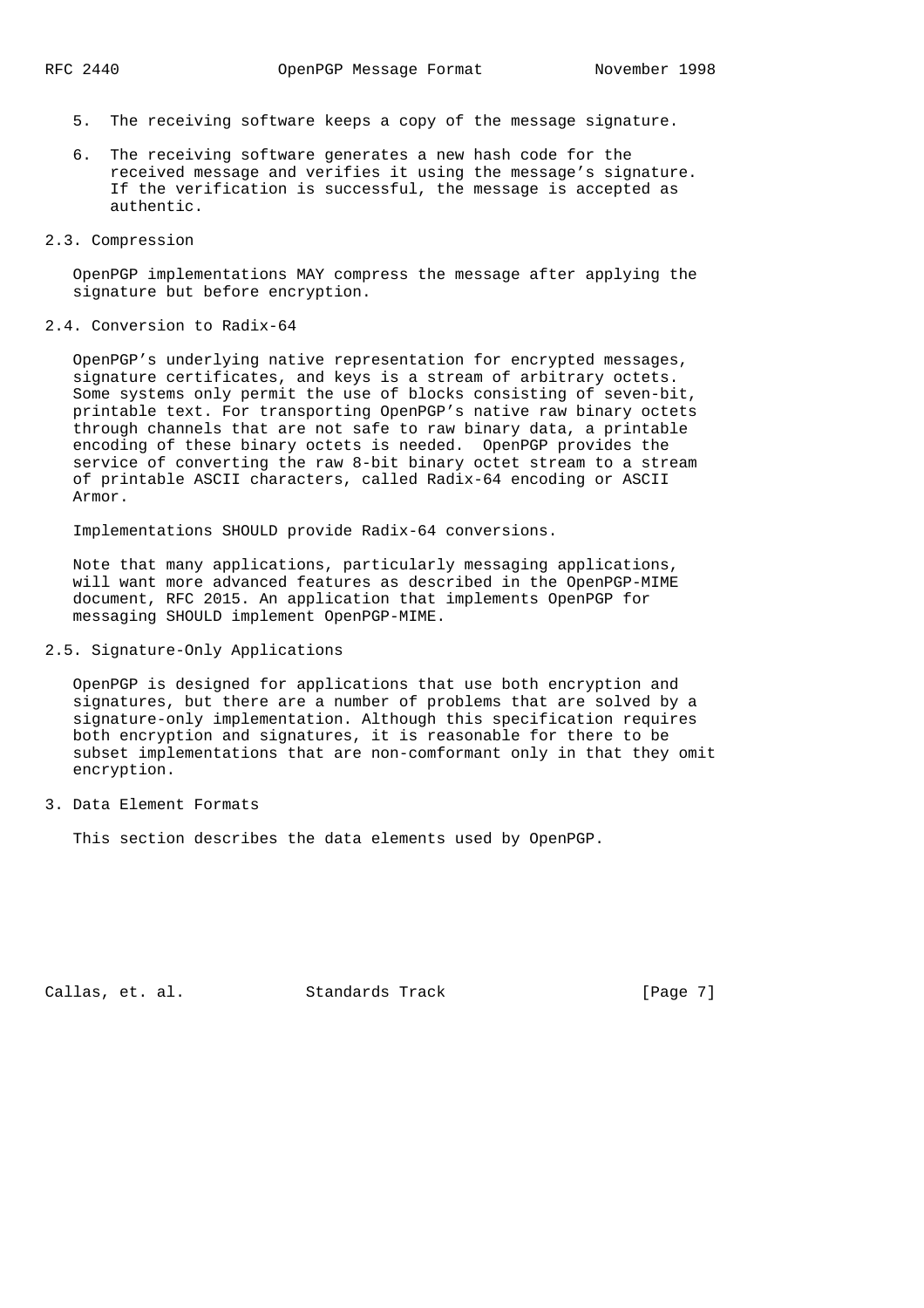# 3.1. Scalar numbers

 Scalar numbers are unsigned, and are always stored in big-endian format. Using n[k] to refer to the kth octet being interpreted, the value of a two-octet scalar is  $((n[0] < < 8) + n[1])$ . The value of a four-octet scalar is  $((n[0] \ll 24) + (n[1] \ll 16) + (n[2] \ll 8) +$ n[3]).

### 3.2. Multi-Precision Integers

 Multi-Precision Integers (also called MPIs) are unsigned integers used to hold large integers such as the ones used in cryptographic calculations.

 An MPI consists of two pieces: a two-octet scalar that is the length of the MPI in bits followed by a string of octets that contain the actual integer.

 These octets form a big-endian number; a big-endian number can be made into an MPI by prefixing it with the appropriate length.

#### Examples:

(all numbers are in hexadecimal)

 The string of octets [00 01 01] forms an MPI with the value 1. The string [00 09 01 FF] forms an MPI with the value of 511.

Additional rules:

The size of an MPI is ((MPI.length + 7) / 8) + 2 octets.

 The length field of an MPI describes the length starting from its most significant non-zero bit. Thus, the MPI [00 02 01] is not formed correctly. It should be [00 01 01].

### 3.3. Key IDs

 A Key ID is an eight-octet scalar that identifies a key. Implementations SHOULD NOT assume that Key IDs are unique. The section, "Enhanced Key Formats" below describes how Key IDs are formed.

## 3.4. Text

 The default character set for text is the UTF-8 [RFC2279] encoding of Unicode [ISO10646].

Callas, et. al. Standards Track [Page 8]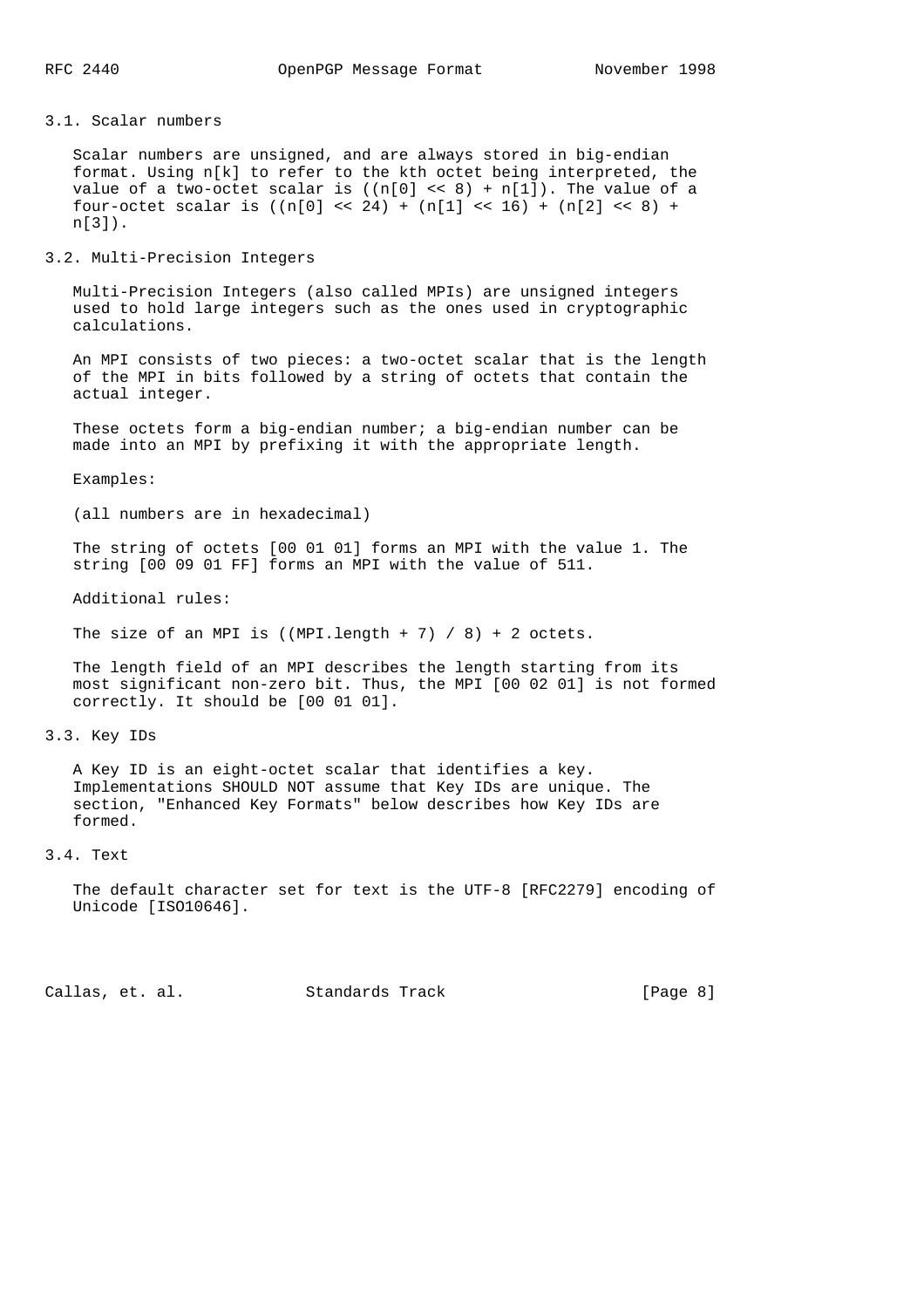3.5. Time fields

 A time field is an unsigned four-octet number containing the number of seconds elapsed since midnight, 1 January 1970 UTC.

3.6. String-to-key (S2K) specifiers

 String-to-key (S2K) specifiers are used to convert passphrase strings into symmetric-key encryption/decryption keys. They are used in two places, currently: to encrypt the secret part of private keys in the private keyring, and to convert passphrases to encryption keys for symmetrically encrypted messages.

3.6.1. String-to-key (S2k) specifier types

 There are three types of S2K specifiers currently supported, as follows:

3.6.1.1. Simple S2K

 This directly hashes the string to produce the key data. See below for how this hashing is done.

| Octet 0: | $0 \times 00$ |                |
|----------|---------------|----------------|
| Octet 1: |               | hash algorithm |

 Simple S2K hashes the passphrase to produce the session key. The manner in which this is done depends on the size of the session key (which will depend on the cipher used) and the size of the hash algorithm's output. If the hash size is greater than or equal to the session key size, the high-order (leftmost) octets of the hash are used as the key.

 If the hash size is less than the key size, multiple instances of the hash context are created -- enough to produce the required key data. These instances are preloaded with 0, 1, 2, ... octets of zeros (that is to say, the first instance has no preloading, the second gets preloaded with 1 octet of zero, the third is preloaded with two octets of zeros, and so forth).

 As the data is hashed, it is given independently to each hash context. Since the contexts have been initialized differently, they will each produce different hash output. Once the passphrase is hashed, the output data from the multiple hashes is concatenated, first hash leftmost, to produce the key data, with any excess octets on the right discarded.

Callas, et. al. Standards Track [Page 9]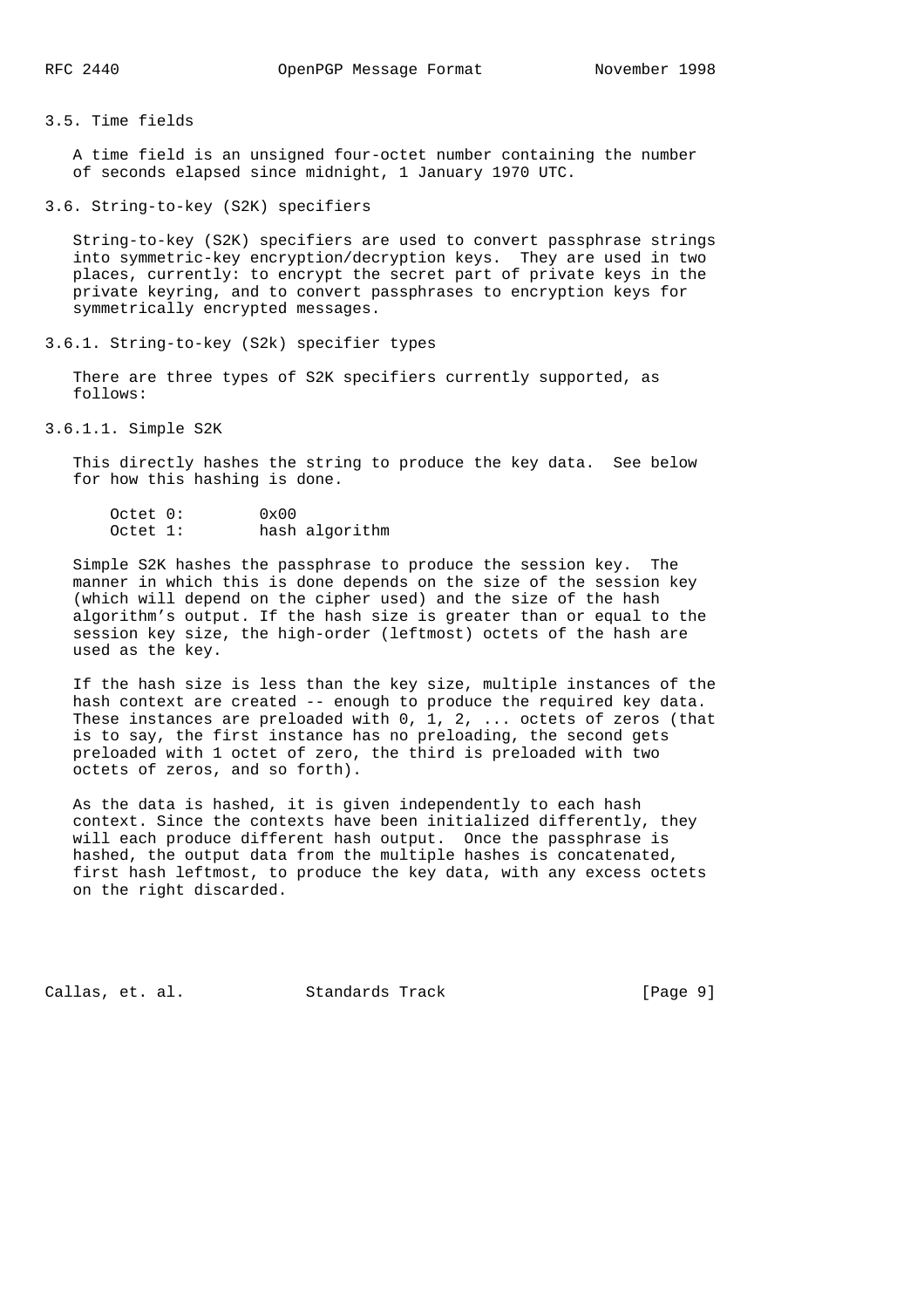3.6.1.2. Salted S2K

This includes a "salt" value in the S2K specifier -- some arbitrary data -- that gets hashed along with the passphrase string, to help prevent dictionary attacks.

| Octet 0:      | 0x01               |
|---------------|--------------------|
| Octet 1:      | hash algorithm     |
| Octets $2-9:$ | 8-octet salt value |

 Salted S2K is exactly like Simple S2K, except that the input to the hash function(s) consists of the 8 octets of salt from the S2K specifier, followed by the passphrase.

## 3.6.1.3. Iterated and Salted S2K

 This includes both a salt and an octet count. The salt is combined with the passphrase and the resulting value is hashed repeatedly. This further increases the amount of work an attacker must do to try dictionary attacks.

| Octet 0:        | $0 \times 03$                   |  |
|-----------------|---------------------------------|--|
| Octet 1:        | hash algorithm                  |  |
| $Octets$ $2-9:$ | 8-octet salt value              |  |
| Octet 10:       | count, a one-octet, coded value |  |

 The count is coded into a one-octet number using the following formula:

```
 #define EXPBIAS 6
    count = ((Int32)16 + (c & 15)) << ((c &gt;&gt; 4) + EXPBIAS);
```
 The above formula is in C, where "Int32" is a type for a 32-bit integer, and the variable "c" is the coded count, Octet 10.

 Iterated-Salted S2K hashes the passphrase and salt data multiple times. The total number of octets to be hashed is specified in the encoded count in the S2K specifier. Note that the resulting count value is an octet count of how many octets will be hashed, not an iteration count.

 Initially, one or more hash contexts are set up as with the other S2K algorithms, depending on how many octets of key data are needed. Then the salt, followed by the passphrase data is repeatedly hashed until the number of octets specified by the octet count has been hashed. The one exception is that if the octet count is less than the size of the salt plus passphrase, the full salt plus passphrase will be hashed even though that is greater than the octet count.

Callas, et. al. Standards Track [Page 10]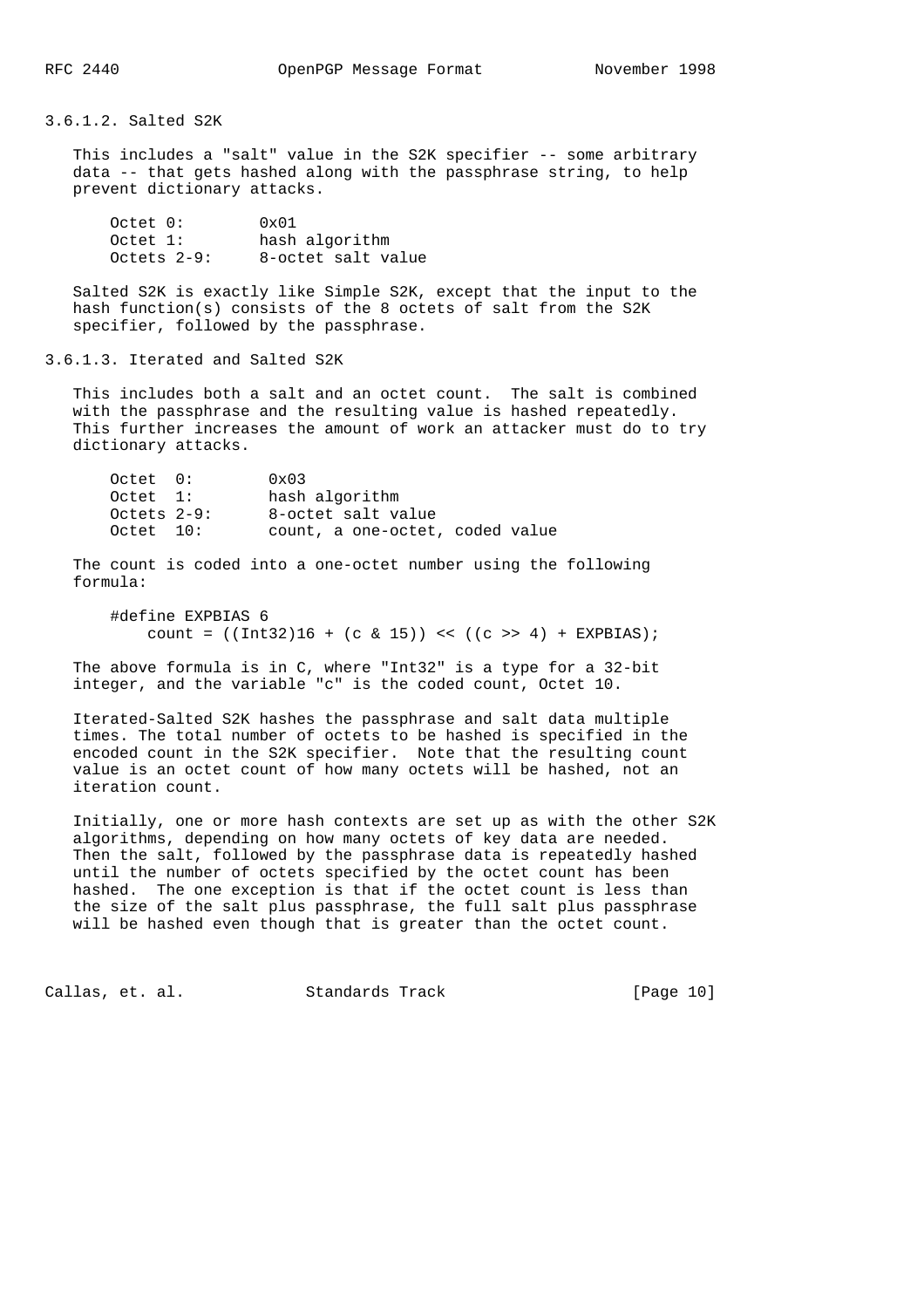After the hashing is done the data is unloaded from the hash context(s) as with the other S2K algorithms.

#### 3.6.2. String-to-key usage

 Implementations SHOULD use salted or iterated-and-salted S2K specifiers, as simple S2K specifiers are more vulnerable to dictionary attacks.

## 3.6.2.1. Secret key encryption

 An S2K specifier can be stored in the secret keyring to specify how to convert the passphrase to a key that unlocks the secret data. Older versions of PGP just stored a cipher algorithm octet preceding the secret data or a zero to indicate that the secret data was unencrypted. The MD5 hash function was always used to convert the passphrase to a key for the specified cipher algorithm.

 For compatibility, when an S2K specifier is used, the special value 255 is stored in the position where the hash algorithm octet would have been in the old data structure. This is then followed immediately by a one-octet algorithm identifier, and then by the S2K specifier as encoded above.

 Therefore, preceding the secret data there will be one of these possibilities:

0: secret data is unencrypted (no pass phrase)<br>255: followed by algorithm octet and S2K specifi followed by algorithm octet and S2K specifier Cipher alg: use Simple S2K algorithm using MD5 hash

 This last possibility, the cipher algorithm number with an implicit use of MD5 and IDEA, is provided for backward compatibility; it MAY be understood, but SHOULD NOT be generated, and is deprecated.

 These are followed by an 8-octet Initial Vector for the decryption of the secret values, if they are encrypted, and then the secret key values themselves.

3.6.2.2. Symmetric-key message encryption

 OpenPGP can create a Symmetric-key Encrypted Session Key (ESK) packet at the front of a message. This is used to allow S2K specifiers to be used for the passphrase conversion or to create messages with a mix of symmetric-key ESKs and public-key ESKs. This allows a message to be decrypted either with a passphrase or a public key.

Callas, et. al. Standards Track [Page 11]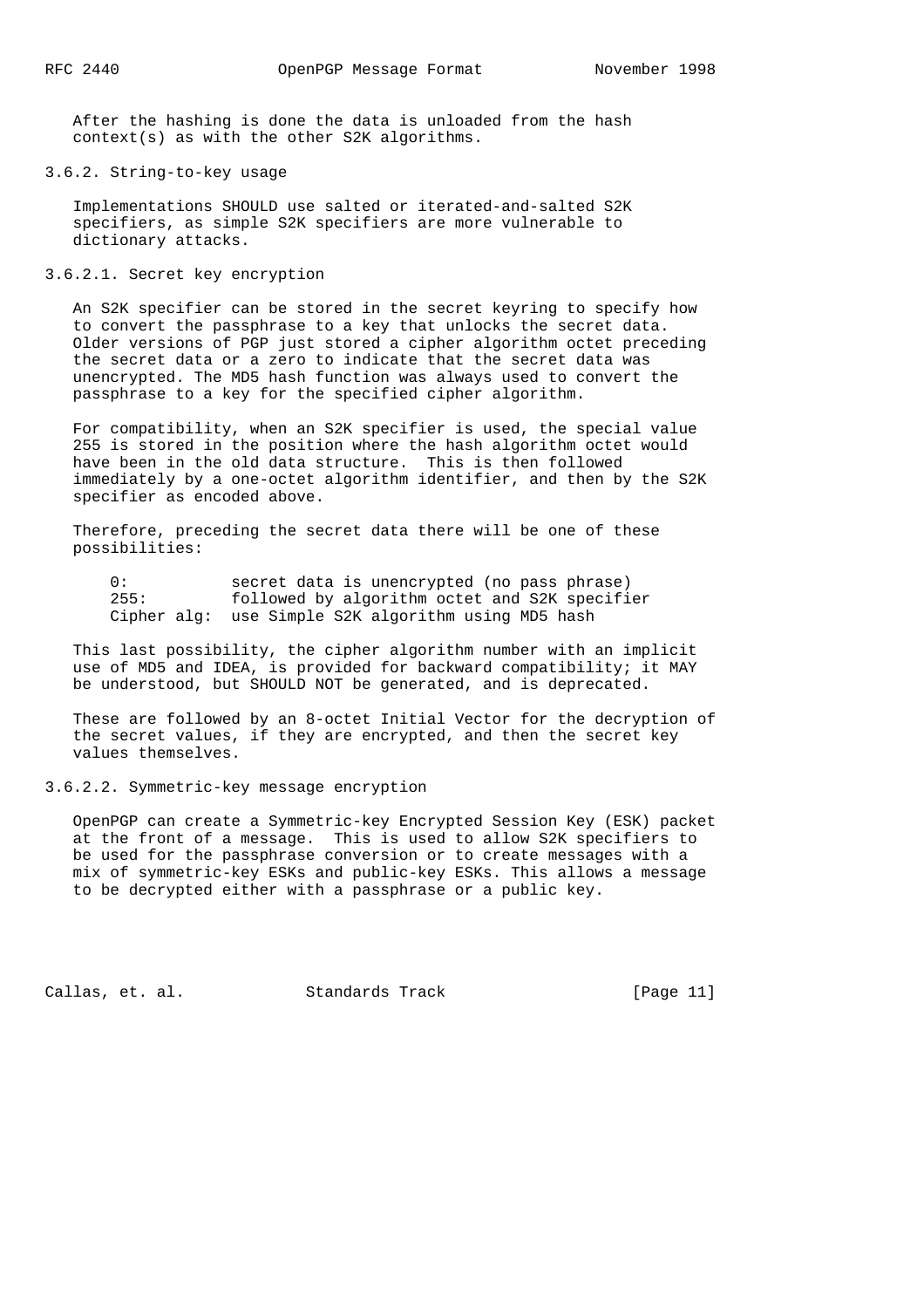PGP 2.X always used IDEA with Simple string-to-key conversion when encrypting a message with a symmetric algorithm. This is deprecated, but MAY be used for backward-compatibility.

4. Packet Syntax

This section describes the packets used by OpenPGP.

4.1. Overview

 An OpenPGP message is constructed from a number of records that are traditionally called packets. A packet is a chunk of data that has a tag specifying its meaning. An OpenPGP message, keyring, certificate, and so forth consists of a number of packets. Some of those packets may contain other OpenPGP packets (for example, a compressed data packet, when uncompressed, contains OpenPGP packets).

 Each packet consists of a packet header, followed by the packet body. The packet header is of variable length.

4.2. Packet Headers

 The first octet of the packet header is called the "Packet Tag." It determines the format of the header and denotes the packet contents. The remainder of the packet header is the length of the packet.

 Note that the most significant bit is the left-most bit, called bit 7. A mask for this bit is 0x80 in hexadecimal.

 +---------------+ PTag |7 6 5 4 3 2 1 0| +---------------+ Bit 7 -- Always one Bit 6 -- New packet format if set

 PGP 2.6.x only uses old format packets. Thus, software that interoperates with those versions of PGP must only use old format packets. If interoperability is not an issue, either format may be used. Note that old format packets have four bits of content tags, and new format packets have six; some features cannot be used and still be backward-compatible.

Old format packets contain:

Callas, et. al. Standards Track [Page 12]

Bits 5-2 -- content tag Bits 1-0 - length-type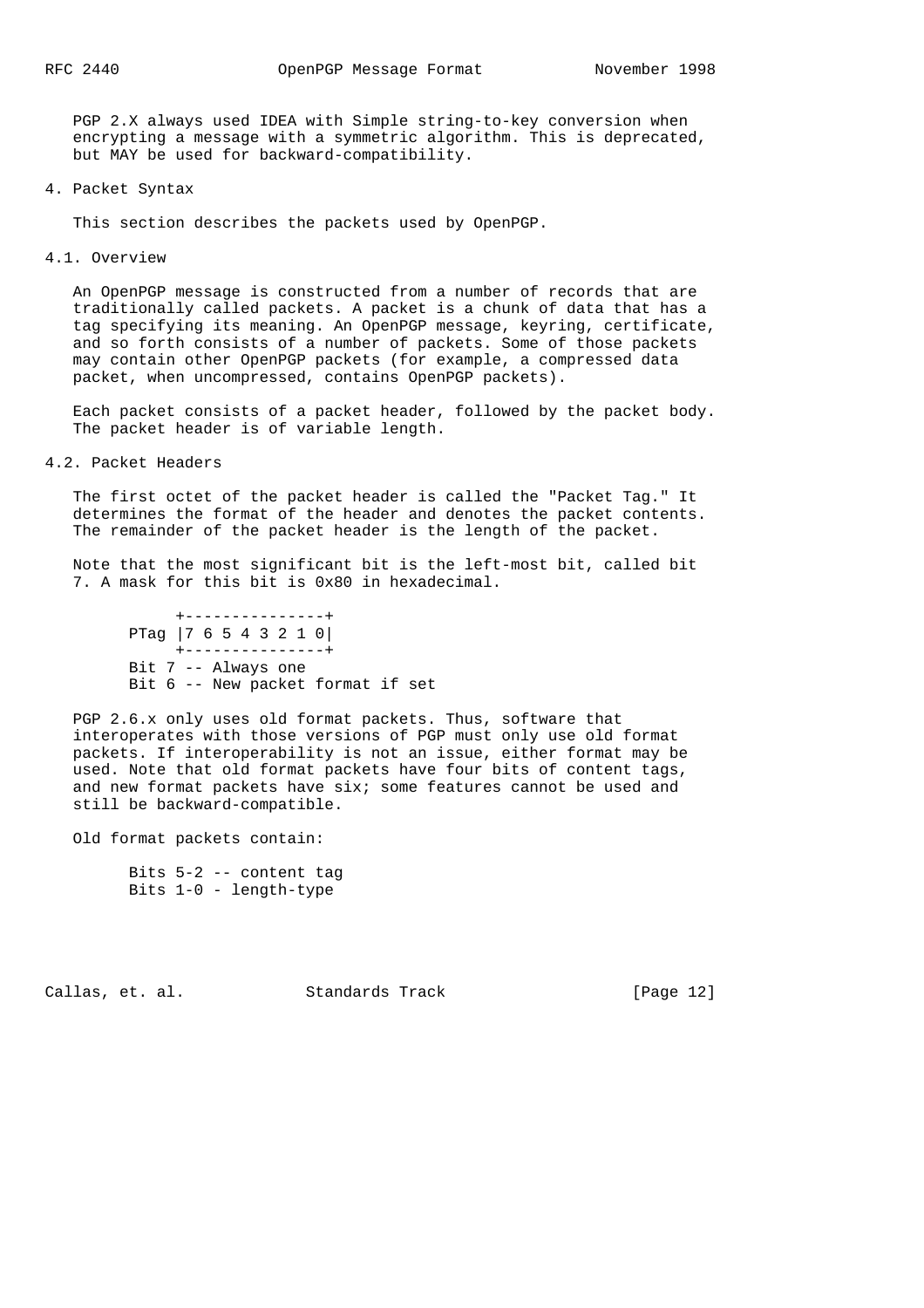New format packets contain:

Bits 5-0 -- content tag

4.2.1. Old-Format Packet Lengths

The meaning of the length-type in old-format packets is:

- 0 The packet has a one-octet length. The header is 2 octets long.
- 1 The packet has a two-octet length. The header is 3 octets long.
- 2 The packet has a four-octet length. The header is 5 octets long.
- 3 The packet is of indeterminate length. The header is 1 octet long, and the implementation must determine how long the packet is. If the packet is in a file, this means that the packet extends until the end of the file. In general, an implementation SHOULD NOT use indeterminate length packets except where the end of the data will be clear from the context, and even then it is better to use a definite length, or a new-format header. The new-format headers described below have a mechanism for precisely encoding data of indeterminate length.
- 4.2.2. New-Format Packet Lengths

New format packets have four possible ways of encoding length:

- 1. A one-octet Body Length header encodes packet lengths of up to 191 octets.
- 2. A two-octet Body Length header encodes packet lengths of 192 to 8383 octets.
- 3. A five-octet Body Length header encodes packet lengths of up to 4,294,967,295 (0xFFFFFFFF) octets in length. (This actually encodes a four-octet scalar number.)
- 4. When the length of the packet body is not known in advance by the issuer, Partial Body Length headers encode a packet of indeterminate length, effectively making it a stream.

Callas, et. al. Standards Track [Page 13]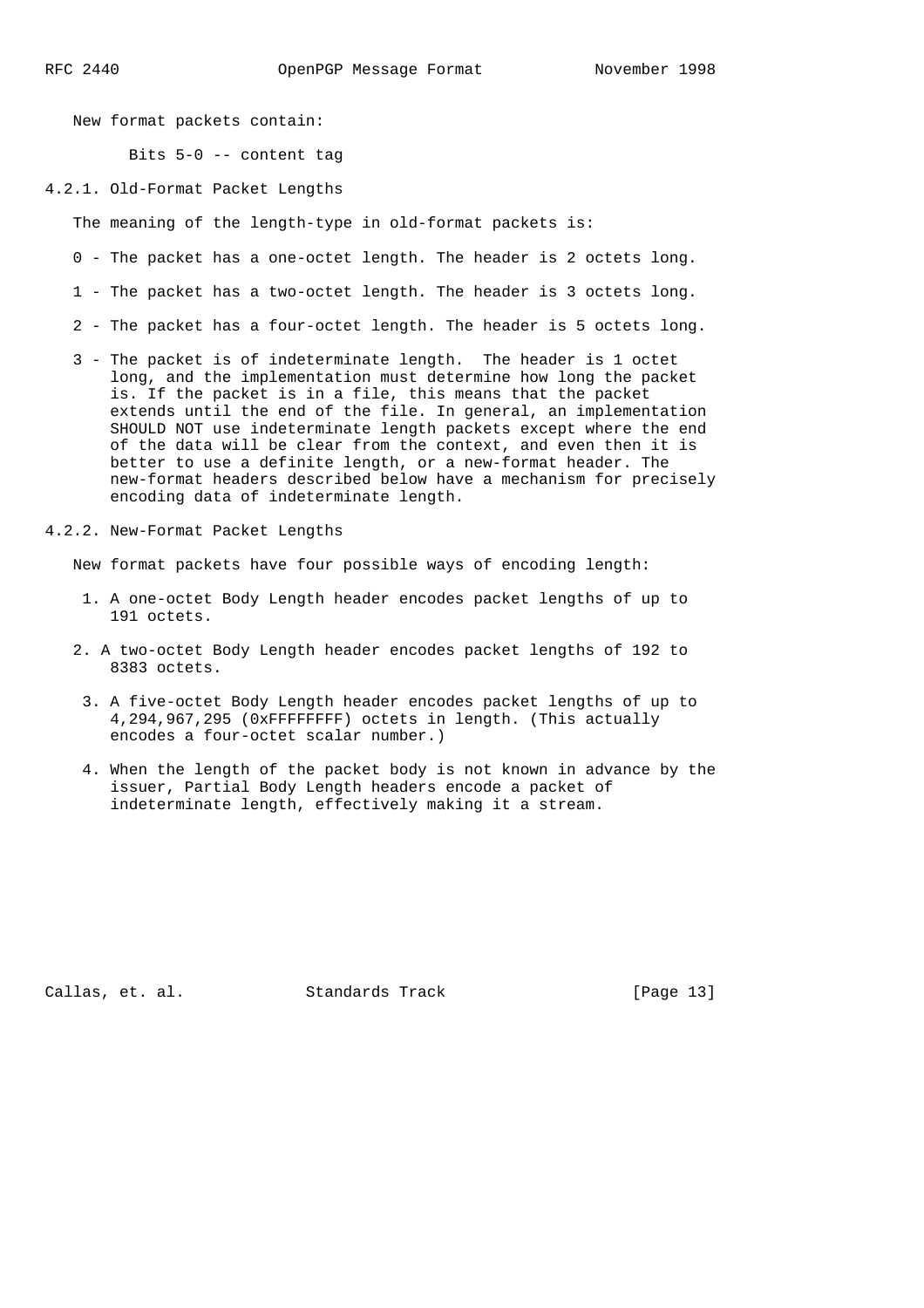4.2.2.1. One-Octet Lengths

 A one-octet Body Length header encodes a length of from 0 to 191 octets. This type of length header is recognized because the one octet value is less than 192. The body length is equal to:

bodyLen = 1st\_octet;

4.2.2.2. Two-Octet Lengths

 A two-octet Body Length header encodes a length of from 192 to 8383 octets. It is recognized because its first octet is in the range 192 to 223. The body length is equal to:

bodyLen =  $((1st octet - 192) << 8) + (2nd octet) + 192)$ 

4.2.2.3. Five-Octet Lengths

 A five-octet Body Length header consists of a single octet holding the value 255, followed by a four-octet scalar. The body length is equal to:

 bodyLen = (2nd\_octet << 24) | (3rd\_octet << 16) | (4th\_octet << 8) | 5th\_octet

4.2.2.4. Partial Body Lengths

 A Partial Body Length header is one octet long and encodes the length of only part of the data packet. This length is a power of 2, from 1 to 1,073,741,824 (2 to the 30th power). It is recognized by its one octet value that is greater than or equal to 224, and less than 255. The partial body length is equal to:

partialBodyLen = 1 << (1st\_octet & 0x1f);

 Each Partial Body Length header is followed by a portion of the packet body data. The Partial Body Length header specifies this portion's length. Another length header (of one of the three types - one octet, two-octet, or partial) follows that portion. The last length header in the packet MUST NOT be a partial Body Length header. Partial Body Length headers may only be used for the non-final parts of the packet.

4.2.3. Packet Length Examples

 These examples show ways that new-format packets might encode the packet lengths.

Callas, et. al. Standards Track [Page 14]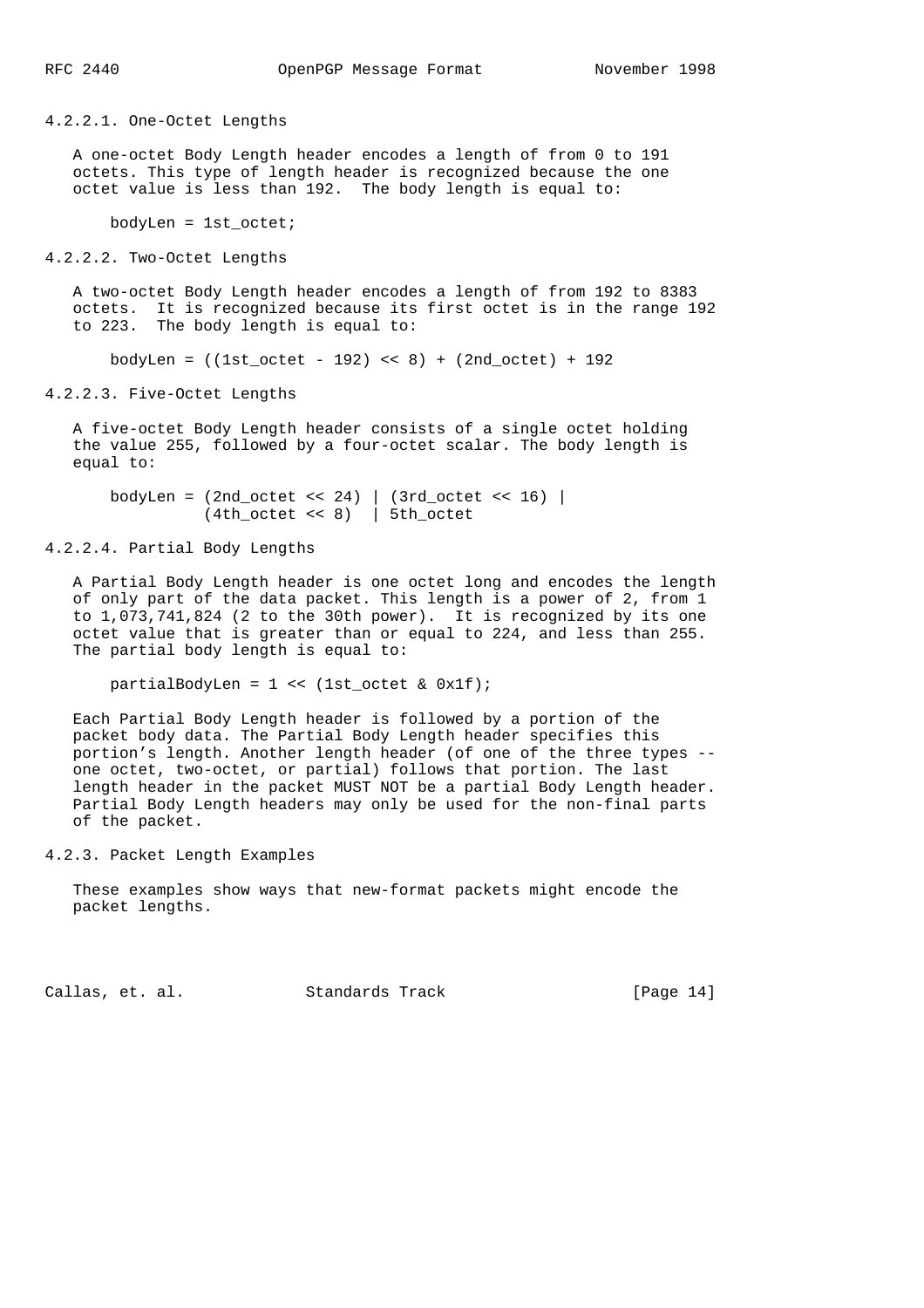A packet with length 100 may have its length encoded in one octet: 0x64. This is followed by 100 octets of data.

 A packet with length 1723 may have its length coded in two octets: 0xC5, 0xFB. This header is followed by the 1723 octets of data.

 A packet with length 100000 may have its length encoded in five octets: 0xFF, 0x00, 0x01, 0x86, 0xA0.

 It might also be encoded in the following octet stream: 0xEF, first 32768 octets of data; 0xE1, next two octets of data; 0xE0, next one octet of data; 0xF0, next 65536 octets of data; 0xC5, 0xDD, last 1693 octets of data. This is just one possible encoding, and many variations are possible on the size of the Partial Body Length headers, as long as a regular Body Length header encodes the last portion of the data. Note also that the last Body Length header can be a zero-length header.

 An implementation MAY use Partial Body Lengths for data packets, be they literal, compressed, or encrypted. The first partial length MUST be at least 512 octets long. Partial Body Lengths MUST NOT be used for any other packet types.

 Please note that in all of these explanations, the total length of the packet is the length of the header(s) plus the length of the body.

## 4.3. Packet Tags

 The packet tag denotes what type of packet the body holds. Note that old format headers can only have tags less than 16, whereas new format headers can have tags as great as 63. The defined tags (in decimal) are:

|    | -- Reserved - a packet tag must not have this value |
|----|-----------------------------------------------------|
|    | -- Public-Key Encrypted Session Key Packet          |
| 2  | -- Signature Packet                                 |
| 3  | -- Symmetric-Key Encrypted Session Key Packet       |
| 4  | -- One-Pass Signature Packet                        |
| 5  | -- Secret Key Packet                                |
| 6  | -- Public Key Packet                                |
| 7  | -- Secret Subkey Packet                             |
| 8  | -- Compressed Data Packet                           |
| 9  | -- Symmetrically Encrypted Data Packet              |
| 10 | -- Marker Packet                                    |
| 11 | -- Literal Data Packet                              |
| 12 | -- Trust Packet                                     |
|    |                                                     |

Callas, et. al. Standards Track [Page 15]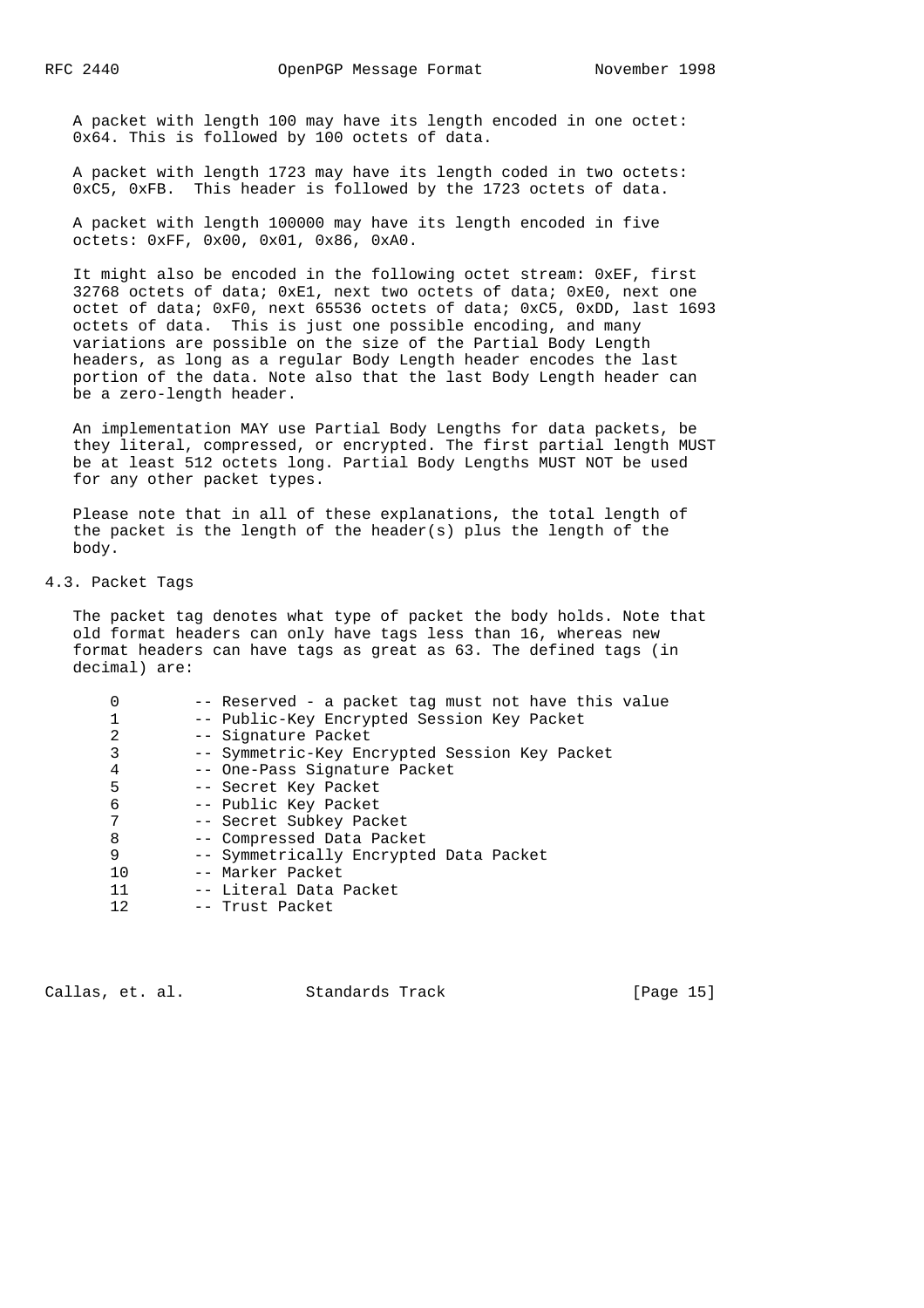| 13 |  | -- User ID Packet                          |
|----|--|--------------------------------------------|
| 14 |  | -- Public Subkey Packet                    |
|    |  | 60 to 63 -- Private or Experimental Values |

5. Packet Types

5.1. Public-Key Encrypted Session Key Packets (Tag 1)

 A Public-Key Encrypted Session Key packet holds the session key used to encrypt a message. Zero or more Encrypted Session Key packets (either Public-Key or Symmetric-Key) may precede a Symmetrically Encrypted Data Packet, which holds an encrypted message. The message is encrypted with the session key, and the session key is itself encrypted and stored in the Encrypted Session Key packet(s). The Symmetrically Encrypted Data Packet is preceded by one Public-Key Encrypted Session Key packet for each OpenPGP key to which the message is encrypted. The recipient of the message finds a session key that is encrypted to their public key, decrypts the session key, and then uses the session key to decrypt the message.

The body of this packet consists of:

- A one-octet number giving the version number of the packet type. The currently defined value for packet version is 3. An implementation should accept, but not generate a version of 2, which is equivalent to V3 in all other respects.
- An eight-octet number that gives the key ID of the public key that the session key is encrypted to.
- A one-octet number giving the public key algorithm used.
- A string of octets that is the encrypted session key. This string takes up the remainder of the packet, and its contents are dependent on the public key algorithm used.

Algorithm Specific Fields for RSA encryption

- multiprecision integer (MPI) of RSA encrypted value m\*\*e mod n.

Algorithm Specific Fields for Elgamal encryption:

- MPI of Elgamal (Diffie-Hellman) value g\*\*k mod p.
- MPI of Elgamal (Diffie-Hellman) value m \* y\*\*k mod p.

Callas, et. al. Standards Track [Page 16]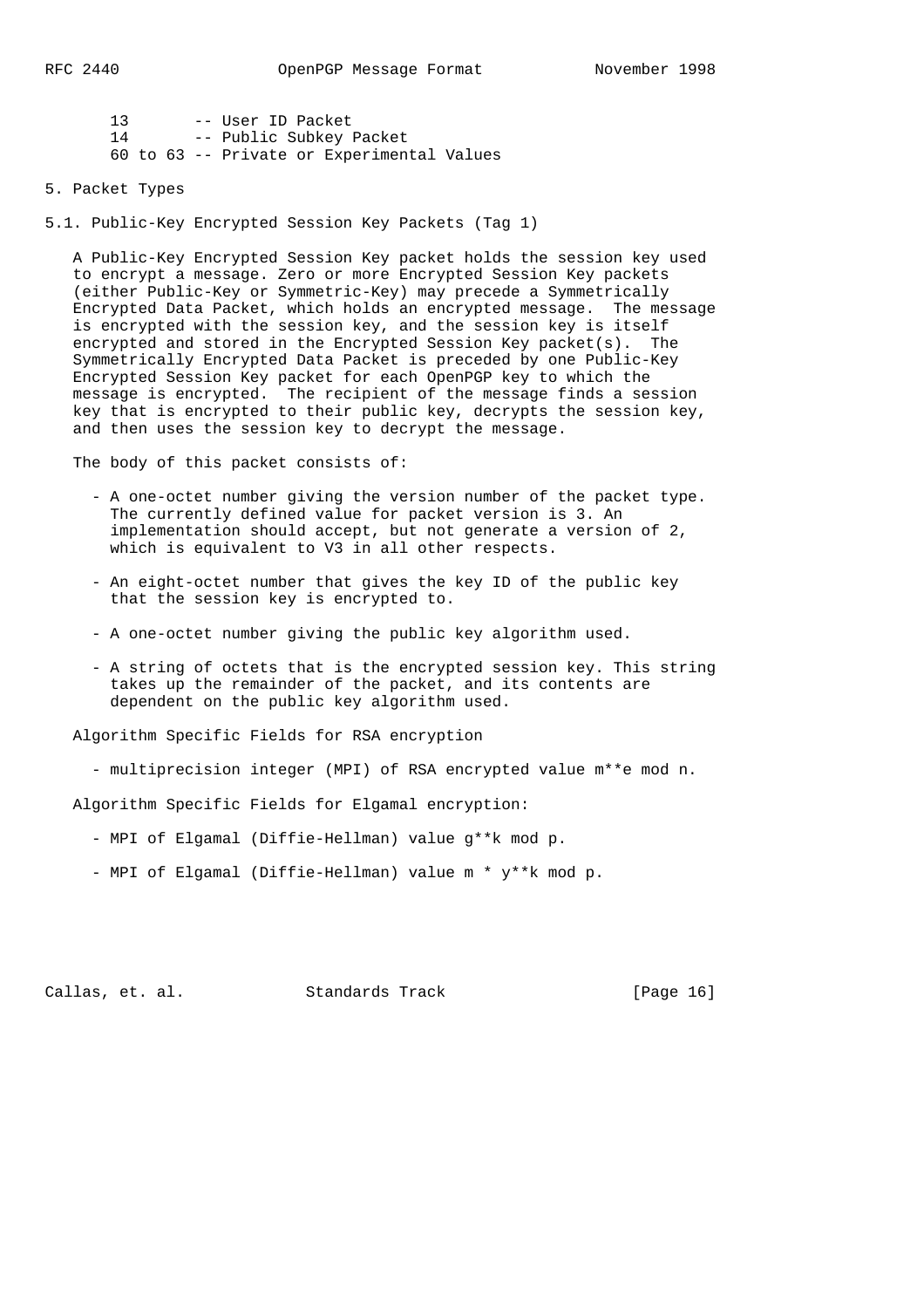The value "m" in the above formulas is derived from the session key as follows. First the session key is prefixed with a one-octet algorithm identifier that specifies the symmetric encryption algorithm used to encrypt the following Symmetrically Encrypted Data Packet. Then a two-octet checksum is appended which is equal to the sum of the preceding session key octets, not including the algorithm identifier, modulo 65536. This value is then padded as described in PKCS-1 block type 02 [RFC2313] to form the "m" value used in the formulas above.

 Note that when an implementation forms several PKESKs with one session key, forming a message that can be decrypted by several keys, the implementation MUST make new PKCS-1 padding for each key.

 An implementation MAY accept or use a Key ID of zero as a "wild card" or "speculative" Key ID. In this case, the receiving implementation would try all available private keys, checking for a valid decrypted session key. This format helps reduce traffic analysis of messages.

# 5.2. Signature Packet (Tag 2)

 A signature packet describes a binding between some public key and some data. The most common signatures are a signature of a file or a block of text, and a signature that is a certification of a user ID.

 Two versions of signature packets are defined. Version 3 provides basic signature information, while version 4 provides an expandable format with subpackets that can specify more information about the signature. PGP 2.6.x only accepts version 3 signatures.

 Implementations MUST accept V3 signatures. Implementations SHOULD generate V4 signatures. Implementations MAY generate a V3 signature that can be verified by PGP 2.6.x.

 Note that if an implementation is creating an encrypted and signed message that is encrypted to a V3 key, it is reasonable to create a V3 signature.

## 5.2.1. Signature Types

 There are a number of possible meanings for a signature, which are specified in a signature type octet in any given signature. These meanings are:

 0x00: Signature of a binary document. Typically, this means the signer owns it, created it, or certifies that it has not been modified.

Callas, et. al. Standards Track [Page 17]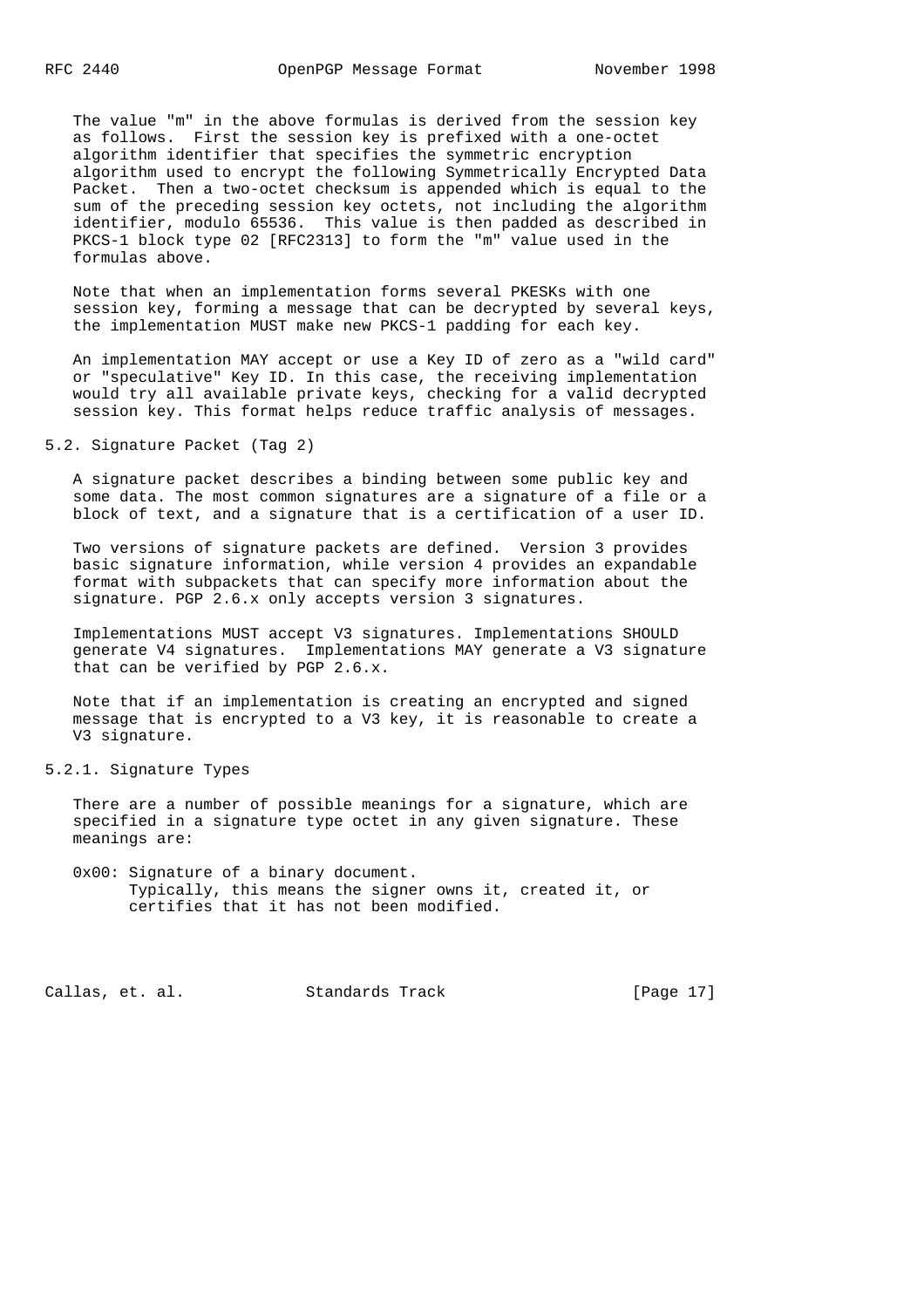- 0x01: Signature of a canonical text document. Typically, this means the signer owns it, created it, or certifies that it has not been modified. The signature is calculated over the text data with its line endings converted to <CR><LF> and trailing blanks removed.
- 0x02: Standalone signature. This signature is a signature of only its own subpacket contents. It is calculated identically to a signature over a zero-length binary document. Note that it doesn't make sense to

have a V3 standalone signature.

- 0x10: Generic certification of a User ID and Public Key packet. The issuer of this certification does not make any particular assertion as to how well the certifier has checked that the owner of the key is in fact the person described by the user ID. Note that all PGP "key signatures" are this type of certification.
- 0x11: Persona certification of a User ID and Public Key packet. The issuer of this certification has not done any verification of the claim that the owner of this key is the user ID specified.
- 0x12: Casual certification of a User ID and Public Key packet. The issuer of this certification has done some casual verification of the claim of identity.
- 0x13: Positive certification of a User ID and Public Key packet. The issuer of this certification has done substantial verification of the claim of identity.

 Please note that the vagueness of these certification claims is not a flaw, but a feature of the system. Because PGP places final authority for validity upon the receiver of a certification, it may be that one authority's casual certification might be more rigorous than some other authority's positive certification. These classifications allow a certification authority to issue fine-grained claims.

 0x18: Subkey Binding Signature This signature is a statement by the top-level signing key indicates that it owns the subkey. This signature is calculated directly on the subkey itself, not on any User ID or other packets.

Callas, et. al. Standards Track [Page 18]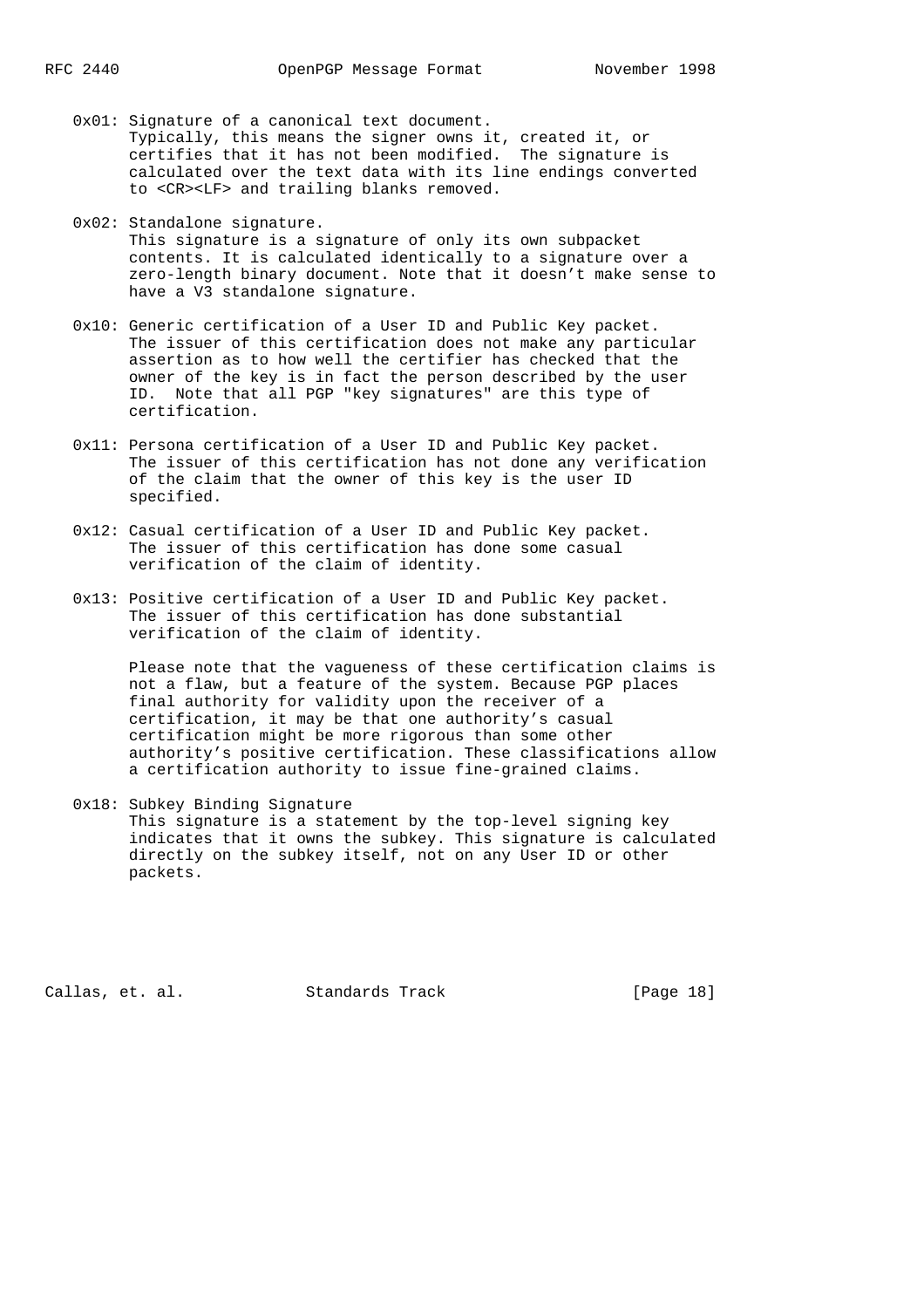0x1F: Signature directly on a key This signature is calculated directly on a key. It binds the information in the signature subpackets to the key, and is appropriate to be used for subpackets that provide information about the key, such as the revocation key subpacket. It is also appropriate for statements that non-self certifiers want to make about the key itself, rather than the binding between a key and a name.

- 0x20: Key revocation signature The signature is calculated directly on the key being revoked. A revoked key is not to be used. Only revocation signatures by the key being revoked, or by an authorized revocation key, should be considered valid revocation signatures.
- 0x28: Subkey revocation signature The signature is calculated directly on the subkey being revoked. A revoked subkey is not to be used. Only revocation signatures by the top-level signature key that is bound to this subkey, or by an authorized revocation key, should be considered valid revocation signatures.
- 0x30: Certification revocation signature This signature revokes an earlier user ID certification signature (signature class 0x10 through 0x13). It should be issued by the same key that issued the revoked signature or an authorized revocation key The signature should have a later creation date than the signature it revokes.
- 0x40: Timestamp signature. This signature is only meaningful for the timestamp contained in it.
- 5.2.2. Version 3 Signature Packet Format

The body of a version 3 Signature Packet contains:

- One-octet version number (3).
- One-octet length of following hashed material. MUST be 5.
	- One-octet signature type.
	- Four-octet creation time.
- Eight-octet key ID of signer.
- One-octet public key algorithm.

Callas, et. al. Standards Track [Page 19]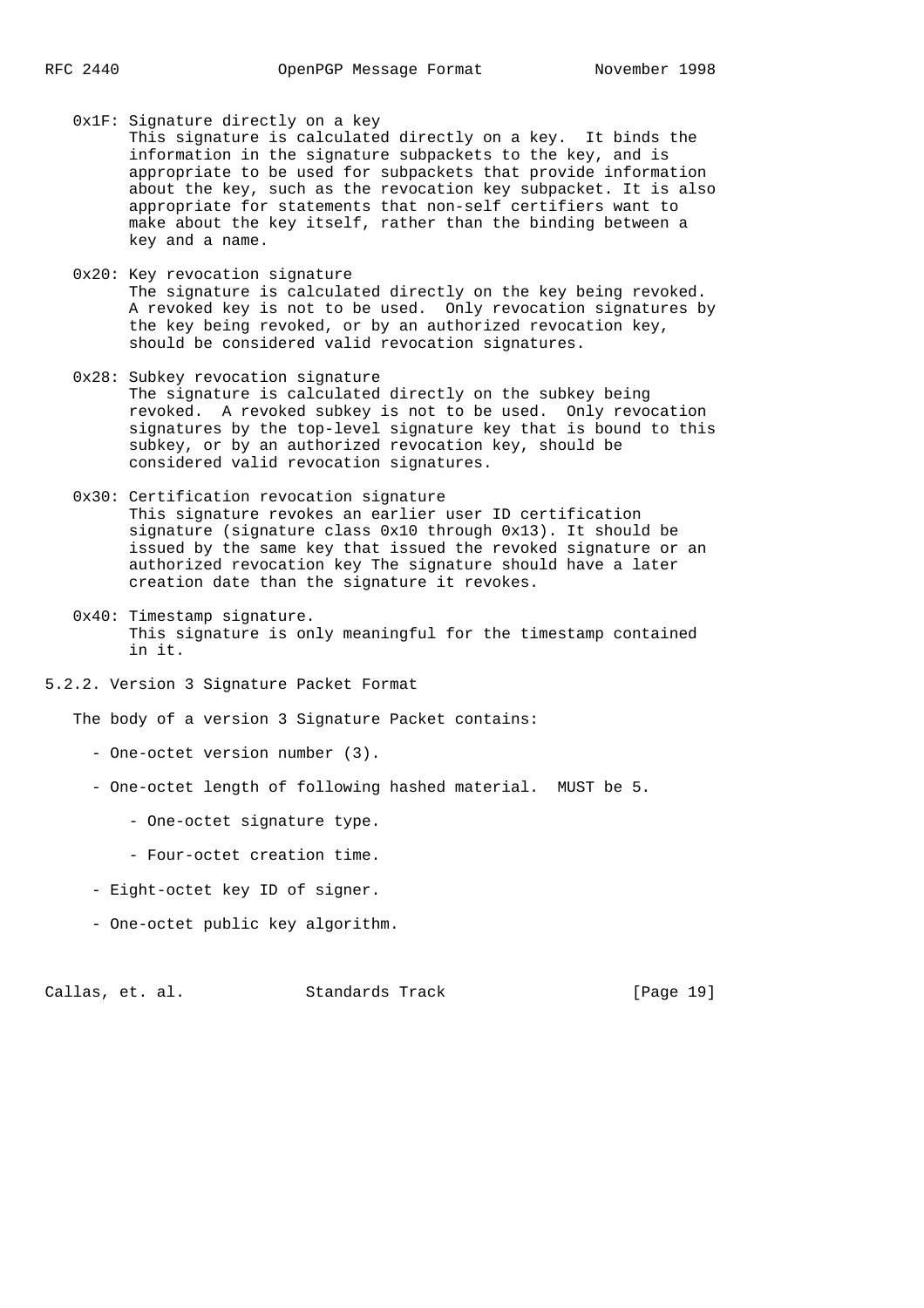- One-octet hash algorithm.
- Two-octet field holding left 16 bits of signed hash value.
- One or more multi-precision integers comprising the signature. This portion is algorithm specific, as described below.

 The data being signed is hashed, and then the signature type and creation time from the signature packet are hashed (5 additional octets). The resulting hash value is used in the signature algorithm. The high 16 bits (first two octets) of the hash are included in the signature packet to provide a quick test to reject some invalid signatures.

Algorithm Specific Fields for RSA signatures:

- multiprecision integer (MPI) of RSA signature value m\*\*d.

Algorithm Specific Fields for DSA signatures:

- MPI of DSA value r.
- MPI of DSA value s.

 The signature calculation is based on a hash of the signed data, as described above. The details of the calculation are different for DSA signature than for RSA signatures.

 With RSA signatures, the hash value is encoded as described in PKCS-1 section 10.1.2, "Data encoding", producing an ASN.1 value of type DigestInfo, and then padded using PKCS-1 block type 01 [RFC2313]. This requires inserting the hash value as an octet string into an ASN.1 structure. The object identifier for the type of hash being used is included in the structure. The hexadecimal representations for the currently defined hash algorithms are:

- MD2: 0x2A, 0x86, 0x48, 0x86, 0xF7, 0x0D, 0x02, 0x02
- MD5: 0x2A, 0x86, 0x48, 0x86, 0xF7, 0x0D, 0x02, 0x05
- RIPEMD-160: 0x2B, 0x24, 0x03, 0x02, 0x01
- SHA-1: 0x2B, 0x0E, 0x03, 0x02, 0x1A

Callas, et. al. Standards Track [Page 20]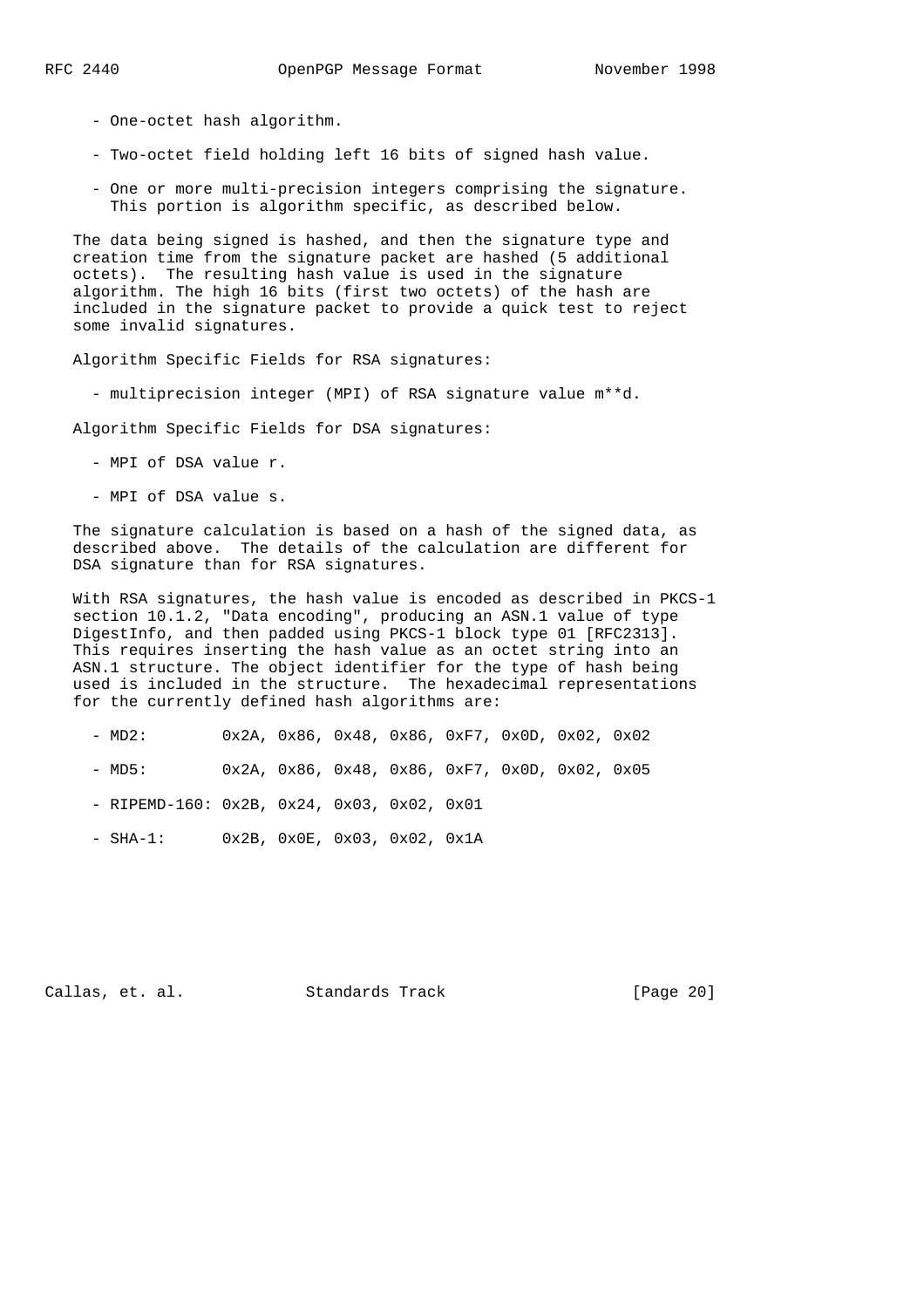The ASN.1 OIDs are:

- $-MD2: 1.2.840.113549.2.2$
- MD5: 1.2.840.113549.2.5
- RIPEMD-160: 1.3.36.3.2.1
- SHA-1: 1.3.14.3.2.26

The full hash prefixes for these are:

 MD2: 0x30, 0x20, 0x30, 0x0C, 0x06, 0x08, 0x2A, 0x86, 0x48, 0x86, 0xF7, 0x0D, 0x02, 0x02, 0x05, 0x00, 0x04, 0x10

 MD5: 0x30, 0x20, 0x30, 0x0C, 0x06, 0x08, 0x2A, 0x86, 0x48, 0x86, 0xF7, 0x0D, 0x02, 0x05, 0x05, 0x00, 0x04, 0x10

 RIPEMD-160: 0x30, 0x21, 0x30, 0x09, 0x06, 0x05, 0x2B, 0x24, 0x03, 0x02, 0x01, 0x05, 0x00, 0x04, 0x14

 SHA-1: 0x30, 0x21, 0x30, 0x09, 0x06, 0x05, 0x2b, 0x0E, 0x03, 0x02, 0x1A, 0x05, 0x00, 0x04, 0x14

 DSA signatures MUST use hashes with a size of 160 bits, to match q, the size of the group generated by the DSA key's generator value. The hash function result is treated as a 160 bit number and used directly in the DSA signature algorithm.

5.2.3. Version 4 Signature Packet Format

The body of a version 4 Signature Packet contains:

- One-octet version number (4).
- One-octet signature type.
- One-octet public key algorithm.
- One-octet hash algorithm.
- Two-octet scalar octet count for following hashed subpacket data. Note that this is the length in octets of all of the hashed subpackets; a pointer incremented by this number will skip over the hashed subpackets.

Callas, et. al. Standards Track [Page 21]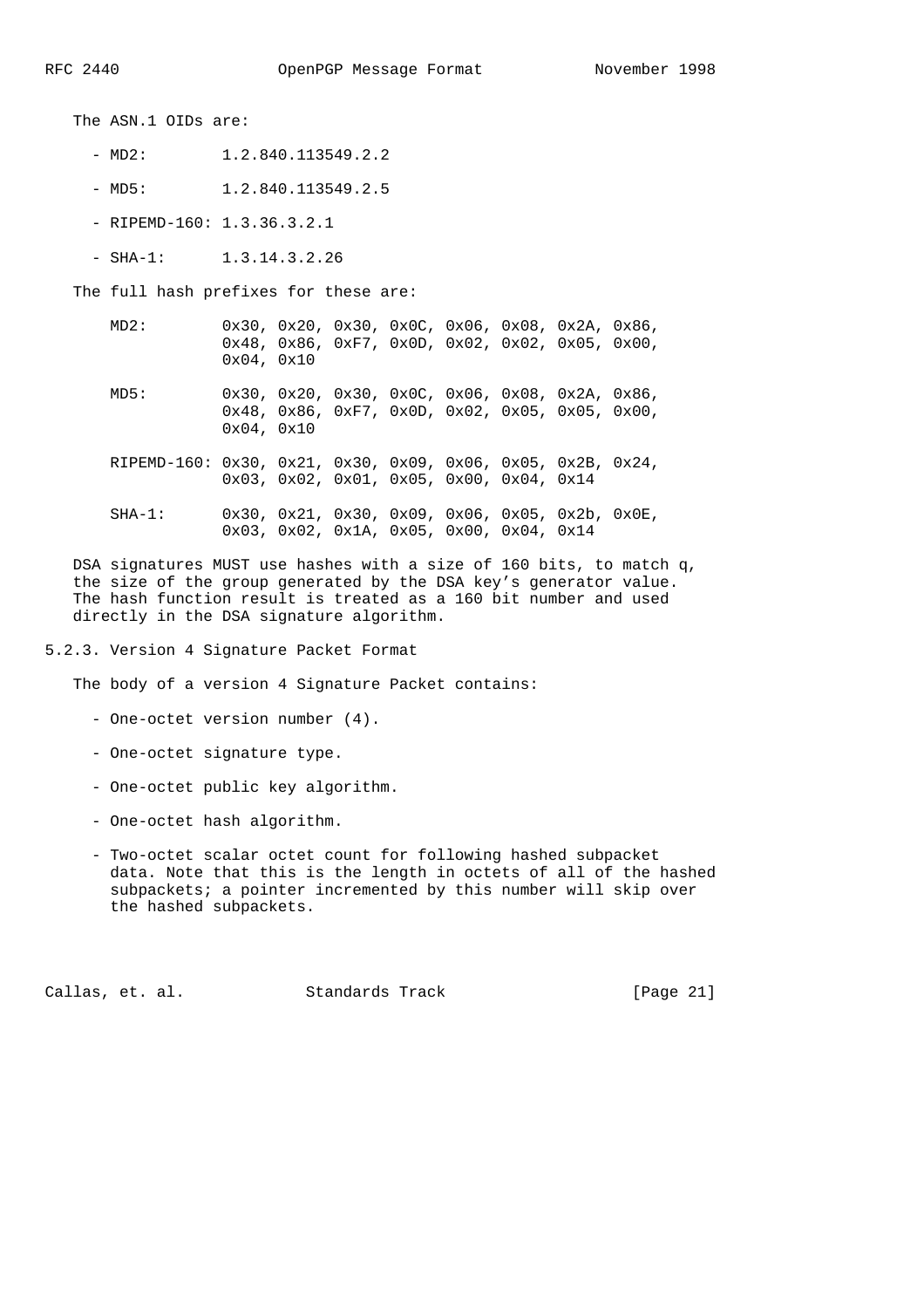- Hashed subpacket data. (zero or more subpackets)
- Two-octet scalar octet count for following unhashed subpacket data. Note that this is the length in octets of all of the unhashed subpackets; a pointer incremented by this number will skip over the unhashed subpackets.
- Unhashed subpacket data. (zero or more subpackets)
- Two-octet field holding left 16 bits of signed hash value.
- One or more multi-precision integers comprising the signature. This portion is algorithm specific, as described above.

 The data being signed is hashed, and then the signature data from the version number through the hashed subpacket data (inclusive) is hashed. The resulting hash value is what is signed. The left 16 bits of the hash are included in the signature packet to provide a quick test to reject some invalid signatures.

 There are two fields consisting of signature subpackets. The first field is hashed with the rest of the signature data, while the second is unhashed. The second set of subpackets is not cryptographically protected by the signature and should include only advisory information.

 The algorithms for converting the hash function result to a signature are described in a section below.

5.2.3.1. Signature Subpacket Specification

 The subpacket fields consist of zero or more signature subpackets. Each set of subpackets is preceded by a two-octet scalar count of the length of the set of subpackets.

 Each subpacket consists of a subpacket header and a body. The header consists of:

- the subpacket length (1, 2, or 5 octets)
- the subpacket type (1 octet)

and is followed by the subpacket specific data.

 The length includes the type octet but not this length. Its format is similar to the "new" format packet header lengths, but cannot have partial body lengths. That is:

Callas, et. al. Standards Track [Page 22]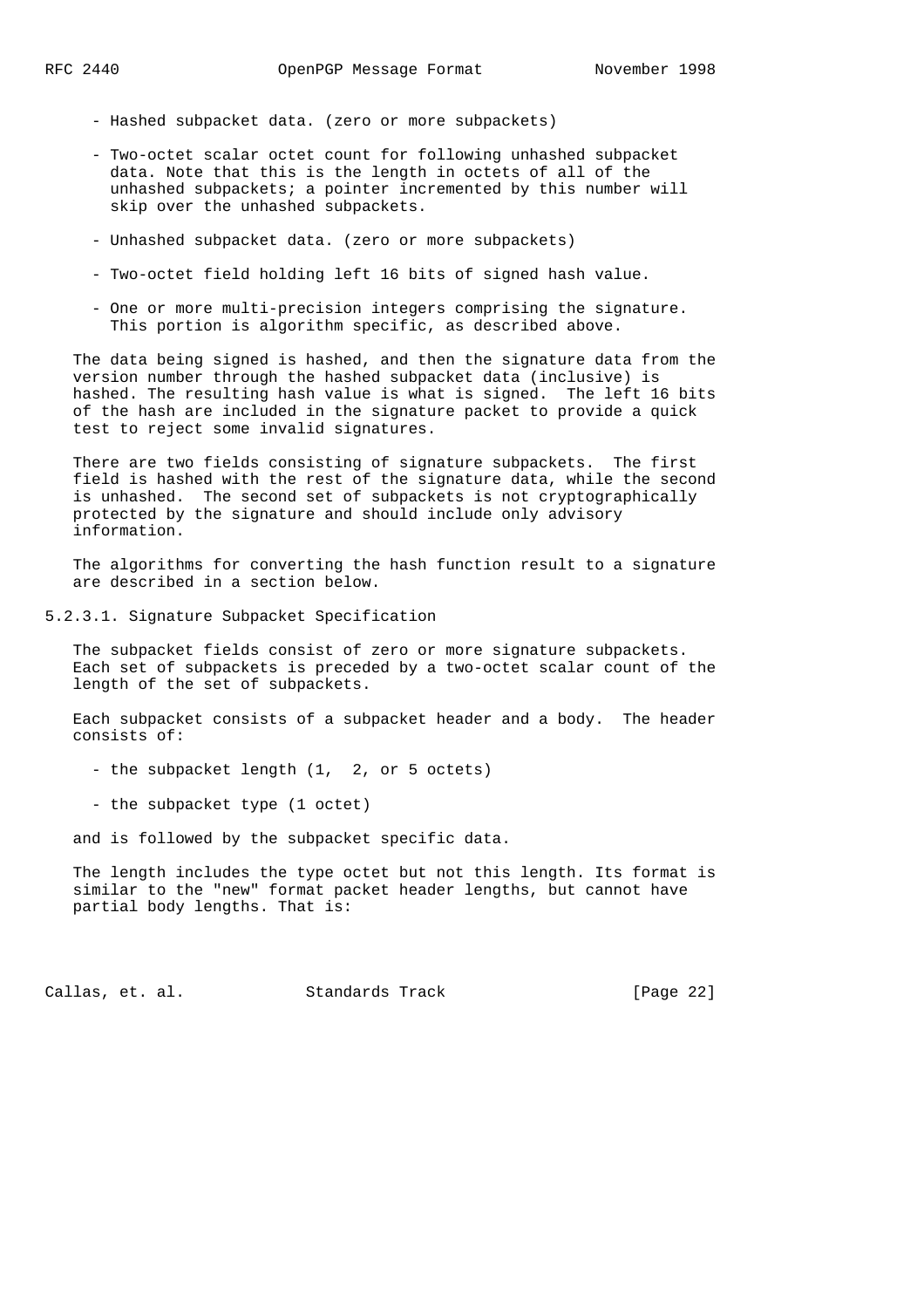if the 1st octet < 192, then lengthOfLength = 1 subpacketLen = 1st\_octet if the 1st octet  $>= 192$  and  $< 255$ , then lengthOfLength = 2  $subpacketLen = ((1st-octet - 192) << 8) + (2nd-octet) + 192$  if the 1st octet = 255, then lengthOfLength = 5 subpacket length = [four-octet scalar starting at 2nd\_octet] The value of the subpacket type octet may be: 2 = signature creation time 3 = signature expiration time 4 = exportable certification 5 = trust signature 6 = regular expression 7 = revocable 9 = key expiration time 10 = placeholder for backward compatibility 11 = preferred symmetric algorithms 12 = revocation key 16 = issuer key ID 20 = notation data 21 = preferred hash algorithms 22 = preferred compression algorithms 23 = key server preferences 24 = preferred key server  $25 = \text{primary user id}$  26 = policy URL 27 = key flags 28 = signer's user id 29 = reason for revocation 100 to 110 = internal or user-defined

 An implementation SHOULD ignore any subpacket of a type that it does not recognize.

 Bit 7 of the subpacket type is the "critical" bit. If set, it denotes that the subpacket is one that is critical for the evaluator of the signature to recognize. If a subpacket is encountered that is marked critical but is unknown to the evaluating software, the evaluator SHOULD consider the signature to be in error.

Callas, et. al. Standards Track [Page 23]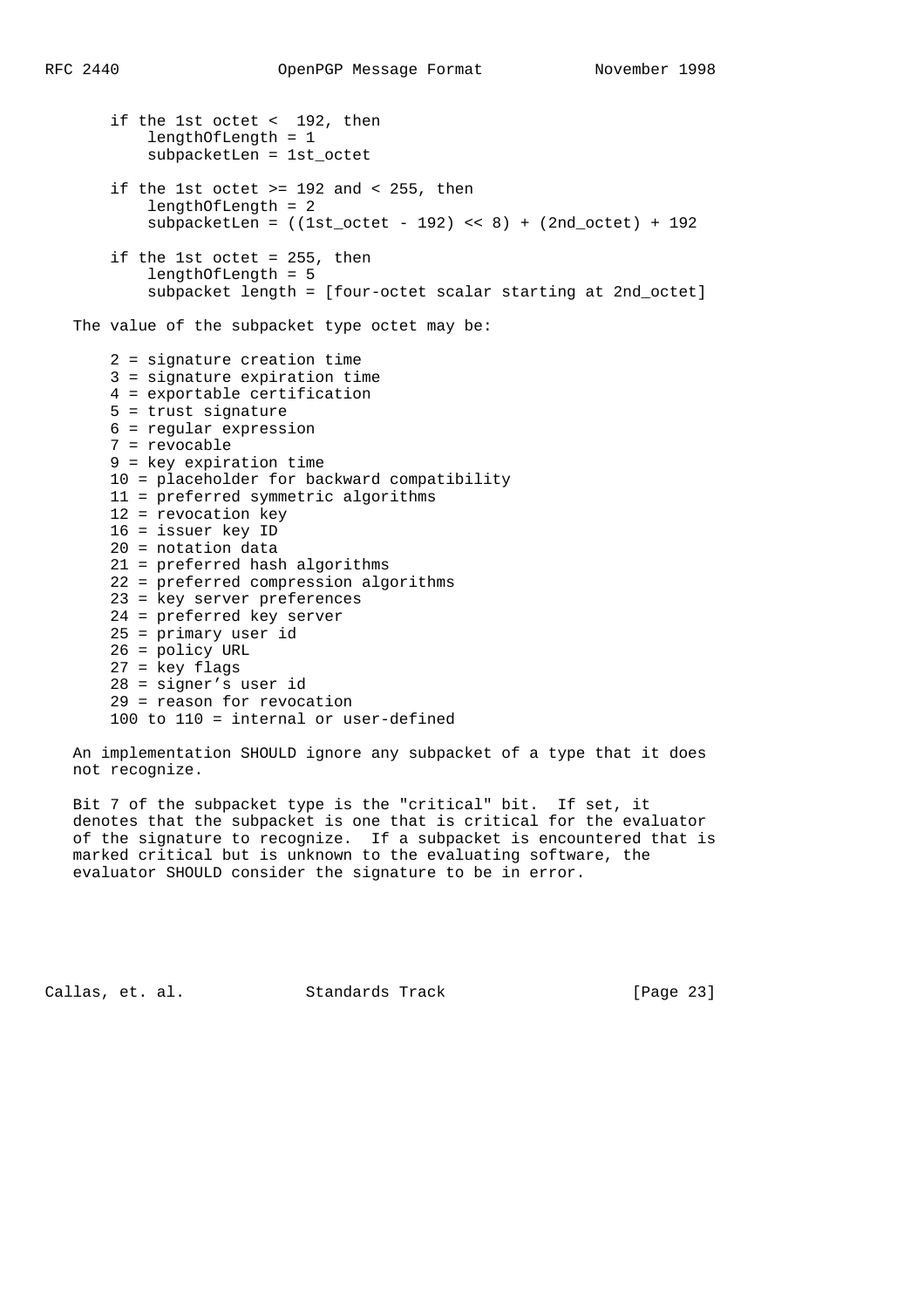An evaluator may "recognize" a subpacket, but not implement it. The purpose of the critical bit is to allow the signer to tell an evaluator that it would prefer a new, unknown feature to generate an error than be ignored.

Implementations SHOULD implement "preferences".

5.2.3.2. Signature Subpacket Types

 A number of subpackets are currently defined. Some subpackets apply to the signature itself and some are attributes of the key. Subpackets that are found on a self-signature are placed on a user id certification made by the key itself. Note that a key may have more than one user id, and thus may have more than one self-signature, and differing subpackets.

 A self-signature is a binding signature made by the key the signature refers to. There are three types of self-signatures, the certification signatures (types 0x10-0x13), the direct-key signature (type 0x1f), and the subkey binding signature (type 0x18). For certification self-signatures, each user ID may have a self signature, and thus different subpackets in those self-signatures. For subkey binding signatures, each subkey in fact has a self signature. Subpackets that appear in a certification self-signature apply to the username, and subpackets that appear in the subkey self-signature apply to the subkey. Lastly, subpackets on the direct key signature apply to the entire key.

 Implementing software should interpret a self-signature's preference subpackets as narrowly as possible. For example, suppose a key has two usernames, Alice and Bob. Suppose that Alice prefers the symmetric algorithm CAST5, and Bob prefers IDEA or Triple-DES. If the software locates this key via Alice's name, then the preferred algorithm is CAST5, if software locates the key via Bob's name, then the preferred algorithm is IDEA. If the key is located by key id, then algorithm of the default user id of the key provides the default symmetric algorithm.

 A subpacket may be found either in the hashed or unhashed subpacket sections of a signature. If a subpacket is not hashed, then the information in it cannot be considered definitive because it is not part of the signature proper.

Callas, et. al. Standards Track [Page 24]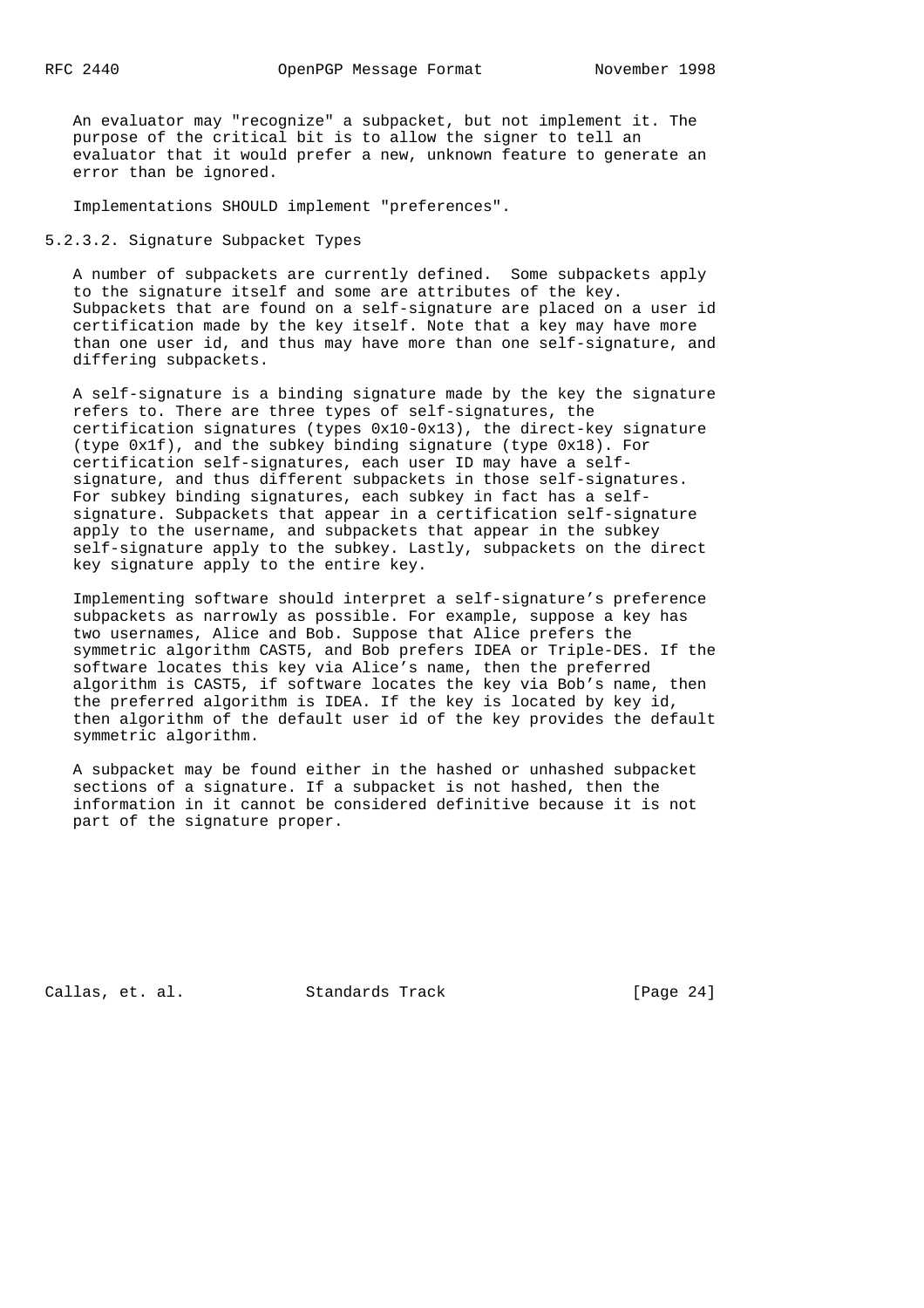5.2.3.3. Signature creation time

(4 octet time field)

The time the signature was made.

MUST be present in the hashed area.

### 5.2.3.4. Issuer

(8 octet key ID)

The OpenPGP key ID of the key issuing the signature.

5.2.3.5. Key expiration time

(4 octet time field)

 The validity period of the key. This is the number of seconds after the key creation time that the key expires. If this is not present or has a value of zero, the key never expires. This is found only on a self-signature.

5.2.3.6. Preferred symmetric algorithms

(sequence of one-octet values)

 Symmetric algorithm numbers that indicate which algorithms the key holder prefers to use. The subpacket body is an ordered list of octets with the most preferred listed first. It is assumed that only algorithms listed are supported by the recipient's software. Algorithm numbers in section 9. This is only found on a self signature.

### 5.2.3.7. Preferred hash algorithms

```
 (array of one-octet values)
```
 Message digest algorithm numbers that indicate which algorithms the key holder prefers to receive. Like the preferred symmetric algorithms, the list is ordered. Algorithm numbers are in section 6. This is only found on a self-signature.

Callas, et. al. Standards Track [Page 25]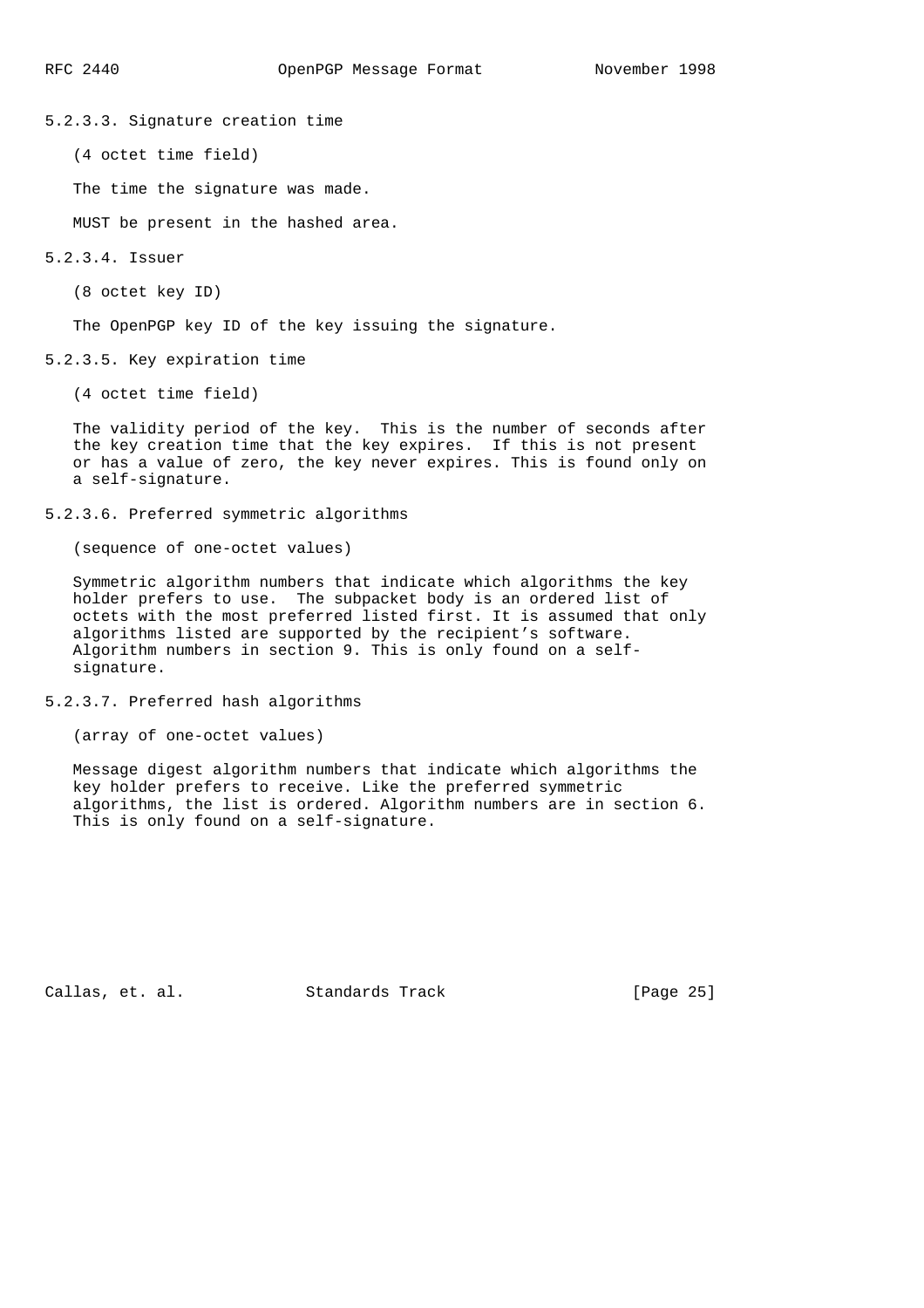5.2.3.8. Preferred compression algorithms

(array of one-octet values)

 Compression algorithm numbers that indicate which algorithms the key holder prefers to use. Like the preferred symmetric algorithms, the list is ordered. Algorithm numbers are in section 6. If this subpacket is not included, ZIP is preferred. A zero denotes that uncompressed data is preferred; the key holder's software might have no compression software in that implementation. This is only found on a self-signature.

5.2.3.9. Signature expiration time

(4 octet time field)

 The validity period of the signature. This is the number of seconds after the signature creation time that the signature expires. If this is not present or has a value of zero, it never expires.

## 5.2.3.10. Exportable Certification

(1 octet of exportability, 0 for not, 1 for exportable)

 This subpacket denotes whether a certification signature is "exportable", to be used by other users than the signature's issuer. The packet body contains a boolean flag indicating whether the signature is exportable. If this packet is not present, the certification is exportable; it is equivalent to a flag containing a 1.

 Non-exportable, or "local", certifications are signatures made by a user to mark a key as valid within that user's implementation only. Thus, when an implementation prepares a user's copy of a key for transport to another user (this is the process of "exporting" the key), any local certification signatures are deleted from the key.

 The receiver of a transported key "imports" it, and likewise trims any local certifications. In normal operation, there won't be any, assuming the import is performed on an exported key. However, there are instances where this can reasonably happen. For example, if an implementation allows keys to be imported from a key database in addition to an exported key, then this situation can arise.

 Some implementations do not represent the interest of a single user (for example, a key server). Such implementations always trim local certifications from any key they handle.

Callas, et. al. Standards Track [Page 26]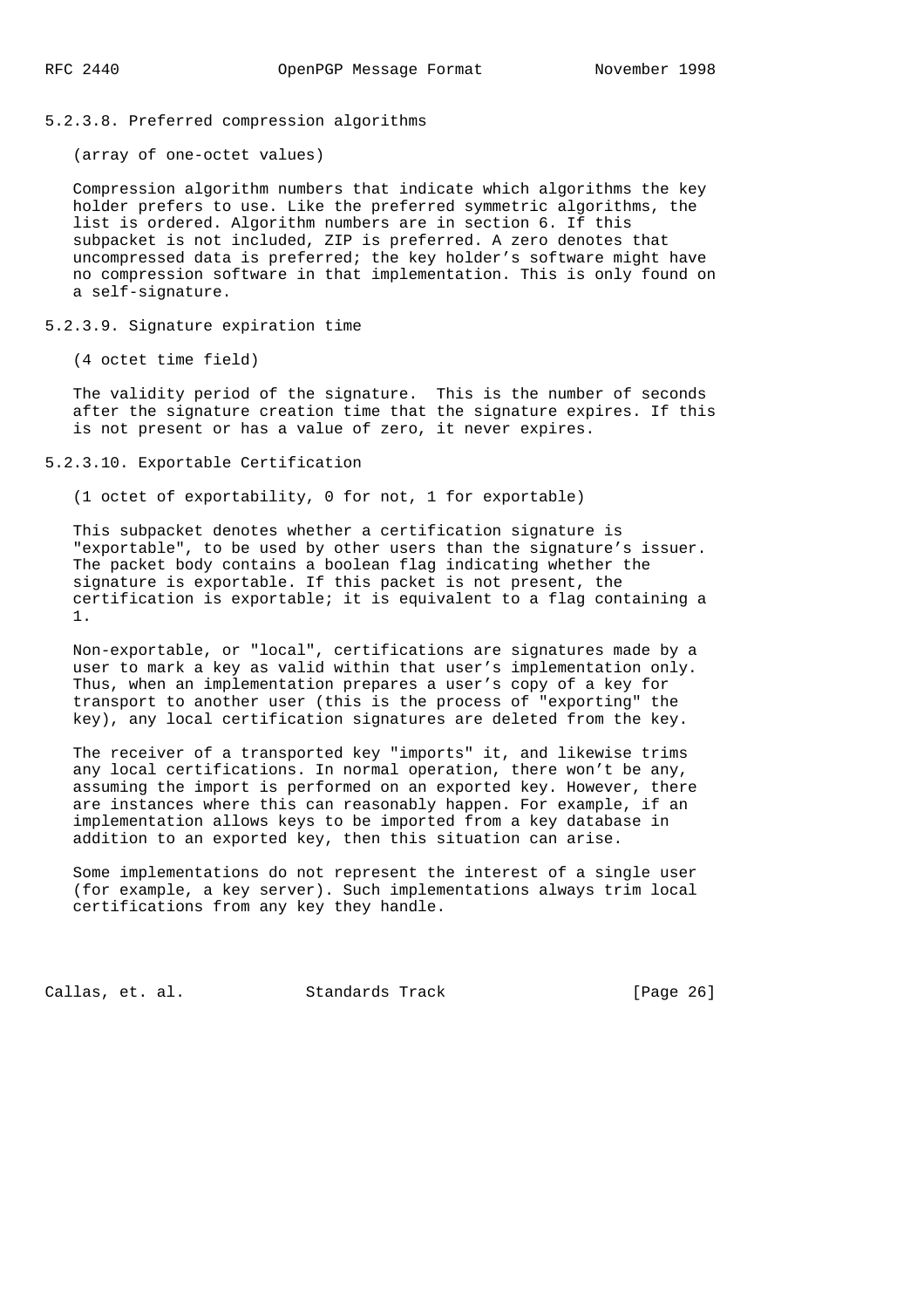## 5.2.3.11. Revocable

(1 octet of revocability, 0 for not, 1 for revocable)

 Signature's revocability status. Packet body contains a boolean flag indicating whether the signature is revocable. Signatures that are not revocable have any later revocation signatures ignored. They represent a commitment by the signer that he cannot revoke his signature for the life of his key. If this packet is not present, the signature is revocable.

#### 5.2.3.12. Trust signature

(1 octet "level" (depth), 1 octet of trust amount)

 Signer asserts that the key is not only valid, but also trustworthy, at the specified level. Level 0 has the same meaning as an ordinary validity signature. Level 1 means that the signed key is asserted to be a valid trusted introducer, with the 2nd octet of the body specifying the degree of trust. Level 2 means that the signed key is asserted to be trusted to issue level 1 trust signatures, i.e. that it is a "meta introducer". Generally, a level n trust signature asserts that a key is trusted to issue level n-1 trust signatures. The trust amount is in a range from 0-255, interpreted such that values less than 120 indicate partial trust and values of 120 or greater indicate complete trust. Implementations SHOULD emit values of 60 for partial trust and 120 for complete trust.

### 5.2.3.13. Regular expression

(null-terminated regular expression)

 Used in conjunction with trust signature packets (of level > 0) to limit the scope of trust that is extended. Only signatures by the target key on user IDs that match the regular expression in the body of this packet have trust extended by the trust signature subpacket. The regular expression uses the same syntax as the Henry Spencer's "almost public domain" regular expression package. A description of the syntax is found in a section below.

5.2.3.14. Revocation key

(1 octet of class, 1 octet of algid, 20 octets of fingerprint)

 Authorizes the specified key to issue revocation signatures for this key. Class octet must have bit 0x80 set. If the bit 0x40 is set, then this means that the revocation information is sensitive. Other bits are for future expansion to other kinds of authorizations. This

Callas, et. al. Standards Track [Page 27]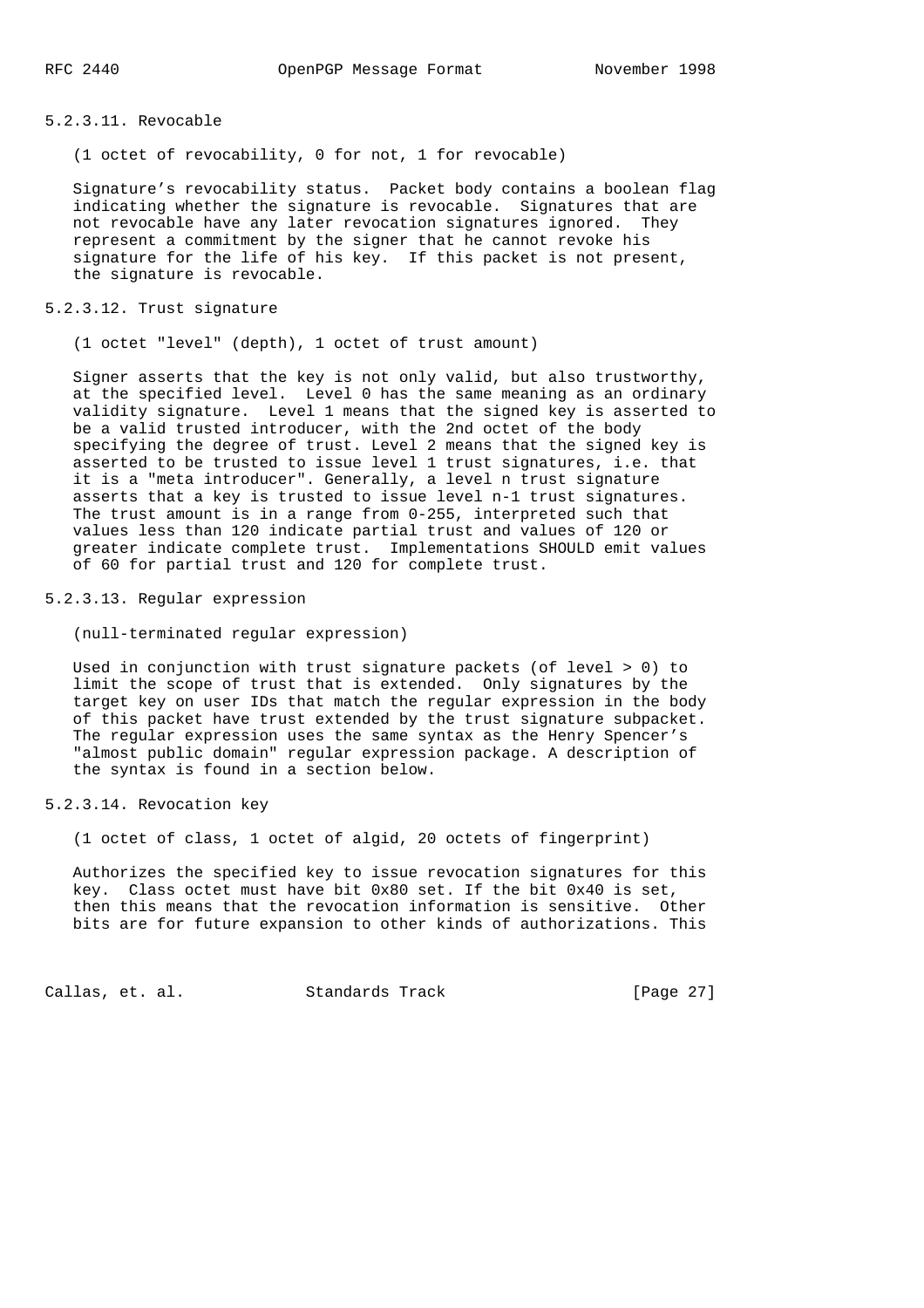is found on a self-signature.

 If the "sensitive" flag is set, the keyholder feels this subpacket contains private trust information that describes a real-world sensitive relationship. If this flag is set, implementations SHOULD NOT export this signature to other users except in cases where the data needs to be available: when the signature is being sent to the designated revoker, or when it is accompanied by a revocation signature from that revoker. Note that it may be appropriate to isolate this subpacket within a separate signature so that it is not combined with other subpackets that need to be exported.

5.2.3.15. Notation Data

 (4 octets of flags, 2 octets of name length (M), 2 octets of value length (N), M octets of name data, N octets of value data)

 This subpacket describes a "notation" on the signature that the issuer wishes to make. The notation has a name and a value, each of which are strings of octets. There may be more than one notation in a signature. Notations can be used for any extension the issuer of the signature cares to make. The "flags" field holds four octets of flags.

All undefined flags MUST be zero. Defined flags are:

 First octet: 0x80 = human-readable. This note is text, a note from one person to another, and has no meaning to software.

Other octets: none.

5.2.3.16. Key server preferences

(N octets of flags)

 This is a list of flags that indicate preferences that the key holder has about how the key is handled on a key server. All undefined flags MUST be zero.

 First octet: 0x80 = No-modify the key holder requests that this key only be modified or updated by the key holder or an administrator of the key server.

This is found only on a self-signature.

Callas, et. al. Standards Track [Page 28]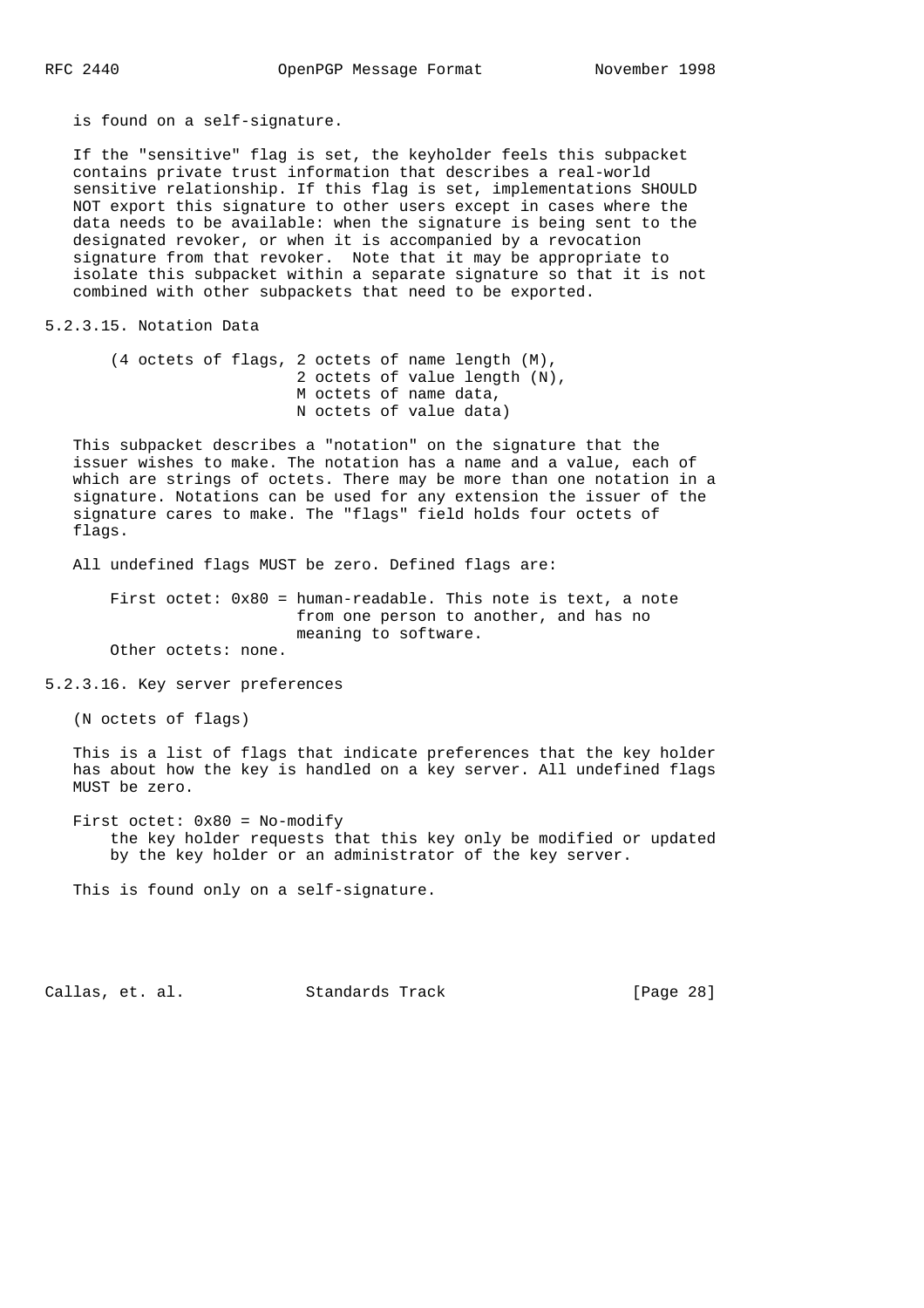5.2.3.17. Preferred key server

(String)

 This is a URL of a key server that the key holder prefers be used for updates. Note that keys with multiple user ids can have a preferred key server for each user id. Note also that since this is a URL, the key server can actually be a copy of the key retrieved by ftp, http, finger, etc.

5.2.3.18. Primary user id

(1 octet, boolean)

 This is a flag in a user id's self signature that states whether this user id is the main user id for this key. It is reasonable for an implementation to resolve ambiguities in preferences, etc. by referring to the primary user id. If this flag is absent, its value is zero. If more than one user id in a key is marked as primary, the implementation may resolve the ambiguity in any way it sees fit.

5.2.3.19. Policy URL

(String)

 This subpacket contains a URL of a document that describes the policy that the signature was issued under.

5.2.3.20. Key Flags

(Octet string)

 This subpacket contains a list of binary flags that hold information about a key. It is a string of octets, and an implementation MUST NOT assume a fixed size. This is so it can grow over time. If a list is shorter than an implementation expects, the unstated flags are considered to be zero. The defined flags are:

First octet:

0x01 - This key may be used to certify other keys.

0x02 - This key may be used to sign data.

0x04 - This key may be used to encrypt communications.

0x08 - This key may be used to encrypt storage.

Callas, et. al. Standards Track [Page 29]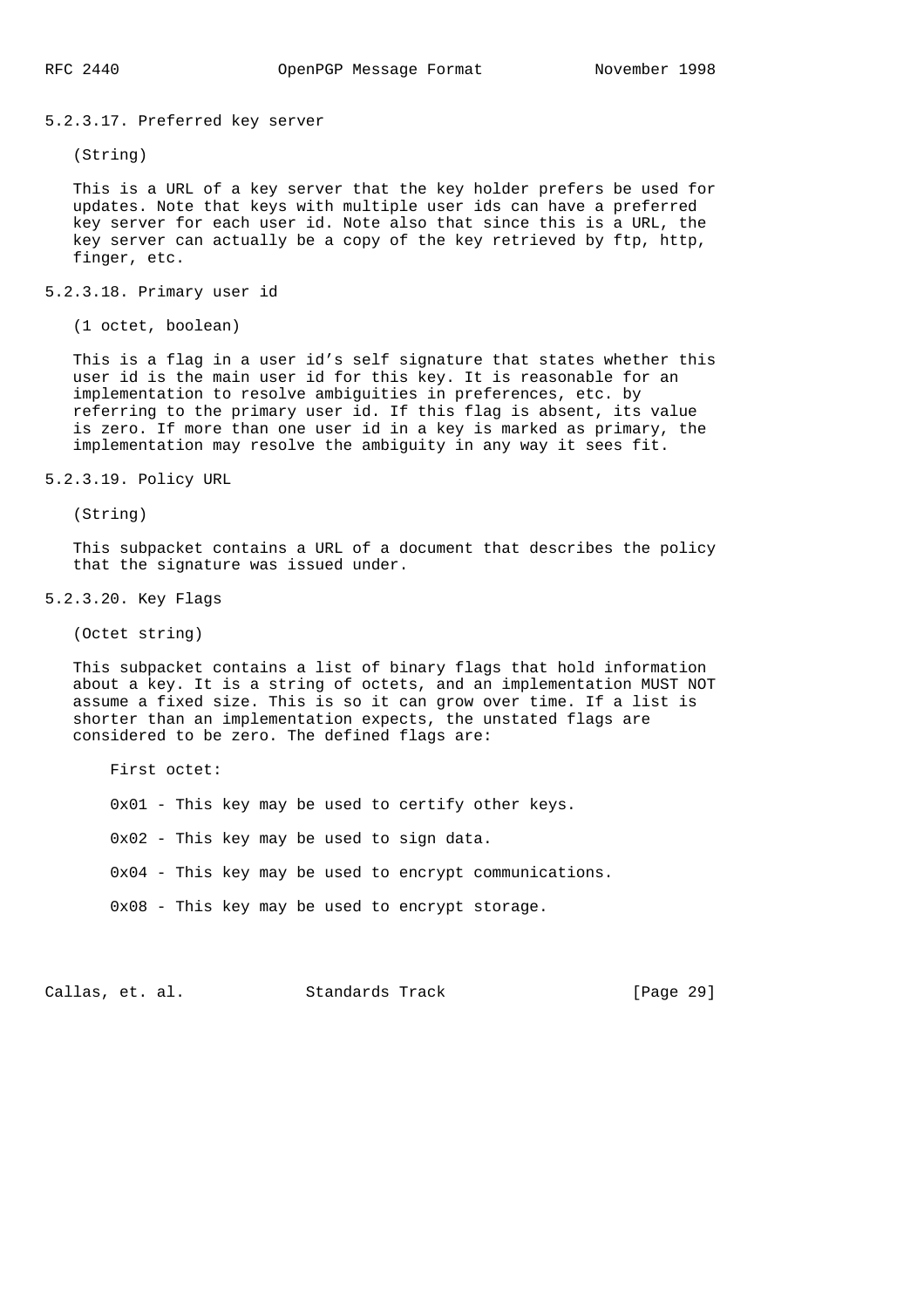0x10 - The private component of this key may have been split by a secret-sharing mechanism.

 0x80 - The private component of this key may be in the possession of more than one person.

Usage notes:

 The flags in this packet may appear in self-signatures or in certification signatures. They mean different things depending on who is making the statement -- for example, a certification signature that has the "sign data" flag is stating that the certification is for that use. On the other hand, the "communications encryption" flag in a self-signature is stating a preference that a given key be used for communications. Note however, that it is a thorny issue to determine what is "communications" and what is "storage." This decision is left wholly up to the implementation; the authors of this document do not claim any special wisdom on the issue, and realize that accepted opinion may change.

 The "split key" (0x10) and "group key" (0x80) flags are placed on a self-signature only; they are meaningless on a certification signature. They SHOULD be placed only on a direct-key signature (type  $0x1f$ ) or a subkey signature (type  $0x18$ ), one that refers to the key the flag applies to.

5.2.3.21. Signer's User ID

 This subpacket allows a keyholder to state which user id is responsible for the signing. Many keyholders use a single key for different purposes, such as business communications as well as personal communications. This subpacket allows such a keyholder to state which of their roles is making a signature.

5.2.3.22. Reason for Revocation

(1 octet of revocation code, N octets of reason string)

 This subpacket is used only in key revocation and certification revocation signatures. It describes the reason why the key or certificate was revoked.

 The first octet contains a machine-readable code that denotes the reason for the revocation:

Callas, et. al. Standards Track [Page 30]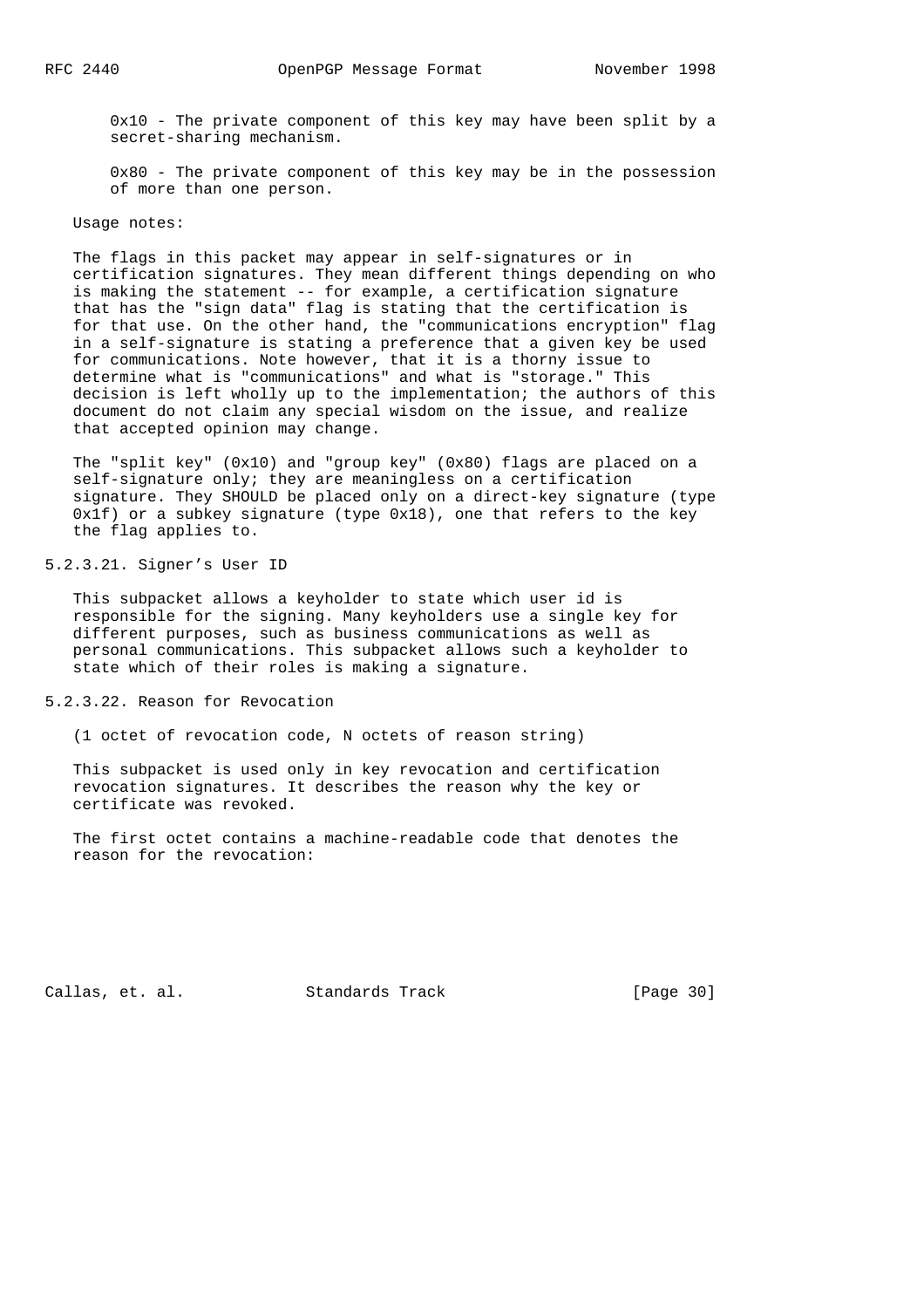0x00 - No reason specified (key revocations or cert revocations) 0x01 - Key is superceded (key revocations) 0x02 - Key material has been compromised (key revocations) 0x03 - Key is no longer used (key revocations) 0x20 - User id information is no longer valid (cert revocations)

 Following the revocation code is a string of octets which gives information about the reason for revocation in human-readable form (UTF-8). The string may be null, that is, of zero length. The length of the subpacket is the length of the reason string plus one.

### 5.2.4. Computing Signatures

 All signatures are formed by producing a hash over the signature data, and then using the resulting hash in the signature algorithm.

 The signature data is simple to compute for document signatures (types 0x00 and 0x01), for which the document itself is the data. For standalone signatures, this is a null string.

 When a signature is made over a key, the hash data starts with the octet 0x99, followed by a two-octet length of the key, and then body of the key packet. (Note that this is an old-style packet header for a key packet with two-octet length.) A subkey signature (type 0x18) then hashes the subkey, using the same format as the main key. Key revocation signatures (types 0x20 and 0x28) hash only the key being revoked.

 A certification signature (type 0x10 through 0x13) hashes the user id being bound to the key into the hash context after the above data. A V3 certification hashes the contents of the name packet, without any header. A V4 certification hashes the constant 0xb4 (which is an old-style packet header with the length-of-length set to zero), a four-octet number giving the length of the username, and then the username data.

 Once the data body is hashed, then a trailer is hashed. A V3 signature hashes five octets of the packet body, starting from the signature type field. This data is the signature type, followed by the four-octet signature time. A V4 signature hashes the packet body starting from its first field, the version number, through the end of the hashed subpacket data. Thus, the fields hashed are the signature version, the signature type, the public key algorithm, the hash algorithm, the hashed subpacket length, and the hashed subpacket body.

Callas, et. al. Standards Track [Page 31]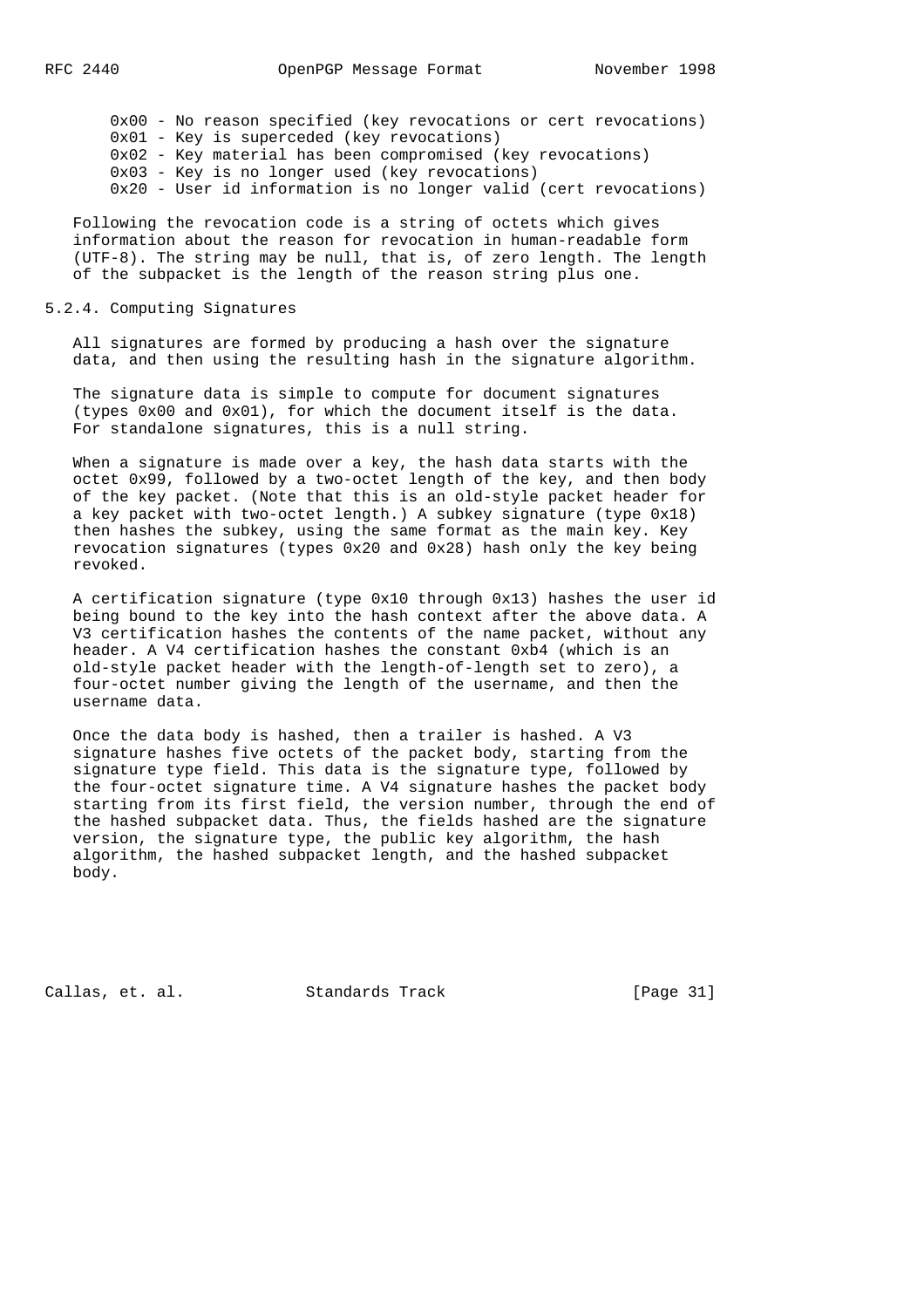V4 signatures also hash in a final trailer of six octets: the version of the signature packet, i.e. 0x04; 0xFF; a four-octet, big-endian number that is the length of the hashed data from the signature packet (note that this number does not include these final six octets.

 After all this has been hashed, the resulting hash field is used in the signature algorithm, and placed at the end of the signature packet.

## 5.2.4.1. Subpacket Hints

 An implementation SHOULD put the two mandatory subpackets, creation time and issuer, as the first subpackets in the subpacket list, simply to make it easier for the implementer to find them.

 It is certainly possible for a signature to contain conflicting information in subpackets. For example, a signature may contain multiple copies of a preference or multiple expiration times. In most cases, an implementation SHOULD use the last subpacket in the signature, but MAY use any conflict resolution scheme that makes more sense. Please note that we are intentionally leaving conflict resolution to the implementer; most conflicts are simply syntax errors, and the wishy-washy language here allows a receiver to be generous in what they accept, while putting pressure on a creator to be stingy in what they generate.

 Some apparent conflicts may actually make sense -- for example, suppose a keyholder has an V3 key and a V4 key that share the same RSA key material. Either of these keys can verify a signature created by the other, and it may be reasonable for a signature to contain an issuer subpacket for each key, as a way of explicitly tying those keys to the signature.

5.3. Symmetric-Key Encrypted Session-Key Packets (Tag 3)

 The Symmetric-Key Encrypted Session Key packet holds the symmetric key encryption of a session key used to encrypt a message. Zero or more Encrypted Session Key packets and/or Symmetric-Key Encrypted Session Key packets may precede a Symmetrically Encrypted Data Packet that holds an encrypted message. The message is encrypted with a session key, and the session key is itself encrypted and stored in the Encrypted Session Key packet or the Symmetric-Key Encrypted Session Key packet.

 If the Symmetrically Encrypted Data Packet is preceded by one or more Symmetric-Key Encrypted Session Key packets, each specifies a passphrase that may be used to decrypt the message. This allows a

Callas, et. al. Standards Track [Page 32]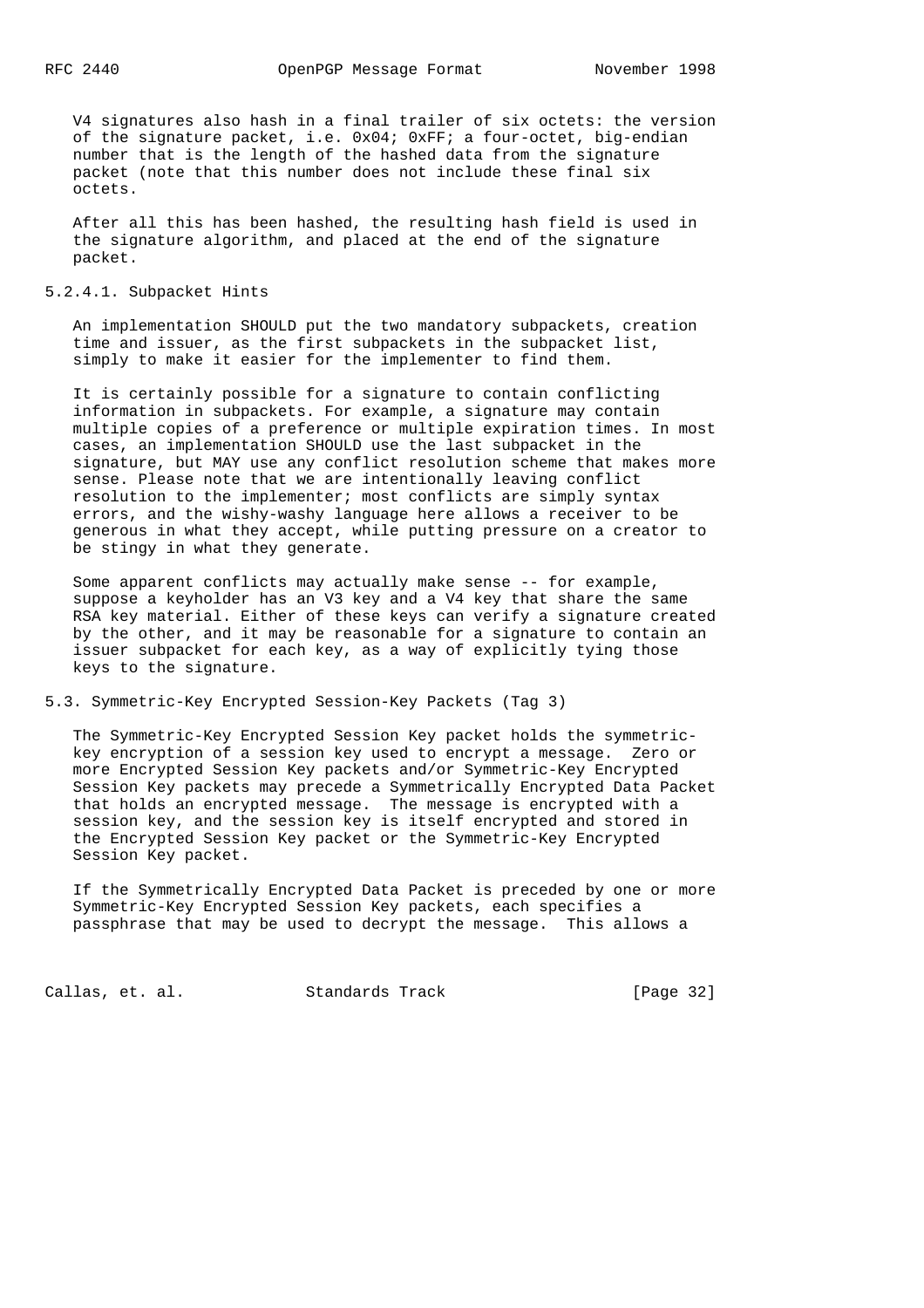message to be encrypted to a number of public keys, and also to one or more pass phrases. This packet type is new, and is not generated by PGP 2.x or PGP 5.0.

The body of this packet consists of:

- A one-octet version number. The only currently defined version is 4.
- A one-octet number describing the symmetric algorithm used.
- A string-to-key (S2K) specifier, length as defined above.
- Optionally, the encrypted session key itself, which is decrypted with the string-to-key object.

 If the encrypted session key is not present (which can be detected on the basis of packet length and S2K specifier size), then the S2K algorithm applied to the passphrase produces the session key for decrypting the file, using the symmetric cipher algorithm from the Symmetric-Key Encrypted Session Key packet.

 If the encrypted session key is present, the result of applying the S2K algorithm to the passphrase is used to decrypt just that encrypted session key field, using CFB mode with an IV of all zeros. The decryption result consists of a one-octet algorithm identifier that specifies the symmetric-key encryption algorithm used to encrypt the following Symmetrically Encrypted Data Packet, followed by the session key octets themselves.

 Note: because an all-zero IV is used for this decryption, the S2K specifier MUST use a salt value, either a Salted S2K or an Iterated- Salted S2K. The salt value will insure that the decryption key is not repeated even if the passphrase is reused.

5.4. One-Pass Signature Packets (Tag 4)

 The One-Pass Signature packet precedes the signed data and contains enough information to allow the receiver to begin calculating any hashes needed to verify the signature. It allows the Signature Packet to be placed at the end of the message, so that the signer can compute the entire signed message in one pass.

A One-Pass Signature does not interoperate with PGP 2.6.x or earlier.

The body of this packet consists of:

Callas, et. al. Standards Track [Page 33]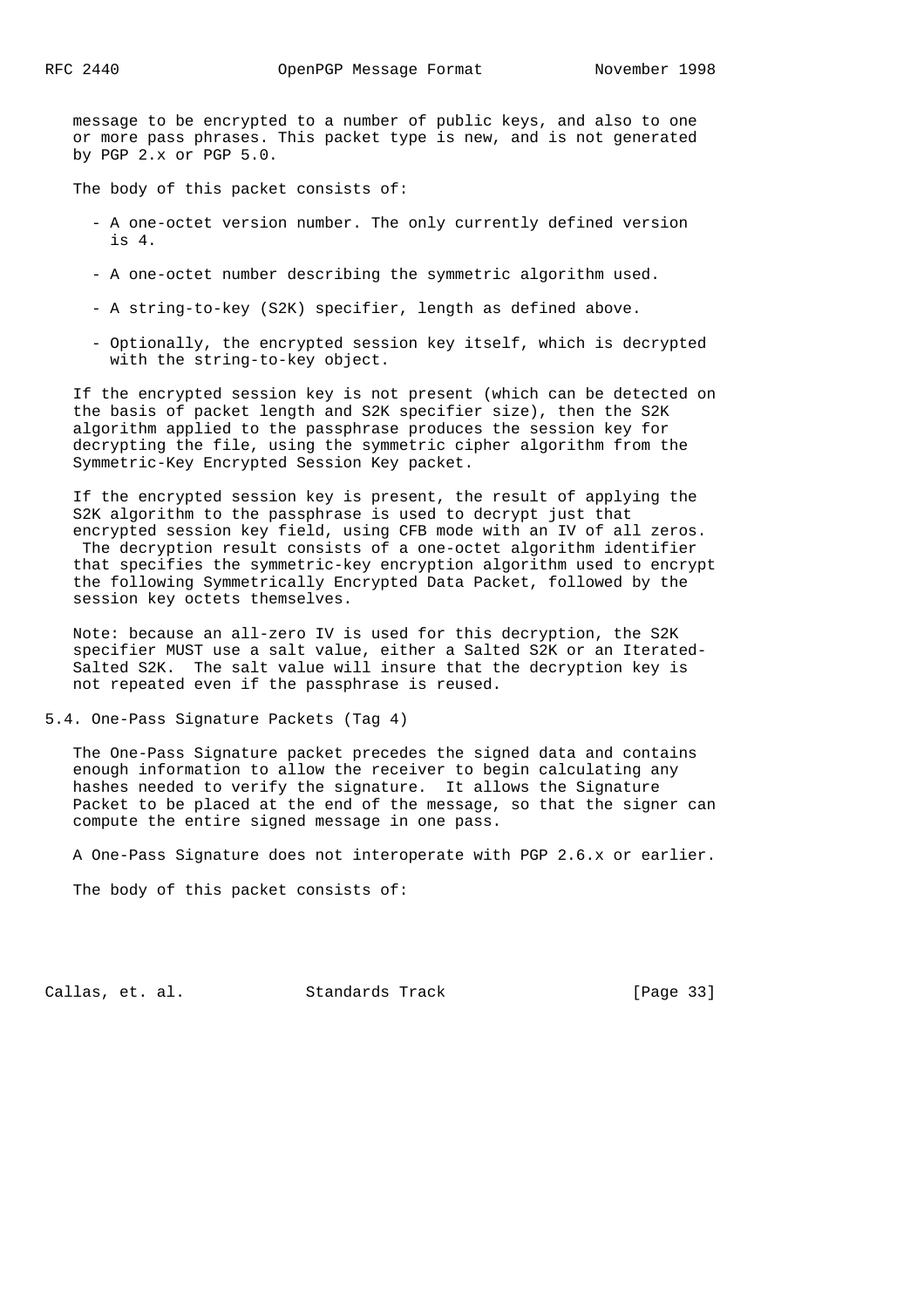- A one-octet version number. The current version is 3.
- A one-octet signature type. Signature types are described in section 5.2.1.
- A one-octet number describing the hash algorithm used.
- A one-octet number describing the public key algorithm used.
- An eight-octet number holding the key ID of the signing key.
- A one-octet number holding a flag showing whether the signature is nested. A zero value indicates that the next packet is another One-Pass Signature packet that describes another signature to be applied to the same message data.

 Note that if a message contains more than one one-pass signature, then the signature packets bracket the message; that is, the first signature packet after the message corresponds to the last one-pass packet and the final signature packet corresponds to the first one pass packet.

5.5. Key Material Packet

 A key material packet contains all the information about a public or private key. There are four variants of this packet type, and two major versions. Consequently, this section is complex.

5.5.1. Key Packet Variants

5.5.1.1. Public Key Packet (Tag 6)

 A Public Key packet starts a series of packets that forms an OpenPGP key (sometimes called an OpenPGP certificate).

5.5.1.2. Public Subkey Packet (Tag 14)

 A Public Subkey packet (tag 14) has exactly the same format as a Public Key packet, but denotes a subkey. One or more subkeys may be associated with a top-level key. By convention, the top-level key provides signature services, and the subkeys provide encryption services.

 Note: in PGP 2.6.x, tag 14 was intended to indicate a comment packet. This tag was selected for reuse because no previous version of PGP ever emitted comment packets but they did properly ignore them. Public Subkey packets are ignored by PGP 2.6.x and do not cause it to fail, providing a limited degree of backward compatibility.

Callas, et. al. Standards Track [Page 34]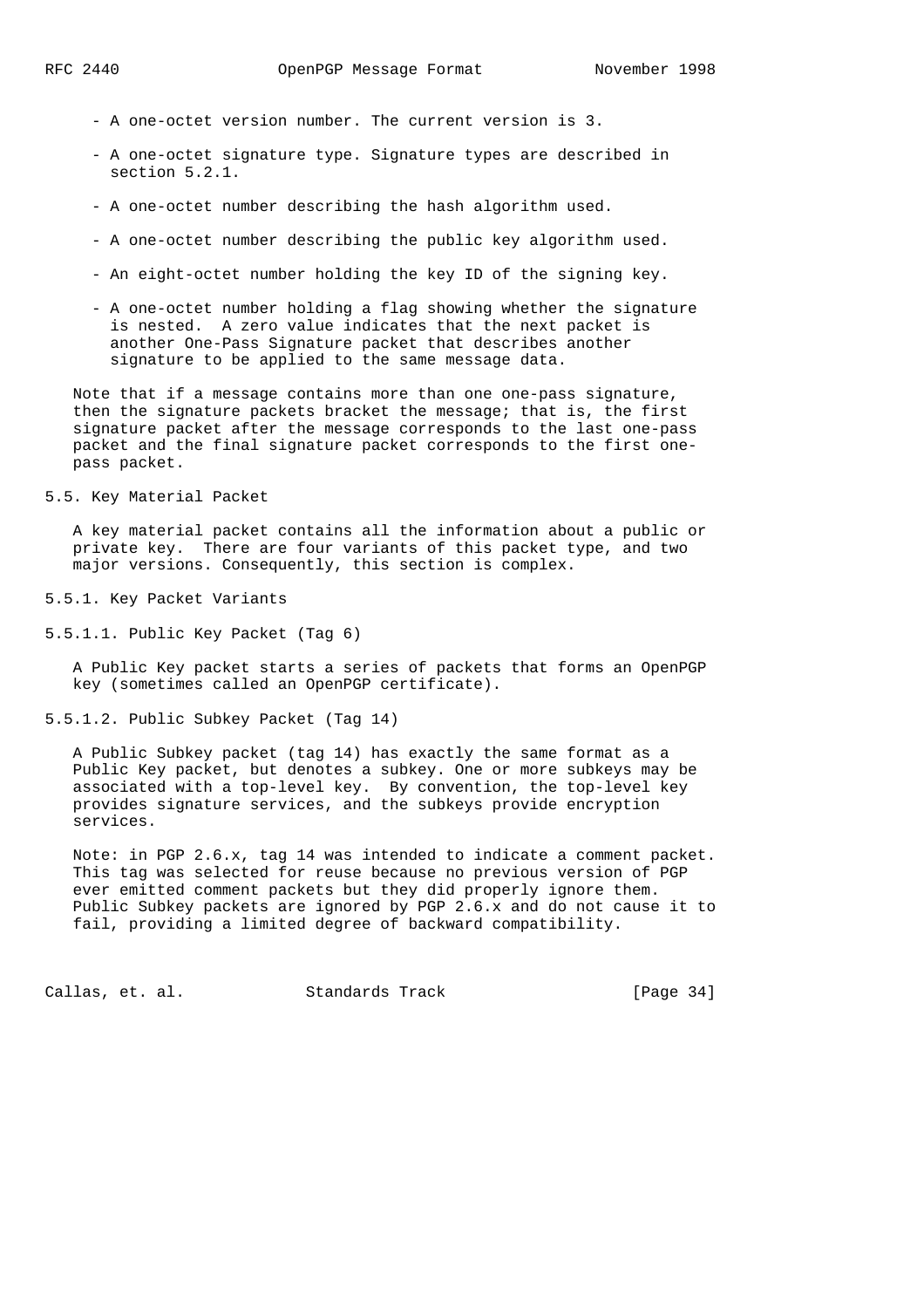5.5.1.3. Secret Key Packet (Tag 5)

 A Secret Key packet contains all the information that is found in a Public Key packet, including the public key material, but also includes the secret key material after all the public key fields.

5.5.1.4. Secret Subkey Packet (Tag 7)

 A Secret Subkey packet (tag 7) is the subkey analog of the Secret Key packet, and has exactly the same format.

5.5.2. Public Key Packet Formats

 There are two versions of key-material packets. Version 3 packets were first generated by PGP 2.6. Version 2 packets are identical in format to Version 3 packets, but are generated by PGP 2.5 or before. V2 packets are deprecated and they MUST NOT be generated. PGP 5.0 introduced version 4 packets, with new fields and semantics. PGP 2.6.x will not accept key-material packets with versions greater than 3.

 OpenPGP implementations SHOULD create keys with version 4 format. An implementation MAY generate a V3 key to ensure interoperability with old software; note, however, that V4 keys correct some security deficiencies in V3 keys. These deficiencies are described below. An implementation MUST NOT create a V3 key with a public key algorithm other than RSA.

A version 3 public key or public subkey packet contains:

- A one-octet version number (3).
- A four-octet number denoting the time that the key was created.
- A two-octet number denoting the time in days that this key is valid. If this number is zero, then it does not expire.
- A one-octet number denoting the public key algorithm of this key
- A series of multi-precision integers comprising the key material:
	- a multiprecision integer (MPI) of RSA public modulus n;
	- an MPI of RSA public encryption exponent e.

Callas, et. al. Standards Track [Page 35]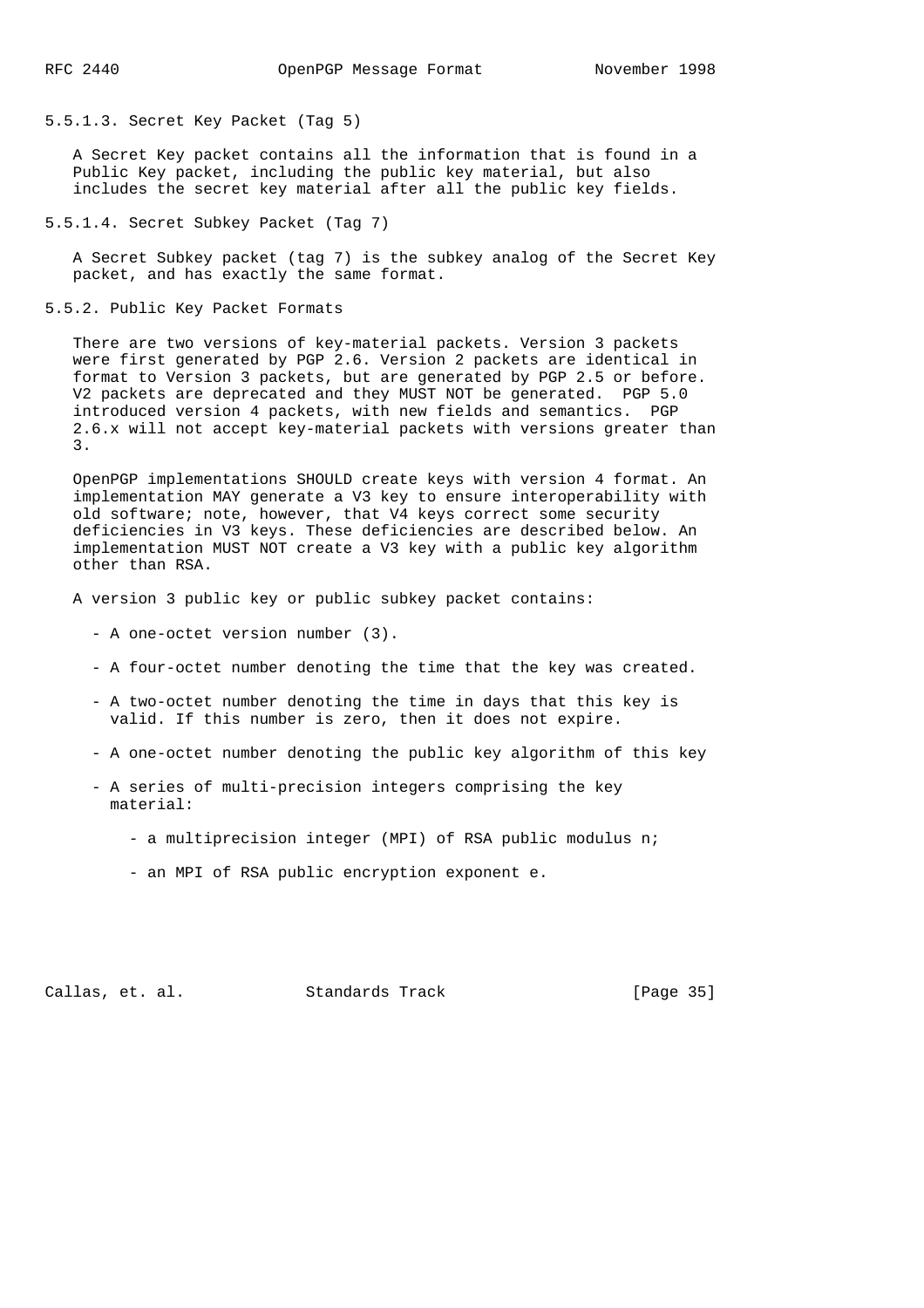V3 keys SHOULD only be used for backward compatibility because of three weaknesses in them. First, it is relatively easy to construct a V3 key that has the same key ID as any other key because the key ID is simply the low 64 bits of the public modulus. Secondly, because the fingerprint of a V3 key hashes the key material, but not its length, which increases the opportunity for fingerprint collisions. Third, there are minor weaknesses in the MD5 hash algorithm that make developers prefer other algorithms. See below for a fuller discussion of key IDs and fingerprints.

 The version 4 format is similar to the version 3 format except for the absence of a validity period. This has been moved to the signature packet. In addition, fingerprints of version 4 keys are calculated differently from version 3 keys, as described in section "Enhanced Key Formats."

A version 4 packet contains:

- A one-octet version number (4).
- A four-octet number denoting the time that the key was created.
- A one-octet number denoting the public key algorithm of this key
- A series of multi-precision integers comprising the key material. This algorithm-specific portion is:

Algorithm Specific Fields for RSA public keys:

- multiprecision integer (MPI) of RSA public modulus n;
- MPI of RSA public encryption exponent e.

Algorithm Specific Fields for DSA public keys:

- MPI of DSA prime p;
- MPI of DSA group order q (q is a prime divisor of p-1);
- MPI of DSA group generator g;
- MPI of DSA public key value y (= g\*\*x where x is secret).

Algorithm Specific Fields for Elgamal public keys:

- MPI of Elgamal prime p;
- MPI of Elgamal group generator g;

Callas, et. al. Standards Track [Page 36]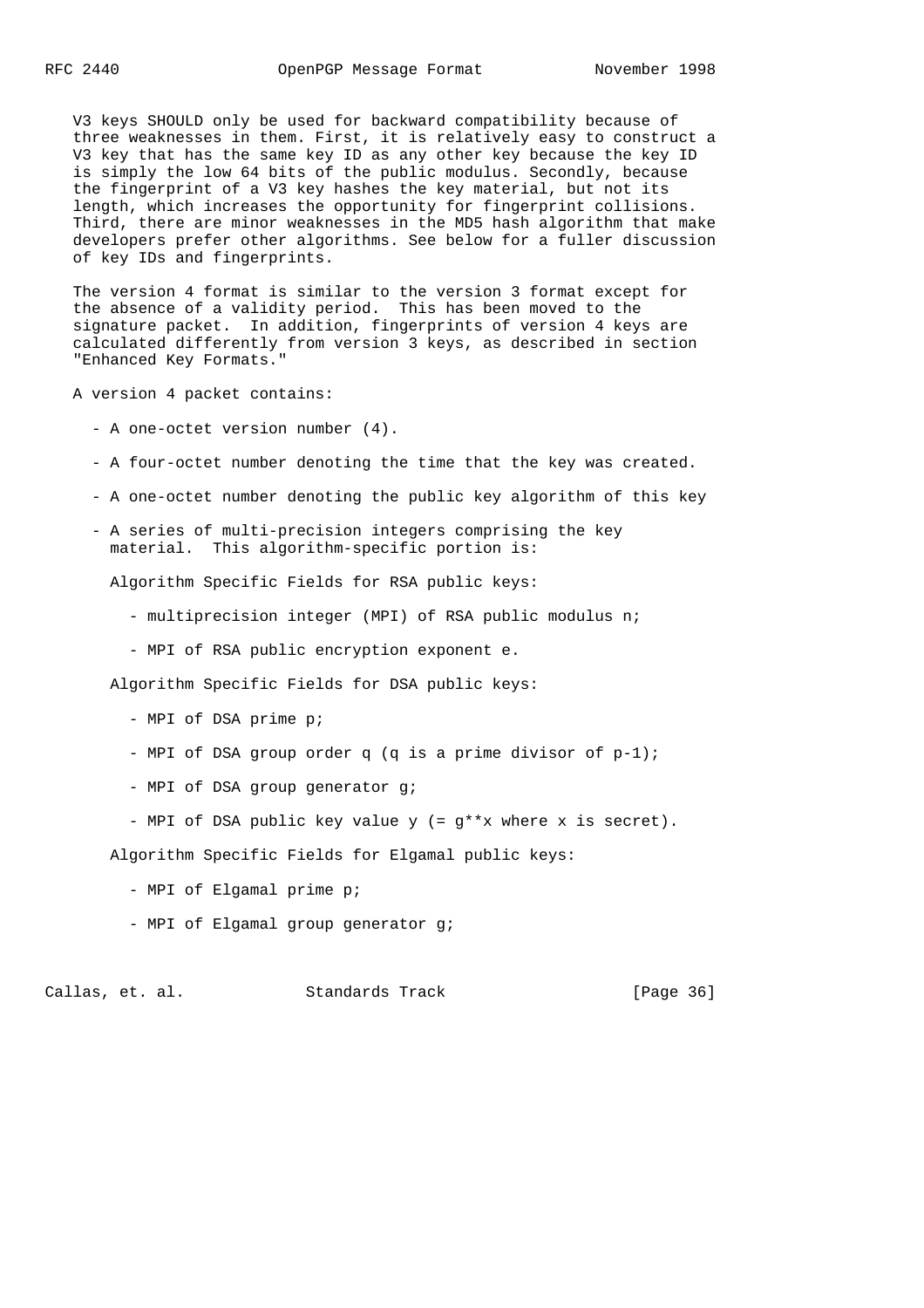- MPI of Elgamal public key value y (= g\*\*x where x is secret).
- 5.5.3. Secret Key Packet Formats

 The Secret Key and Secret Subkey packets contain all the data of the Public Key and Public Subkey packets, with additional algorithm specific secret key data appended, in encrypted form.

The packet contains:

- A Public Key or Public Subkey packet, as described above
- One octet indicating string-to-key usage conventions. 0 indicates that the secret key data is not encrypted. 255 indicates that a string-to-key specifier is being given. Any other value is a symmetric-key encryption algorithm specifier.
- [Optional] If string-to-key usage octet was 255, a one-octet symmetric encryption algorithm.
- [Optional] If string-to-key usage octet was 255, a string-to-key specifier. The length of the string-to-key specifier is implied by its type, as described above.
- [Optional] If secret data is encrypted, eight-octet Initial Vector (IV).
- Encrypted multi-precision integers comprising the secret key data. These algorithm-specific fields are as described below.
- Two-octet checksum of the plaintext of the algorithm-specific portion (sum of all octets, mod 65536).

Algorithm Specific Fields for RSA secret keys:

- multiprecision integer (MPI) of RSA secret exponent d.
- MPI of RSA secret prime value p.
- MPI of RSA secret prime value q (p < q).
- MPI of u, the multiplicative inverse of p, mod q.

Algorithm Specific Fields for DSA secret keys:

- MPI of DSA secret exponent x.

Callas, et. al. Standards Track [Page 37]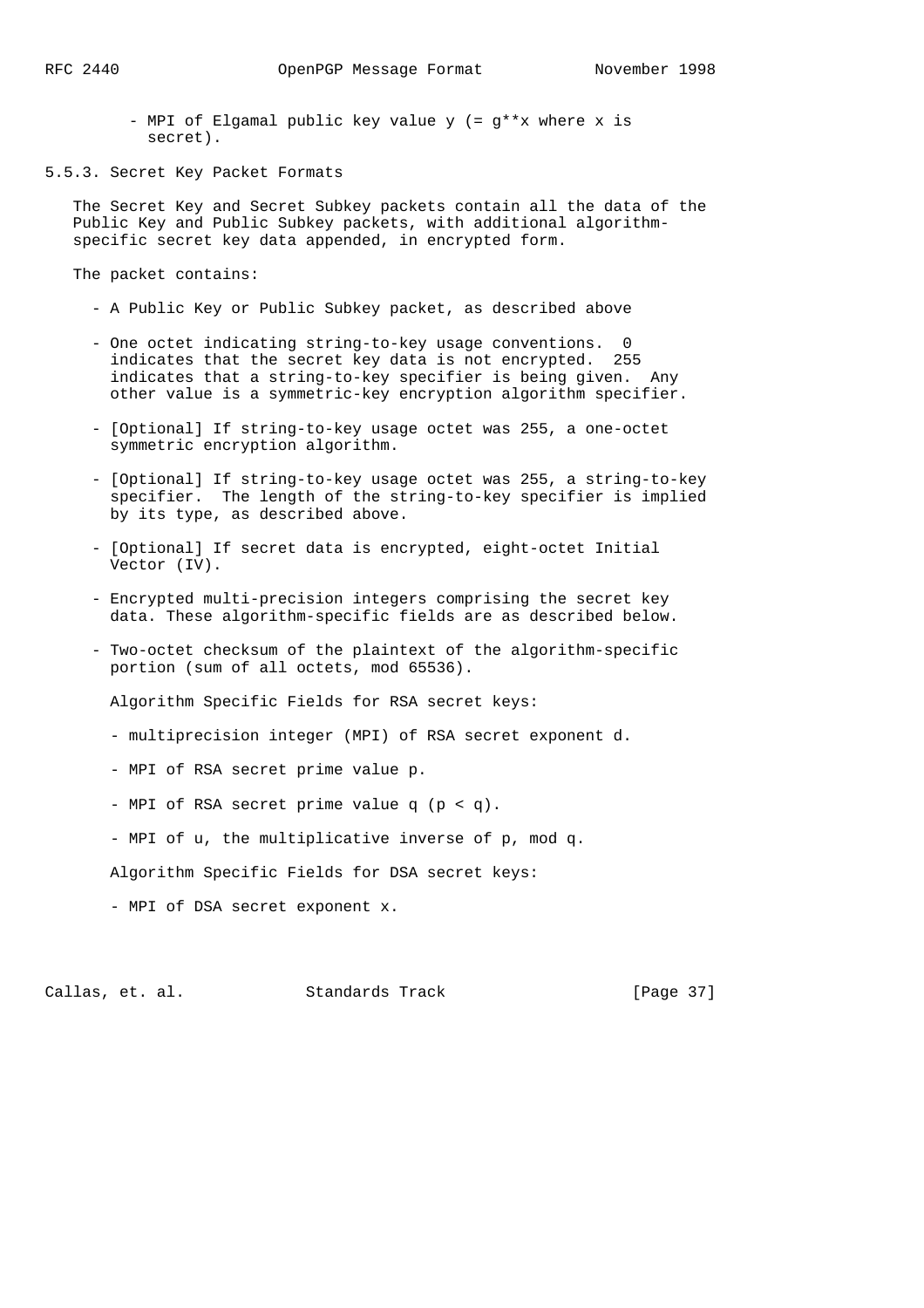Algorithm Specific Fields for Elgamal secret keys:

- MPI of Elgamal secret exponent x.

 Secret MPI values can be encrypted using a passphrase. If a string to-key specifier is given, that describes the algorithm for converting the passphrase to a key, else a simple MD5 hash of the passphrase is used. Implementations SHOULD use a string-to-key specifier; the simple hash is for backward compatibility. The cipher for encrypting the MPIs is specified in the secret key packet.

 Encryption/decryption of the secret data is done in CFB mode using the key created from the passphrase and the Initial Vector from the packet. A different mode is used with V3 keys (which are only RSA) than with other key formats. With V3 keys, the MPI bit count prefix (i.e., the first two octets) is not encrypted. Only the MPI non prefix data is encrypted. Furthermore, the CFB state is resynchronized at the beginning of each new MPI value, so that the CFB block boundary is aligned with the start of the MPI data.

 With V4 keys, a simpler method is used. All secret MPI values are encrypted in CFB mode, including the MPI bitcount prefix.

 The 16-bit checksum that follows the algorithm-specific portion is the algebraic sum, mod 65536, of the plaintext of all the algorithm specific octets (including MPI prefix and data). With V3 keys, the checksum is stored in the clear. With V4 keys, the checksum is encrypted like the algorithm-specific data. This value is used to check that the passphrase was correct.

5.6. Compressed Data Packet (Tag 8)

 The Compressed Data packet contains compressed data. Typically, this packet is found as the contents of an encrypted packet, or following a Signature or One-Pass Signature packet, and contains literal data packets.

The body of this packet consists of:

- One octet that gives the algorithm used to compress the packet.
- The remainder of the packet is compressed data.

 A Compressed Data Packet's body contains an block that compresses some set of packets. See section "Packet Composition" for details on how messages are formed.

Callas, et. al. Standards Track [Page 38]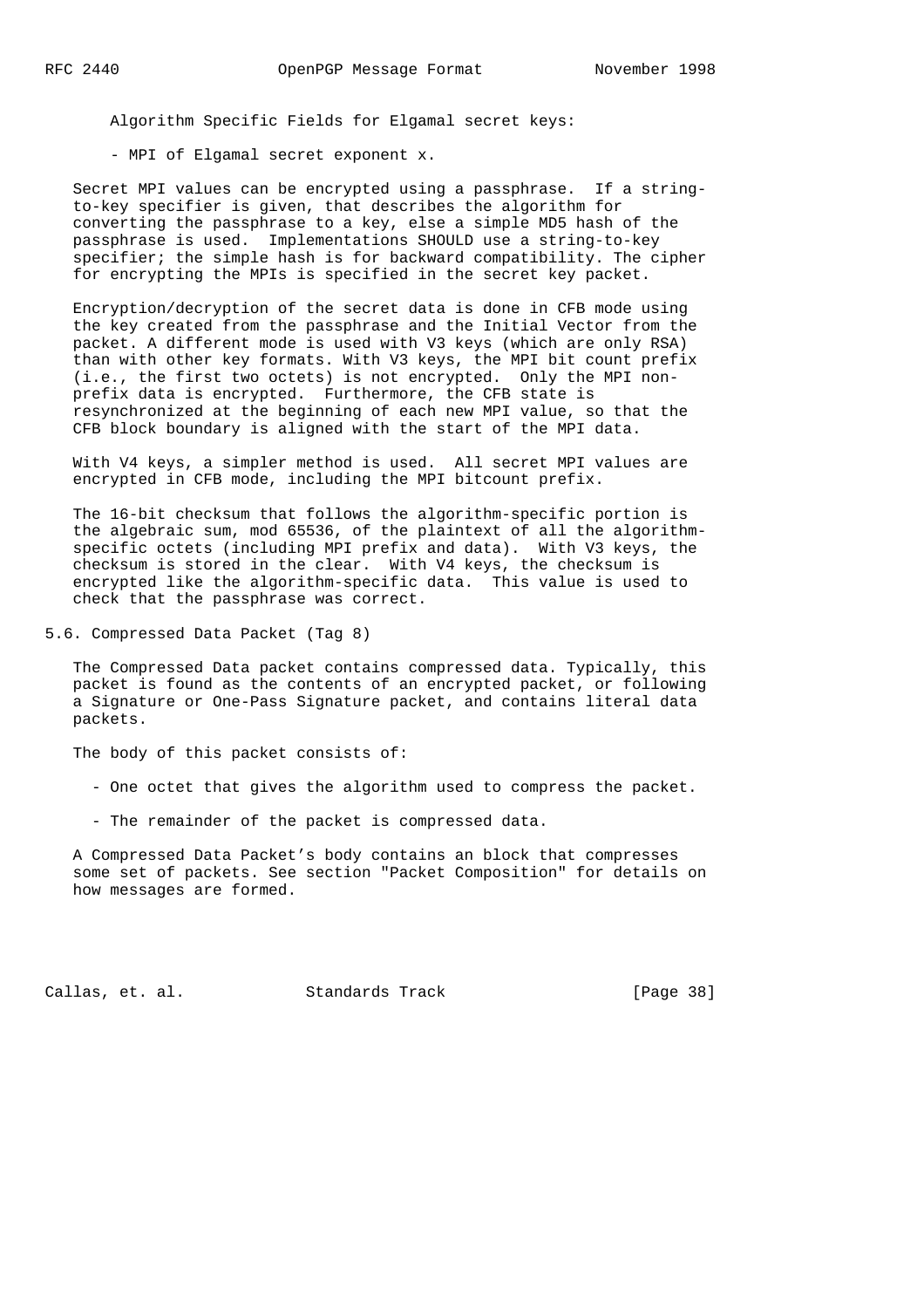ZIP-compressed packets are compressed with raw RFC 1951 DEFLATE blocks. Note that PGP V2.6 uses 13 bits of compression. If an implementation uses more bits of compression, PGP V2.6 cannot decompress it.

 ZLIB-compressed packets are compressed with RFC 1950 ZLIB-style blocks.

5.7. Symmetrically Encrypted Data Packet (Tag 9)

 The Symmetrically Encrypted Data packet contains data encrypted with a symmetric-key algorithm. When it has been decrypted, it will typically contain other packets (often literal data packets or compressed data packets).

The body of this packet consists of:

 - Encrypted data, the output of the selected symmetric-key cipher operating in PGP's variant of Cipher Feedback (CFB) mode.

 The symmetric cipher used may be specified in an Public-Key or Symmetric-Key Encrypted Session Key packet that precedes the Symmetrically Encrypted Data Packet. In that case, the cipher algorithm octet is prefixed to the session key before it is encrypted. If no packets of these types precede the encrypted data, the IDEA algorithm is used with the session key calculated as the MD5 hash of the passphrase.

 The data is encrypted in CFB mode, with a CFB shift size equal to the cipher's block size. The Initial Vector (IV) is specified as all zeros. Instead of using an IV, OpenPGP prefixes a 10-octet string to the data before it is encrypted. The first eight octets are random, and the 9th and 10th octets are copies of the 7th and 8th octets, respectively. After encrypting the first 10 octets, the CFB state is resynchronized if the cipher block size is 8 octets or less. The last 8 octets of ciphertext are passed through the cipher and the block boundary is reset.

 The repetition of 16 bits in the 80 bits of random data prefixed to the message allows the receiver to immediately check whether the session key is incorrect.

5.8. Marker Packet (Obsolete Literal Packet) (Tag 10)

 An experimental version of PGP used this packet as the Literal packet, but no released version of PGP generated Literal packets with this tag. With PGP 5.x, this packet has been re-assigned and is reserved for use as the Marker packet.

Callas, et. al. Standards Track [Page 39]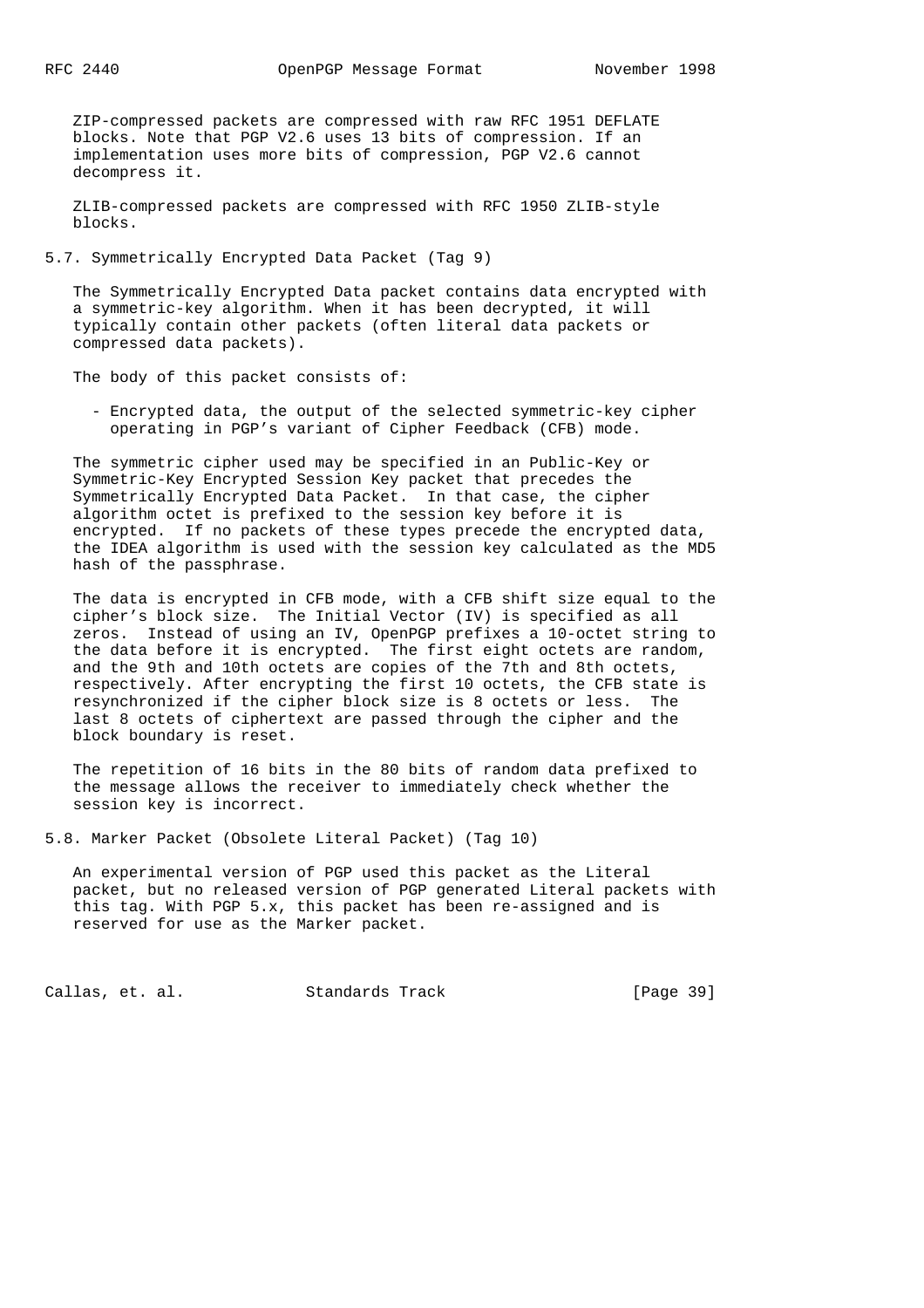The body of this packet consists of:

- The three octets 0x50, 0x47, 0x50 (which spell "PGP" in UTF-8).

 Such a packet MUST be ignored when received. It may be placed at the beginning of a message that uses features not available in PGP 2.6.x in order to cause that version to report that newer software is necessary to process the message.

5.9. Literal Data Packet (Tag 11)

 A Literal Data packet contains the body of a message; data that is not to be further interpreted.

The body of this packet consists of:

- A one-octet field that describes how the data is formatted.

 If it is a 'b' (0x62), then the literal packet contains binary data. If it is a 't' (0x74), then it contains text data, and thus may need line ends converted to local form, or other text-mode changes. RFC 1991 also defined a value of 'l' as a 'local' mode for machine-local conversions. This use is now deprecated.

 - File name as a string (one-octet length, followed by file name), if the encrypted data should be saved as a file.

 If the special name "\_CONSOLE" is used, the message is considered to be "for your eyes only". This advises that the message data is unusually sensitive, and the receiving program should process it more carefully, perhaps avoiding storing the received data to disk, for example.

 - A four-octet number that indicates the modification date of the file, or the creation time of the packet, or a zero that indicates the present time.

- The remainder of the packet is literal data.

 Text data is stored with <CR><LF> text endings (i.e. network-normal line endings). These should be converted to native line endings by the receiving software.

5.10. Trust Packet (Tag 12)

 The Trust packet is used only within keyrings and is not normally exported. Trust packets contain data that record the user's specifications of which key holders are trustworthy introducers,

Callas, et. al. Standards Track [Page 40]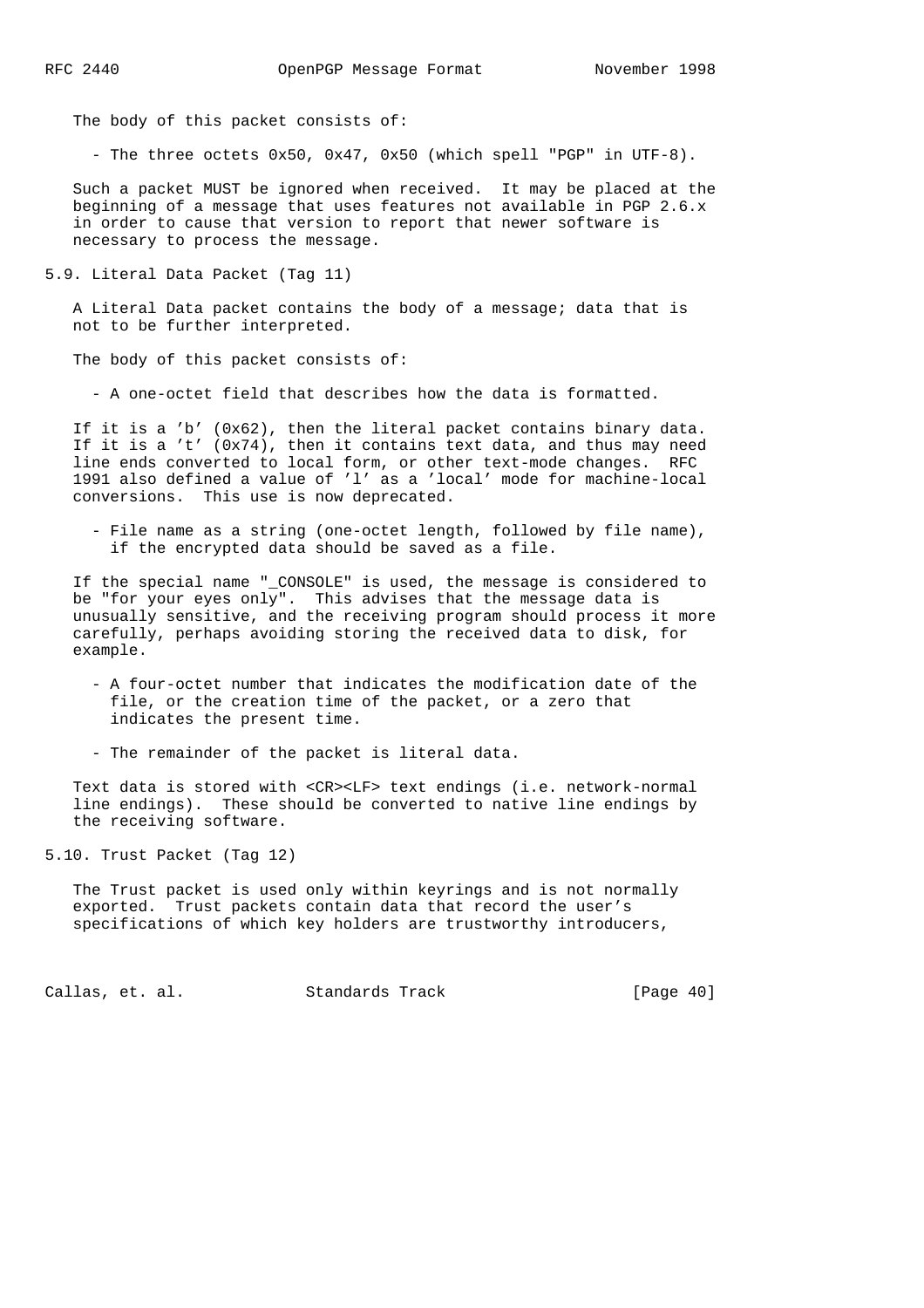along with other information that implementing software uses for trust information.

 Trust packets SHOULD NOT be emitted to output streams that are transferred to other users, and they SHOULD be ignored on any input other than local keyring files.

# 5.11. User ID Packet (Tag 13)

 A User ID packet consists of data that is intended to represent the name and email address of the key holder. By convention, it includes an RFC 822 mail name, but there are no restrictions on its content. The packet length in the header specifies the length of the user id. If it is text, it is encoded in UTF-8.

## 6. Radix-64 Conversions

 As stated in the introduction, OpenPGP's underlying native representation for objects is a stream of arbitrary octets, and some systems desire these objects to be immune to damage caused by character set translation, data conversions, etc.

 In principle, any printable encoding scheme that met the requirements of the unsafe channel would suffice, since it would not change the underlying binary bit streams of the native OpenPGP data structures. The OpenPGP standard specifies one such printable encoding scheme to ensure interoperability.

 OpenPGP's Radix-64 encoding is composed of two parts: a base64 encoding of the binary data, and a checksum. The base64 encoding is identical to the MIME base64 content-transfer-encoding [RFC2231, Section 6.8]. An OpenPGP implementation MAY use ASCII Armor to protect the raw binary data.

 The checksum is a 24-bit CRC converted to four characters of radix-64 encoding by the same MIME base64 transformation, preceded by an equals sign (=). The CRC is computed by using the generator 0x864CFB and an initialization of 0xB704CE. The accumulation is done on the data before it is converted to radix-64, rather than on the converted data. A sample implementation of this algorithm is in the next section.

 The checksum with its leading equal sign MAY appear on the first line after the Base64 encoded data.

 Rationale for CRC-24: The size of 24 bits fits evenly into printable base64. The nonzero initialization can detect more errors than a zero initialization.

Callas, et. al. Standards Track [Page 41]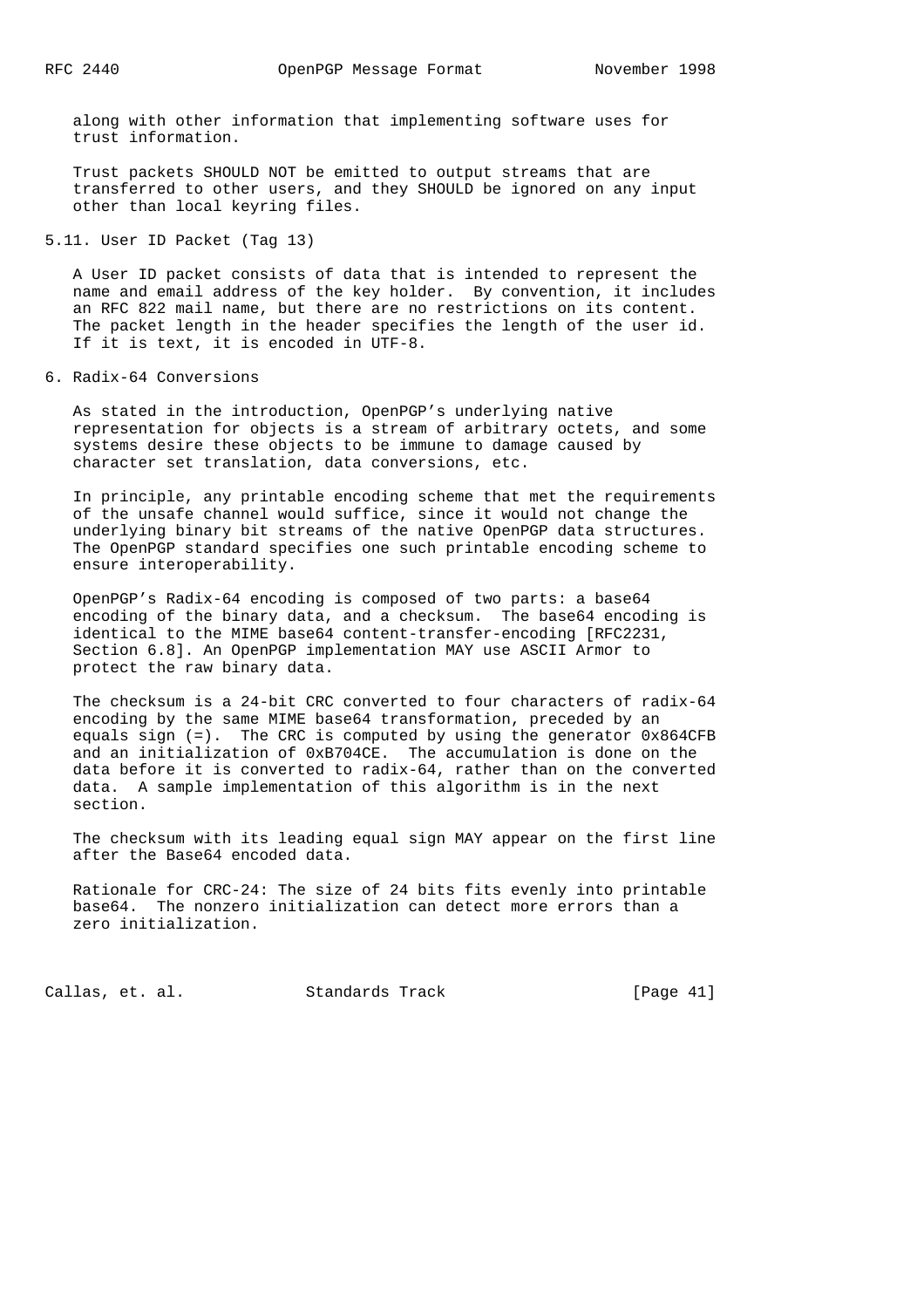```
6.1. An Implementation of the CRC-24 in "C"
```

```
 #define CRC24_INIT 0xb704ceL
        #define CRC24_POLY 0x1864cfbL
        typedef long crc24;
        crc24 crc_octets(unsigned char *octets, size_t len)
        {
            crc24 crc = CRC24_INIT;
            int i;
           while (len--) {
               crc \texttt{^*} = (\texttt{*octets++}) << 16;
               for (i = 0; i < 8; i++) {
                   \csc \prec = 1;
                    if (crc & 0x1000000)
                        crc ^= CRC24_POLY;
 }
 }
            return crc & 0xffffffL;
        }
```

```
6.2. Forming ASCII Armor
```
 When OpenPGP encodes data into ASCII Armor, it puts specific headers around the data, so OpenPGP can reconstruct the data later. OpenPGP informs the user what kind of data is encoded in the ASCII armor through the use of the headers.

Concatenating the following data creates ASCII Armor:

- An Armor Header Line, appropriate for the type of data
- Armor Headers
- A blank (zero-length, or containing only whitespace) line
- The ASCII-Armored data
- An Armor Checksum
- The Armor Tail, which depends on the Armor Header Line.

 An Armor Header Line consists of the appropriate header line text surrounded by five (5) dashes  $(' -', 0x2D)$  on either side of the header line text. The header line text is chosen based upon the type of data that is being encoded in Armor, and how it is being encoded. Header line texts include the following strings:

Callas, et. al. Standards Track [Page 42]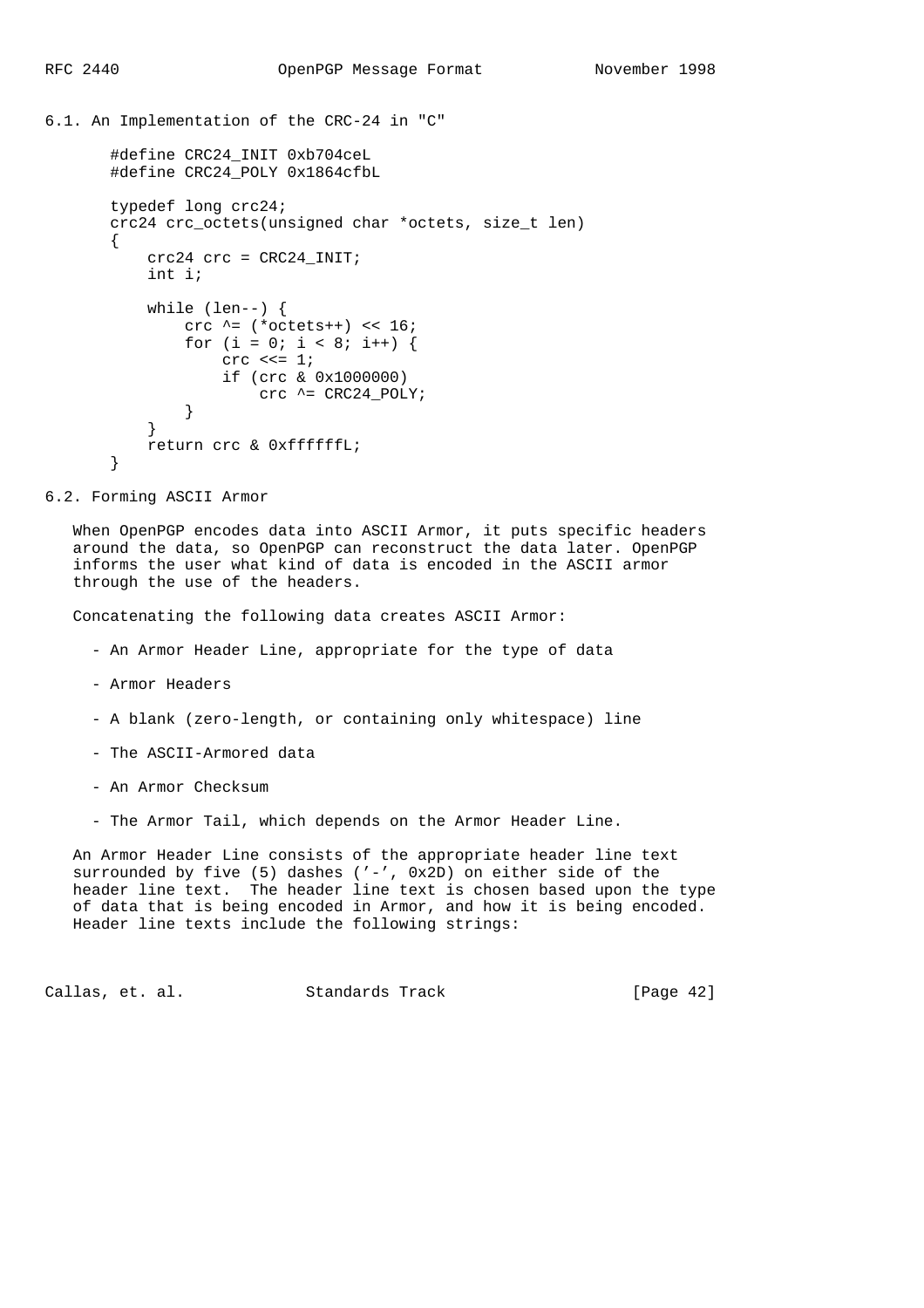- BEGIN PGP MESSAGE Used for signed, encrypted, or compressed files.
- BEGIN PGP PUBLIC KEY BLOCK Used for armoring public keys
- BEGIN PGP PRIVATE KEY BLOCK Used for armoring private keys
- BEGIN PGP MESSAGE, PART X/Y Used for multi-part messages, where the armor is split amongst Y parts, and this is the Xth part out of Y.
- BEGIN PGP MESSAGE, PART X Used for multi-part messages, where this is the Xth part of an unspecified number of parts. Requires the MESSAGE-ID Armor Header to be used.
- BEGIN PGP SIGNATURE Used for detached signatures, OpenPGP/MIME signatures, and natures following clearsigned messages. Note that PGP 2.x s BEGIN PGP MESSAGE for detached signatures.

 The Armor Headers are pairs of strings that can give the user or the receiving OpenPGP implementation some information about how to decode or use the message. The Armor Headers are a part of the armor, not a part of the message, and hence are not protected by any signatures applied to the message.

 The format of an Armor Header is that of a key-value pair. A colon (':' 0x38) and a single space (0x20) separate the key and value. OpenPGP should consider improperly formatted Armor Headers to be corruption of the ASCII Armor. Unknown keys should be reported to the user, but OpenPGP should continue to process the message.

Currently defined Armor Header Keys are:

- "Version", that states the OpenPGP Version used to encode the message.
- "Comment", a user-defined comment.
- "MessageID", a 32-character string of printable characters. The string must be the same for all parts of a multi-part message that uses the "PART X" Armor Header. MessageID strings should be

Callas, et. al. Standards Track [Page 43]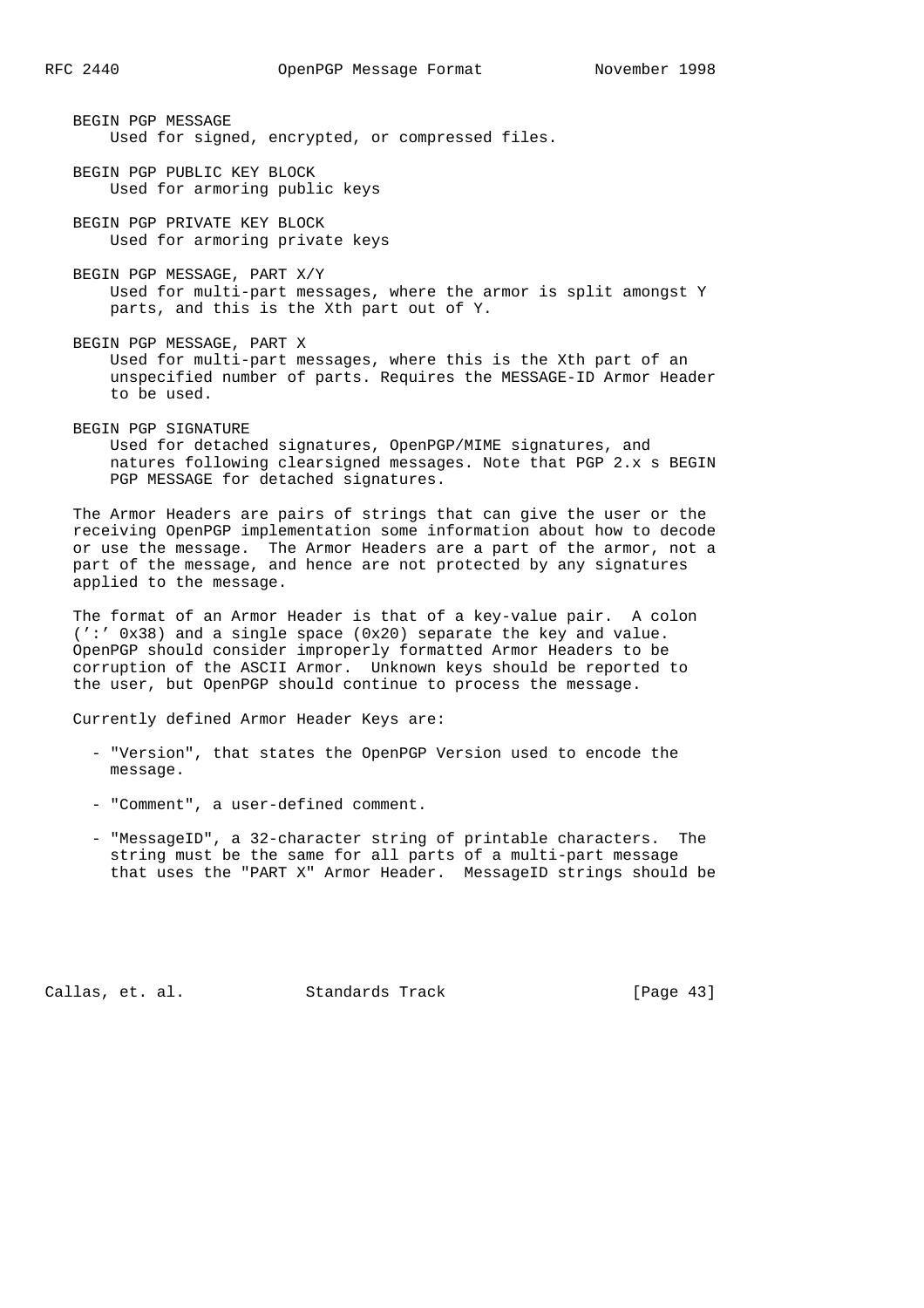unique enough that the recipient of the mail can associate all the parts of a message with each other. A good checksum or cryptographic hash function is sufficient.

- "Hash", a comma-separated list of hash algorithms used in this message. This is used only in clear-signed messages.
- "Charset", a description of the character set that the plaintext is in. Please note that OpenPGP defines text to be in UTF-8 by default. An implementation will get best results by translating into and out of UTF-8. However, there are many instances where this is easier said than done. Also, there are communities of users who have no need for UTF-8 because they are all happy with a character set like ISO Latin-5 or a Japanese character set. In such instances, an implementation MAY override the UTF-8 default by using this header key. An implementation MAY implement this key and any translations it cares to; an implementation MAY ignore it and assume all text is UTF-8.

 The MessageID SHOULD NOT appear unless it is in a multi-part message. If it appears at all, it MUST be computed from the finished (encrypted, signed, etc.) message in a deterministic fashion, rather than contain a purely random value. This is to allow the legitimate recipient to determine that the MessageID cannot serve as a covert means of leaking cryptographic key information.

 The Armor Tail Line is composed in the same manner as the Armor Header Line, except the string "BEGIN" is replaced by the string "END."

6.3. Encoding Binary in Radix-64

 The encoding process represents 24-bit groups of input bits as output strings of 4 encoded characters. Proceeding from left to right, a 24-bit input group is formed by concatenating three 8-bit input groups. These 24 bits are then treated as four concatenated 6-bit groups, each of which is translated into a single digit in the Radix-64 alphabet. When encoding a bit stream with the Radix-64 encoding, the bit stream must be presumed to be ordered with the most-significant-bit first. That is, the first bit in the stream will be the high-order bit in the first 8-bit octet, and the eighth bit will be the low-order bit in the first 8-bit octet, and so on.

Callas, et. al. Standards Track [Page 44]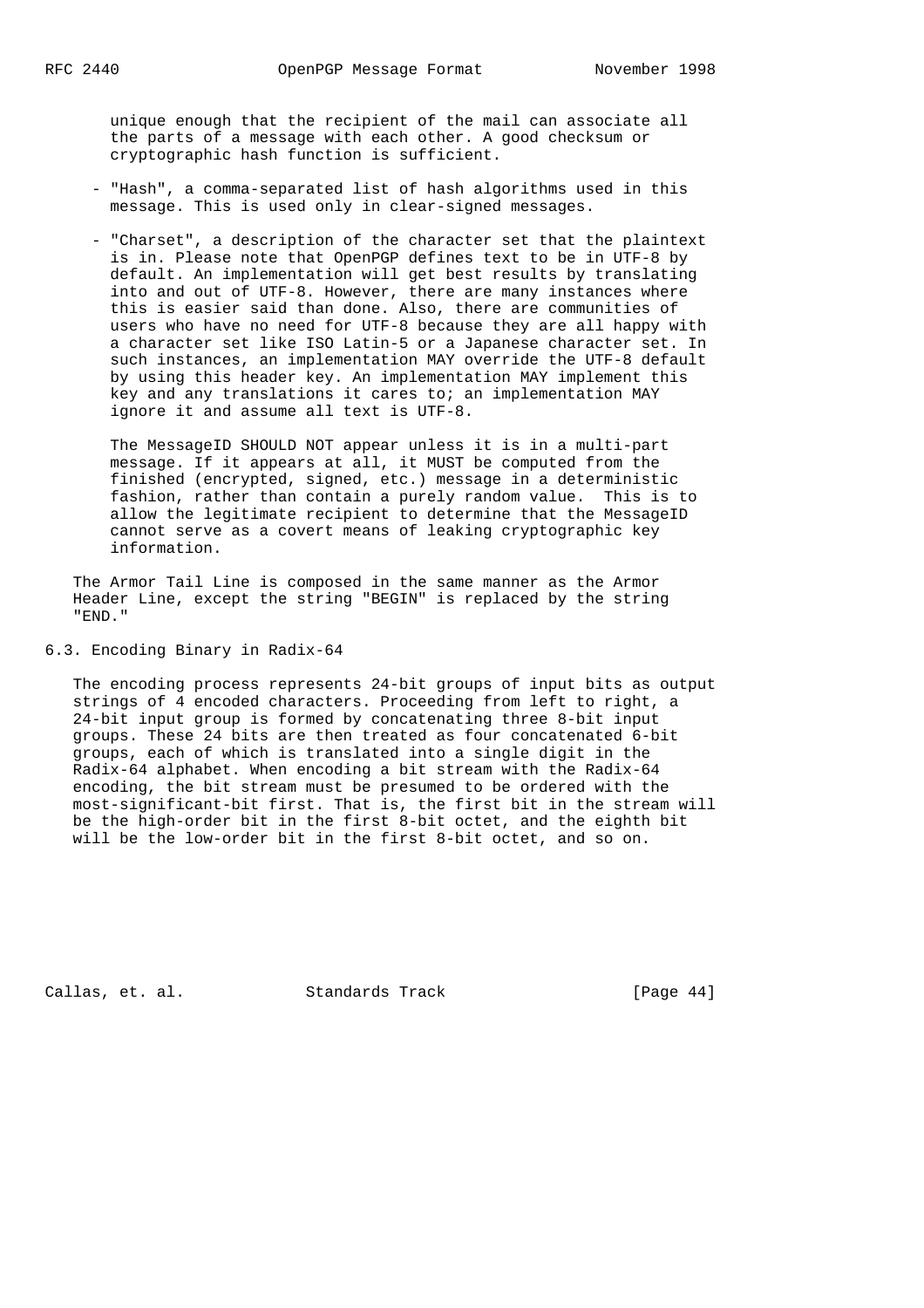+--first octet--+-second octet--+--third octet--+ |7 6 5 4 3 2 1 0|7 6 5 4 3 2 1 0|7 6 5 4 3 2 1 0| +-----------+---+-------+-------+---+-----------+ |5 4 3 2 1 0|5 4 3 2 1 0|5 4 3 2 1 0|5 4 3 2 1 0| +--1.index--+--2.index--+--3.index--+--4.index--+

 Each 6-bit group is used as an index into an array of 64 printable characters from the table below. The character referenced by the index is placed in the output string.

|      | Value Encoding Value Encoding Value Encoding Value Encoding |                 |                 |           |  |
|------|-------------------------------------------------------------|-----------------|-----------------|-----------|--|
|      | 0 A                                                         | 17 R            | 34 i            | 51 z      |  |
|      | 1 B                                                         | 18 S            | 35j             | 52 0      |  |
|      | 2 C                                                         | 19 T            | 36 k            | 53 1      |  |
|      | 3D                                                          | 20 U            | 37 1            | 54 2      |  |
|      | 4 E                                                         | 21 V            | 38 m            | 55 3      |  |
|      | 5 F                                                         | 22 W            | 39 n            | 56 4      |  |
|      | 6 G                                                         | 23 X            | 40 <sub>o</sub> | 57 5      |  |
|      | 7 H                                                         | 24 Y            | 41 p            | 58 6      |  |
|      | 8 I                                                         | 25 Z            | $42 \sigma$     | 59 7      |  |
| 9 J  |                                                             | 26 a            | 43 r            | 60 8      |  |
| 10 K |                                                             | 27 <sub>b</sub> | 44 s            | 619       |  |
| 11 L |                                                             | 28 c            | 45 t            | $62 +$    |  |
| 12 M |                                                             | 29d             | 46 u            | 63/       |  |
| 13 N |                                                             | 30 e            | $47 \text{ v}$  |           |  |
| 14 O |                                                             | 31 f            | 48 w            | $(pad) =$ |  |
| 15 P |                                                             | 32q             | 49 x            |           |  |
| 16 Q |                                                             | 33 h            | 50 y            |           |  |
|      |                                                             |                 |                 |           |  |

 The encoded output stream must be represented in lines of no more than 76 characters each.

 Special processing is performed if fewer than 24 bits are available at the end of the data being encoded. There are three possibilities:

- 1. The last data group has 24 bits (3 octets). No special processing is needed.
- 2. The last data group has 16 bits (2 octets). The first two 6-bit groups are processed as above. The third (incomplete) data group has two zero-value bits added to it, and is processed as above. A pad character (=) is added to the output.
- 3. The last data group has 8 bits (1 octet). The first 6-bit group is processed as above. The second (incomplete) data group has four zero-value bits added to it, and is processed as above. Two pad characters (=) are added to the output.

Callas, et. al. Standards Track [Page 45]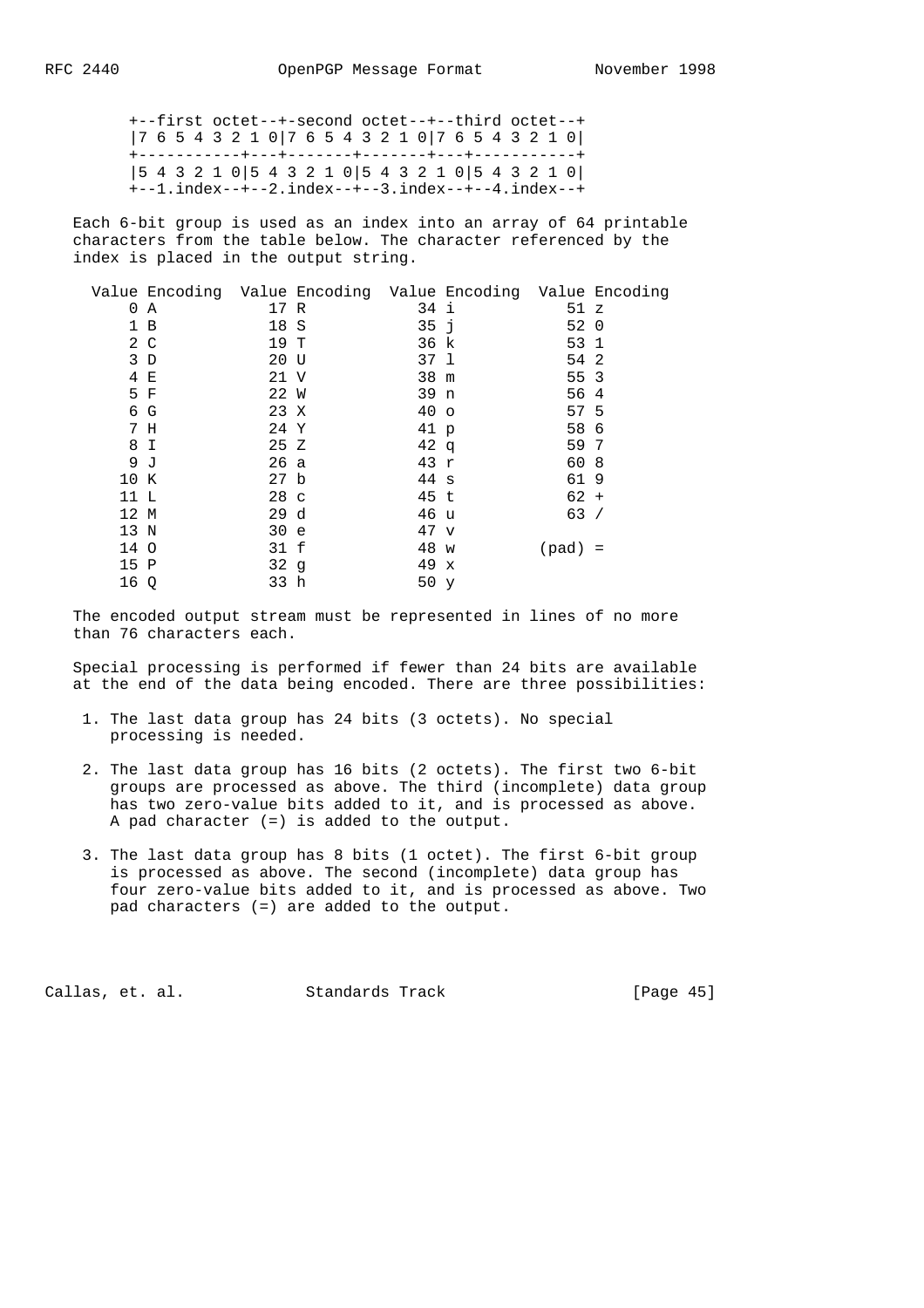6.4. Decoding Radix-64

 Any characters outside of the base64 alphabet are ignored in Radix-64 data. Decoding software must ignore all line breaks or other characters not found in the table above.

 In Radix-64 data, characters other than those in the table, line breaks, and other white space probably indicate a transmission error, about which a warning message or even a message rejection might be appropriate under some circumstances.

 Because it is used only for padding at the end of the data, the occurrence of any "=" characters may be taken as evidence that the end of the data has been reached (without truncation in transit). No such assurance is possible, however, when the number of octets transmitted was a multiple of three and no "=" characters are present.

6.5. Examples of Radix-64

 Input data: 0x14fb9c03d97e Hex: 1 4 f b 9 c | 0 3 d 9 7 e 8-bit: 00010100 11111011 10011100 | 00000011 11011001 11111110 6-bit: 000101 001111 101110 011100 | 000000 111101 100111 111110<br>Decimal: 5 Decimal: 5 15 46 28 0 61 37 62 Output: F P u c A 9 l + Input data: 0x14fb9c03d9 Hex: 1 4 f b 9 c | 0 3 d 9 8-bit: 00010100 11111011 10011100 | 00000011 11011001 pad with 00 6-bit: 000101 001111 101110 011100 | 000000 111101 100100 Decimal: 5 15 46 28 0 61 36 pad with  $=$  Output: F P u c A 9 k = Input data: 0x14fb9c03 Hex: 1 4 f b 9 c | 0 3 8-bit: 00010100 11111011 10011100 | 00000011 pad with 0000 6-bit: 000101 001111 101110 011100 | 000000 110000 Decimal: 5 15 46 28 0 48  $pad with =$ <br>  $w =$  = = Output: F P u c A

Callas, et. al. Standards Track [Page 46]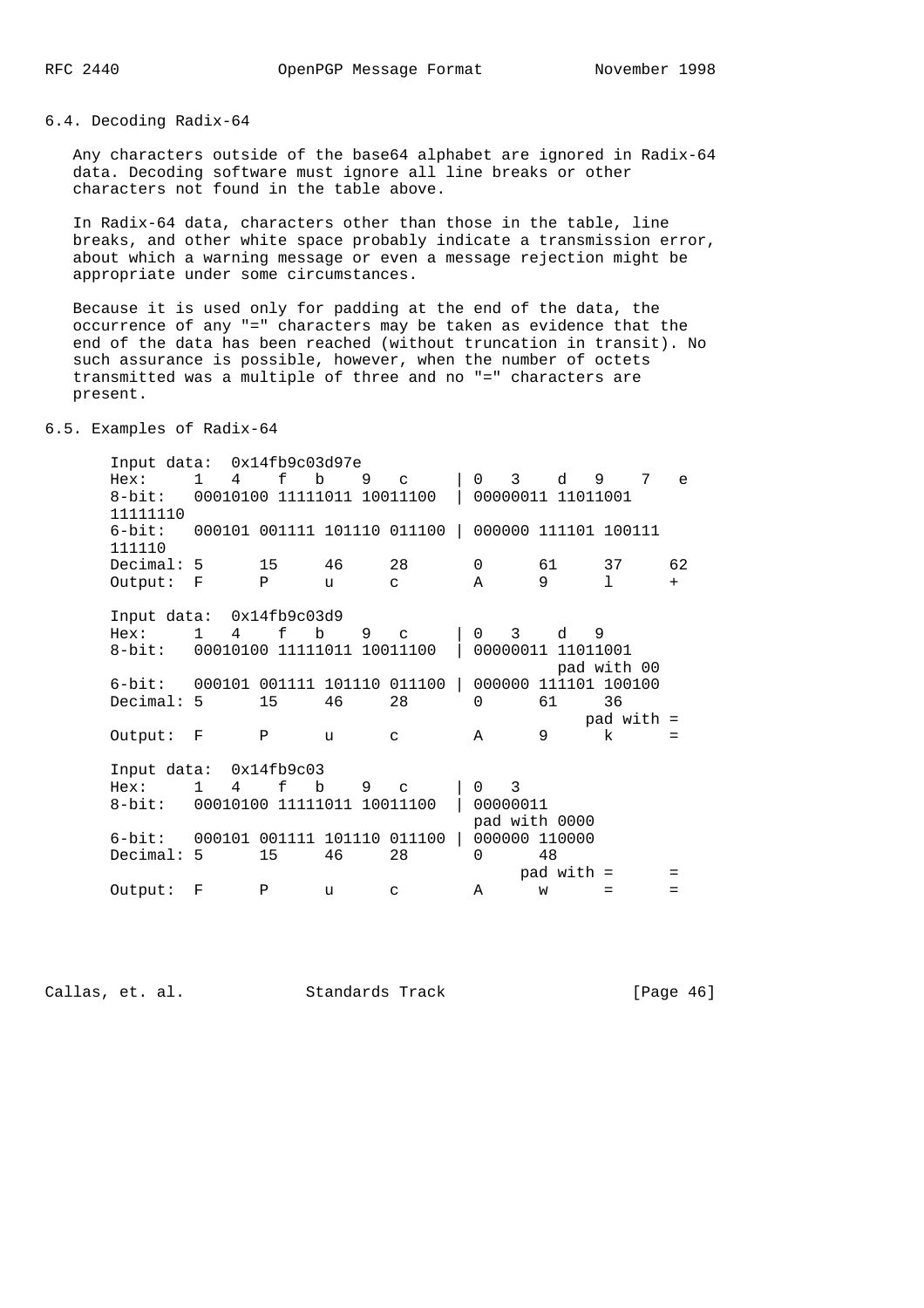6.6. Example of an ASCII Armored Message

```
 -----BEGIN PGP MESSAGE-----
 Version: OpenPrivacy 0.99
```
 yDgBO22WxBHv7O8X7O/jygAEzol56iUKiXmV+XmpCtmpqQUKiQrFqclFqUDBovzS vBSFjNSiVHsuAA==  $=n$  $iUN$ -----END PGP MESSAGE-----

Note that this example is indented by two spaces.

7. Cleartext signature framework

 It is desirable to sign a textual octet stream without ASCII armoring the stream itself, so the signed text is still readable without special software. In order to bind a signature to such a cleartext, this framework is used. (Note that RFC 2015 defines another way to clear sign messages for environments that support MIME.)

The cleartext signed message consists of:

- The cleartext header '-----BEGIN PGP SIGNED MESSAGE-----' on a single line,
- One or more "Hash" Armor Headers,
- Exactly one empty line not included into the message digest,
- The dash-escaped cleartext that is included into the message digest,
- The ASCII armored signature(s) including the '-----BEGIN PGP SIGNATURE-----' Armor Header and Armor Tail Lines.

 If the "Hash" armor header is given, the specified message digest algorithm is used for the signature. If there are no such headers, MD5 is used, an implementation MAY omit them for V2.x compatibility. If more than one message digest is used in the signature, the "Hash" armor header contains a comma-delimited list of used message digests.

 Current message digest names are described below with the algorithm IDs.

# 7.1. Dash-Escaped Text

The cleartext content of the message must also be dash-escaped.

Callas, et. al. Standards Track [Page 47]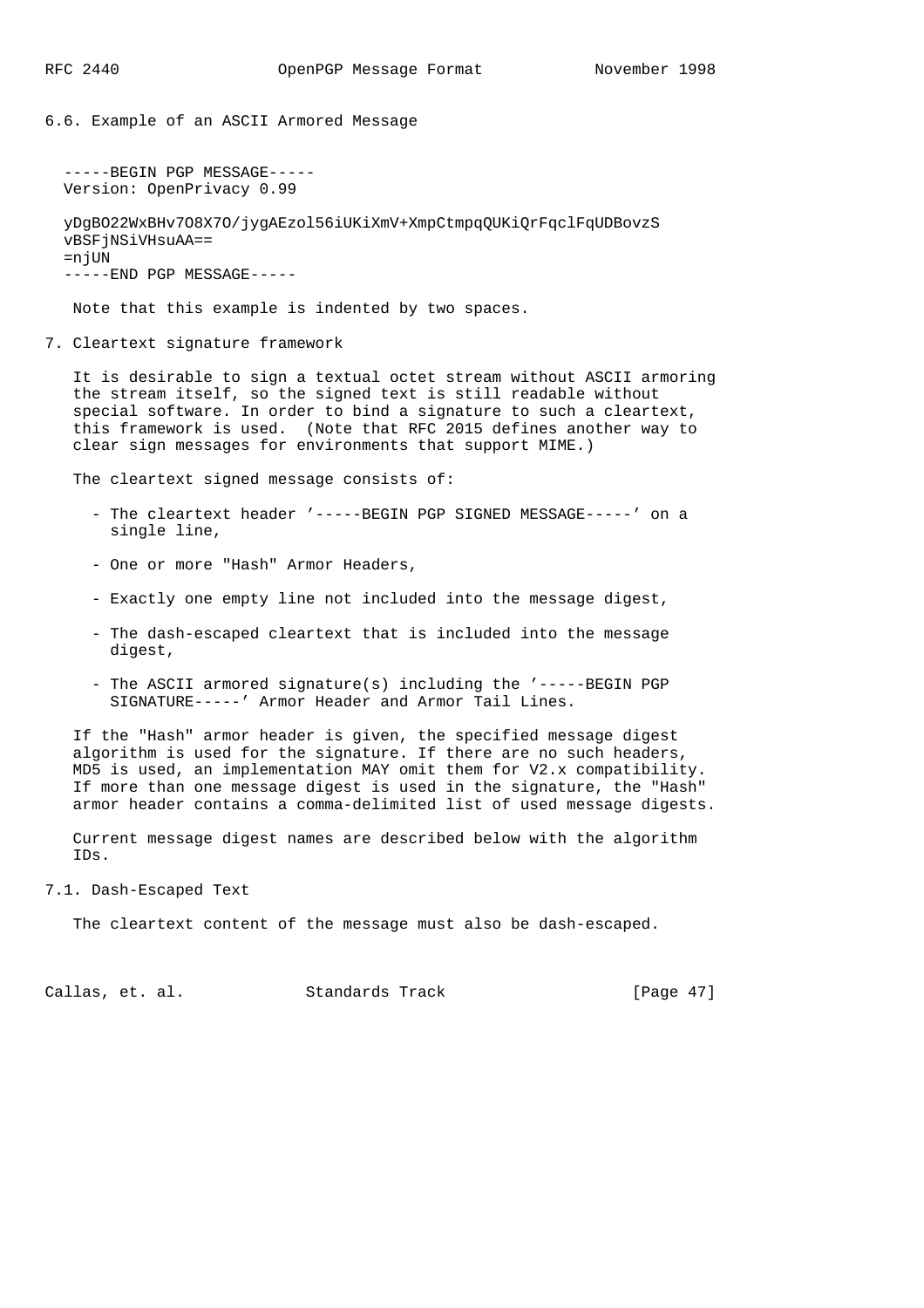Dash escaped cleartext is the ordinary cleartext where every line starting with a dash  $'-'$  (0x2D) is prefixed by the sequence dash  $'-'$  (0x2D) and space ' ' (0x20). This prevents the parser from recognizing armor headers of the cleartext itself. The message digest is computed using the cleartext itself, not the dash escaped form.

 As with binary signatures on text documents, a cleartext signature is calculated on the text using canonical <CR><LF> line endings. The line ending (i.e. the <CR><LF>) before the '-----BEGIN PGP SIGNATURE-----' line that terminates the signed text is not considered part of the signed text.

 Also, any trailing whitespace (spaces, and tabs, 0x09) at the end of any line is ignored when the cleartext signature is calculated.

8. Regular Expressions

 A regular expression is zero or more branches, separated by '|'. It matches anything that matches one of the branches.

 A branch is zero or more pieces, concatenated. It matches a match for the first, followed by a match for the second, etc.

 A piece is an atom possibly followed by '\*', '+', or '?'. An atom followed by '\*' matches a sequence of 0 or more matches of the atom. An atom followed by '+' matches a sequence of 1 or more matches of the atom. An atom followed by '?' matches a match of the atom, or the null string.

 An atom is a regular expression in parentheses (matching a match for the regular expression), a range (see below), '.' (matching any single character), '^' (matching the null string at the beginning of the input string), '\$' (matching the null string at the end of the input string),  $a' \backslash'$  followed by a single character (matching that character), or a single character with no other significance (matching that character).

 A range is a sequence of characters enclosed in '[]'. It normally matches any single character from the sequence. If the sequence begins with '^', it matches any single character not from the rest of the sequence. If two characters in the sequence are separated by '-', this is shorthand for the full list of ASCII characters between them (e.g. '[0-9]' matches any decimal digit). To include a literal ']' in the sequence, make it the first character (following a possible '^'). To include a literal '-', make it the first or last character.

Callas, et. al. Standards Track [Page 48]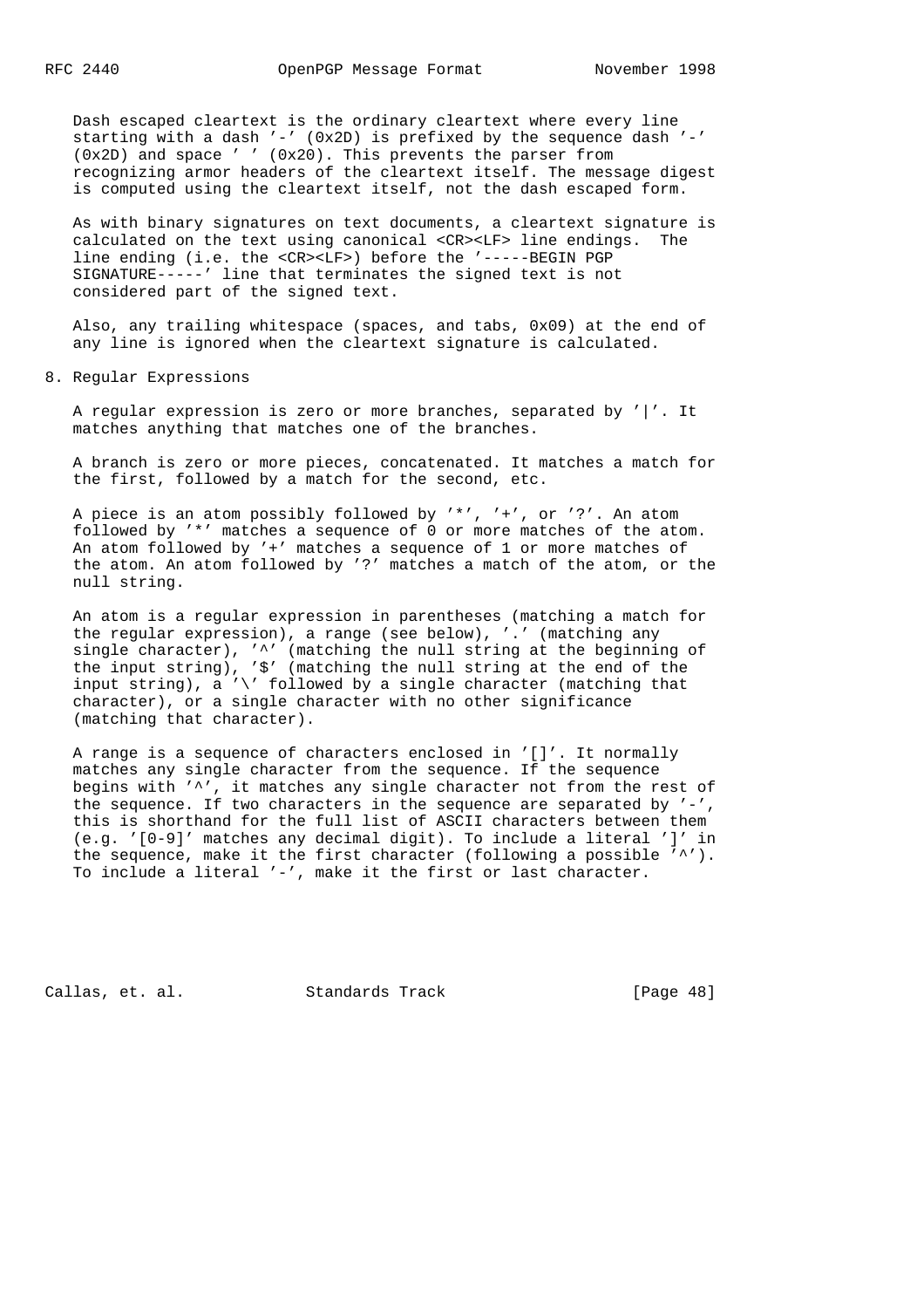# 9. Constants

This section describes the constants used in OpenPGP.

 Note that these tables are not exhaustive lists; an implementation MAY implement an algorithm not on these lists.

 See the section "Notes on Algorithms" below for more discussion of the algorithms.

# 9.1. Public Key Algorithms

| TD             | Algorithm                               |
|----------------|-----------------------------------------|
|                |                                         |
|                | - RSA (Encrypt or Sign)                 |
| $\mathfrak{D}$ | - RSA Encrypt-Only                      |
| 3              | - RSA Sign-Only                         |
| 16             | - Elgamal (Encrypt-Only), see [ELGAMAL] |
| 17             | - DSA (Digital Signature Standard)      |
| 1 R            | - Reserved for Elliptic Curve           |
| 19             | - Reserved for ECDSA                    |
| 20             | - Elgamal (Encrypt or Sign)             |

 21 - Reserved for Diffie-Hellman (X9.42, as defined for IETF-S/MIME) 100 to 110 - Private/Experimental algorithm.

 Implementations MUST implement DSA for signatures, and Elgamal for encryption. Implementations SHOULD implement RSA keys. Implementations MAY implement any other algorithm.

# 9.2. Symmetric Key Algorithms

| ΙD | Algorithm                                                             |
|----|-----------------------------------------------------------------------|
|    |                                                                       |
| 0  | - Plaintext or unencrypted data                                       |
|    | - IDEA [IDEA]                                                         |
|    | - Triple-DES (DES-EDE, as per spec -<br>168 bit key derived from 192) |
|    | - CAST5 (128 bit key, as per RFC 2144)                                |
| 4  | - Blowfish (128 bit key, 16 rounds) [BLOWFISH]                        |
| 5  | - SAFER-SK128 (13 rounds) [SAFER]                                     |
| 6  | - Reserved for DES/SK                                                 |
|    | - Reserved for AES with 128-bit key                                   |

Callas, et. al. Standards Track [Page 49]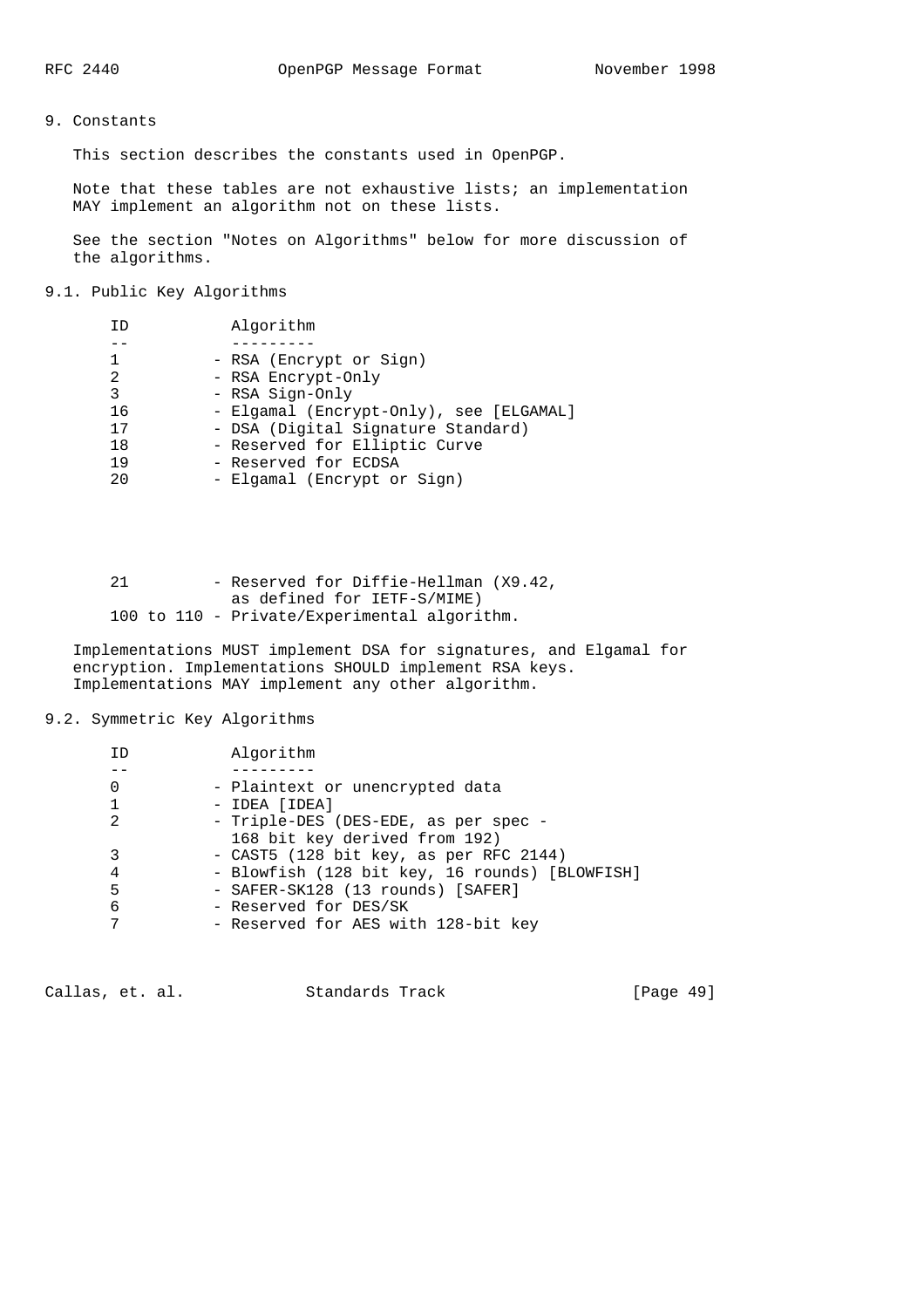| RFC | 2440 |  |  |
|-----|------|--|--|
|-----|------|--|--|

|  |  | - Reserved for AES with 192-bit key          |  |  |  |
|--|--|----------------------------------------------|--|--|--|
|  |  | - Reserved for AES with 256-bit key          |  |  |  |
|  |  | 100 to 110 - Private/Experimental algorithm. |  |  |  |

 Implementations MUST implement Triple-DES. Implementations SHOULD implement IDEA and CAST5.Implementations MAY implement any other algorithm.

9.3. Compression Algorithms

 ID Algorithm -- --------- 0 - Uncompressed 1 - ZIP (RFC 1951) 2 - ZLIB (RFC 1950) 100 to 110 - Private/Experimental algorithm.

 Implementations MUST implement uncompressed data. Implementations SHOULD implement ZIP. Implementations MAY implement ZLIB.

9.4. Hash Algorithms

| ΙD            | Algorithm                                      | Text Name   |
|---------------|------------------------------------------------|-------------|
|               |                                                |             |
|               | $-$ MD5                                        | "MD5"       |
| 2             | - SHA-1                                        | "SHA1"      |
| 3             | $-$ RIPE-MD/160                                | "RIPEMD160" |
| 4             | - Reserved for double-width SHA (experimental) |             |
| 5             | $-$ MD2                                        | "MD2"       |
| 6             | - Reserved for TIGER/192                       | "TIGER192"  |
| 7             | - Reserved for HAVAL (5 pass, 160-bit)         |             |
| "HAVAL-5-160" |                                                |             |
|               | 100 to 110 - Private/Experimental algorithm.   |             |

 Implementations MUST implement SHA-1. Implementations SHOULD implement MD5.

### 10. Packet Composition

 OpenPGP packets are assembled into sequences in order to create messages and to transfer keys. Not all possible packet sequences are meaningful and correct. This describes the rules for how packets should be placed into sequences.

10.1. Transferable Public Keys

 OpenPGP users may transfer public keys. The essential elements of a transferable public key are:

Callas, et. al. Standards Track [Page 50]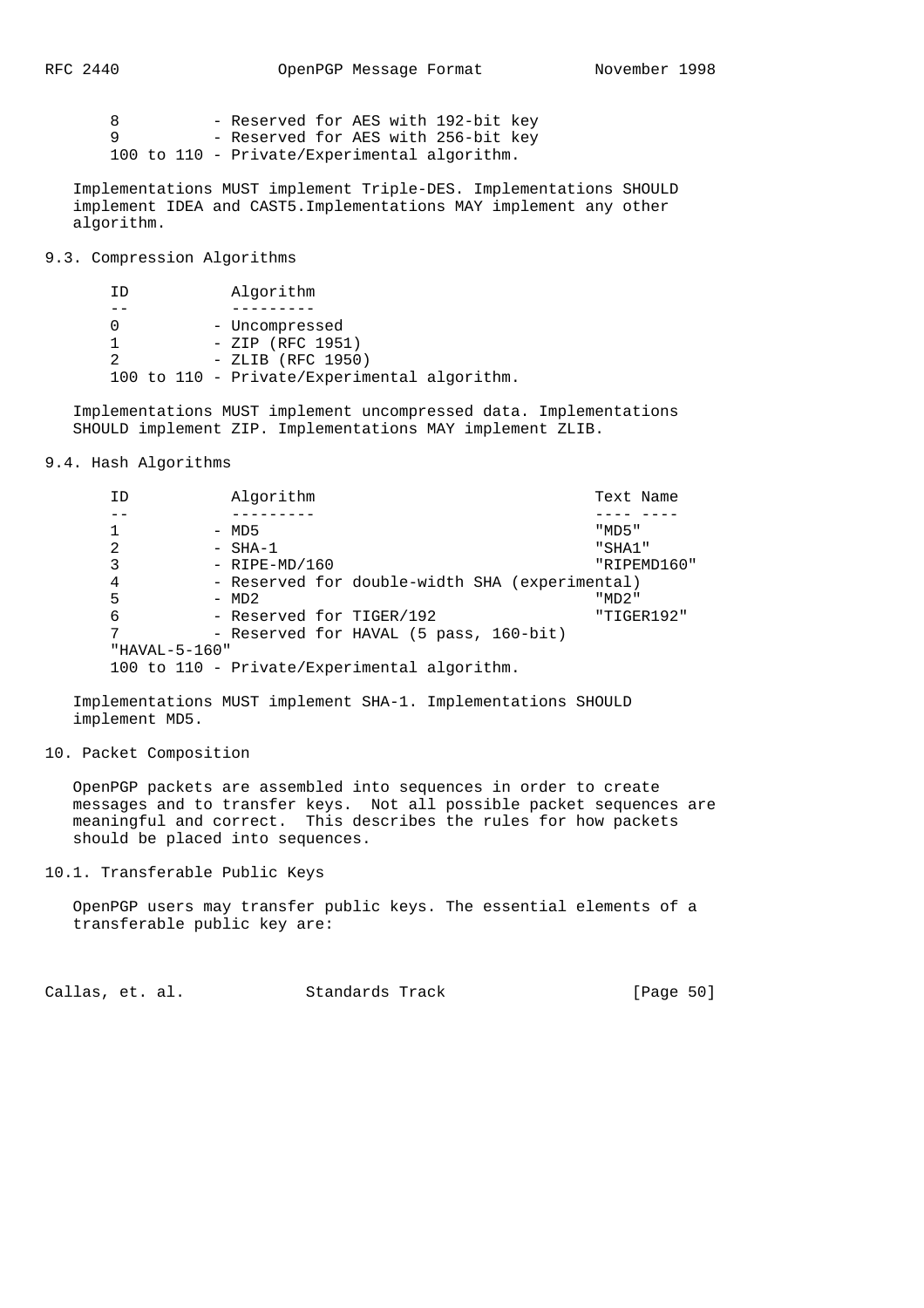- One Public Key packet
- Zero or more revocation signatures
- One or more User ID packets
- After each User ID packet, zero or more signature packets (certifications)
- Zero or more Subkey packets
- After each Subkey packet, one signature packet, optionally a revocation.

 The Public Key packet occurs first. Each of the following User ID packets provides the identity of the owner of this public key. If there are multiple User ID packets, this corresponds to multiple means of identifying the same unique individual user; for example, a user may have more than one email address, and construct a User ID for each one.

 Immediately following each User ID packet, there are zero or more signature packets. Each signature packet is calculated on the immediately preceding User ID packet and the initial Public Key packet. The signature serves to certify the corresponding public key and user ID. In effect, the signer is testifying to his or her belief that this public key belongs to the user identified by this user ID.

 After the User ID packets there may be one or more Subkey packets. In general, subkeys are provided in cases where the top-level public key is a signature-only key. However, any V4 key may have subkeys, and the subkeys may be encryption-only keys, signature-only keys, or general-purpose keys.

 Each Subkey packet must be followed by one Signature packet, which should be a subkey binding signature issued by the top level key.

 Subkey and Key packets may each be followed by a revocation Signature packet to indicate that the key is revoked. Revocation signatures are only accepted if they are issued by the key itself, or by a key that is authorized to issue revocations via a revocation key subpacket in a self-signature by the top level key.

 Transferable public key packet sequences may be concatenated to allow transferring multiple public keys in one operation.

Callas, et. al. Standards Track [Page 51]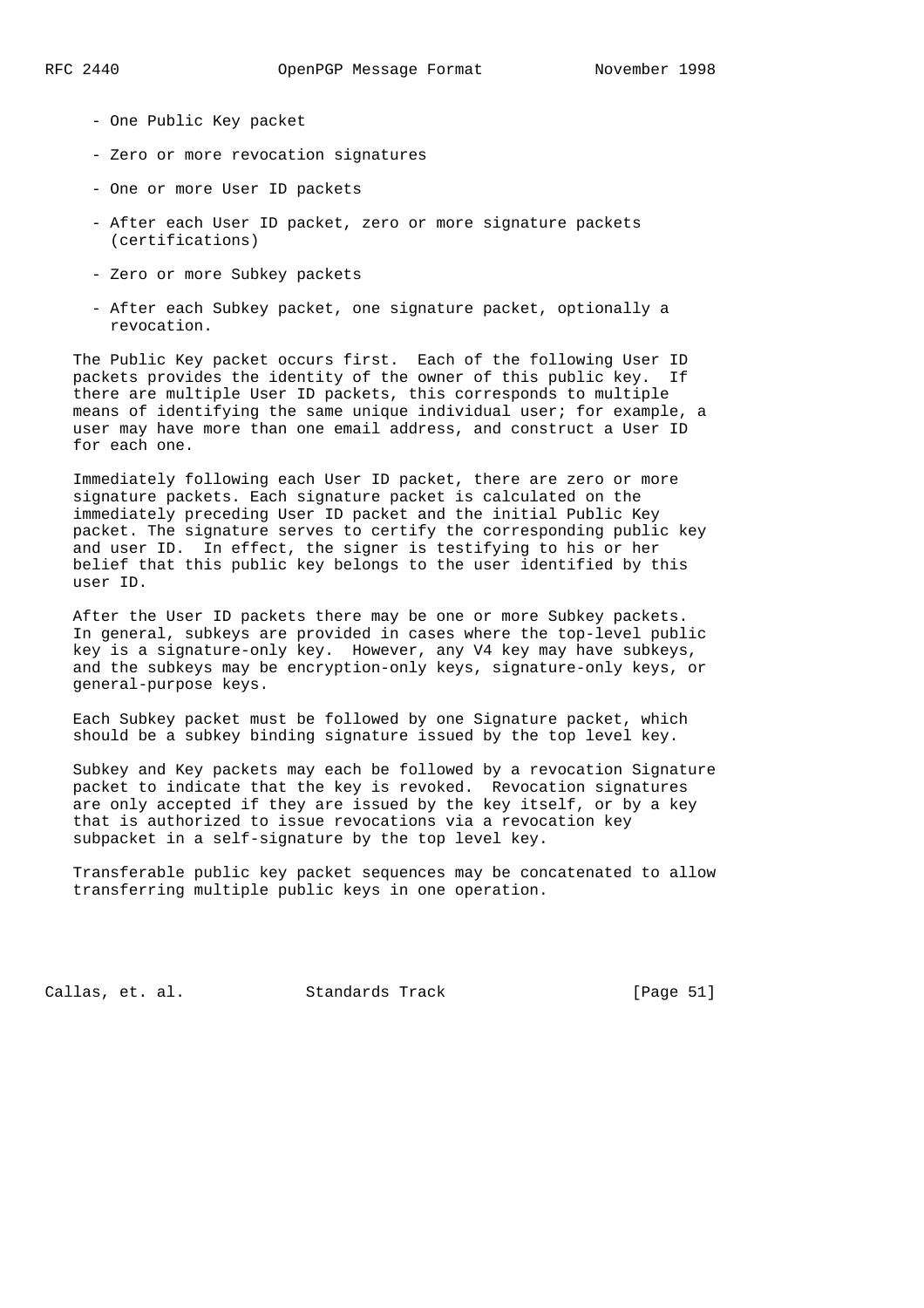10.2. OpenPGP Messages

 An OpenPGP message is a packet or sequence of packets that corresponds to the following grammatical rules (comma represents sequential composition, and vertical bar separates alternatives):

 OpenPGP Message :- Encrypted Message | Signed Message | Compressed Message | Literal Message.

Compressed Message :- Compressed Data Packet.

Literal Message :- Literal Data Packet.

 ESK :- Public Key Encrypted Session Key Packet | Symmetric-Key Encrypted Session Key Packet.

ESK Sequence :- ESK | ESK Sequence, ESK.

 Encrypted Message :- Symmetrically Encrypted Data Packet | ESK Sequence, Symmetrically Encrypted Data Packet.

 One-Pass Signed Message :- One-Pass Signature Packet, OpenPGP Message, Corresponding Signature Packet.

 Signed Message :- Signature Packet, OpenPGP Message | One-Pass Signed Message.

In addition, decrypting a Symmetrically Encrypted Data packet and

 decompressing a Compressed Data packet must yield a valid OpenPGP Message.

10.3. Detached Signatures

 Some OpenPGP applications use so-called "detached signatures." For example, a program bundle may contain a file, and with it a second file that is a detached signature of the first file. These detached signatures are simply a signature packet stored separately from the data that they are a signature of.

- 11. Enhanced Key Formats
- 11.1. Key Structures

 The format of an OpenPGP V3 key is as follows. Entries in square brackets are optional and ellipses indicate repetition.

Callas, et. al. Standards Track [Page 52]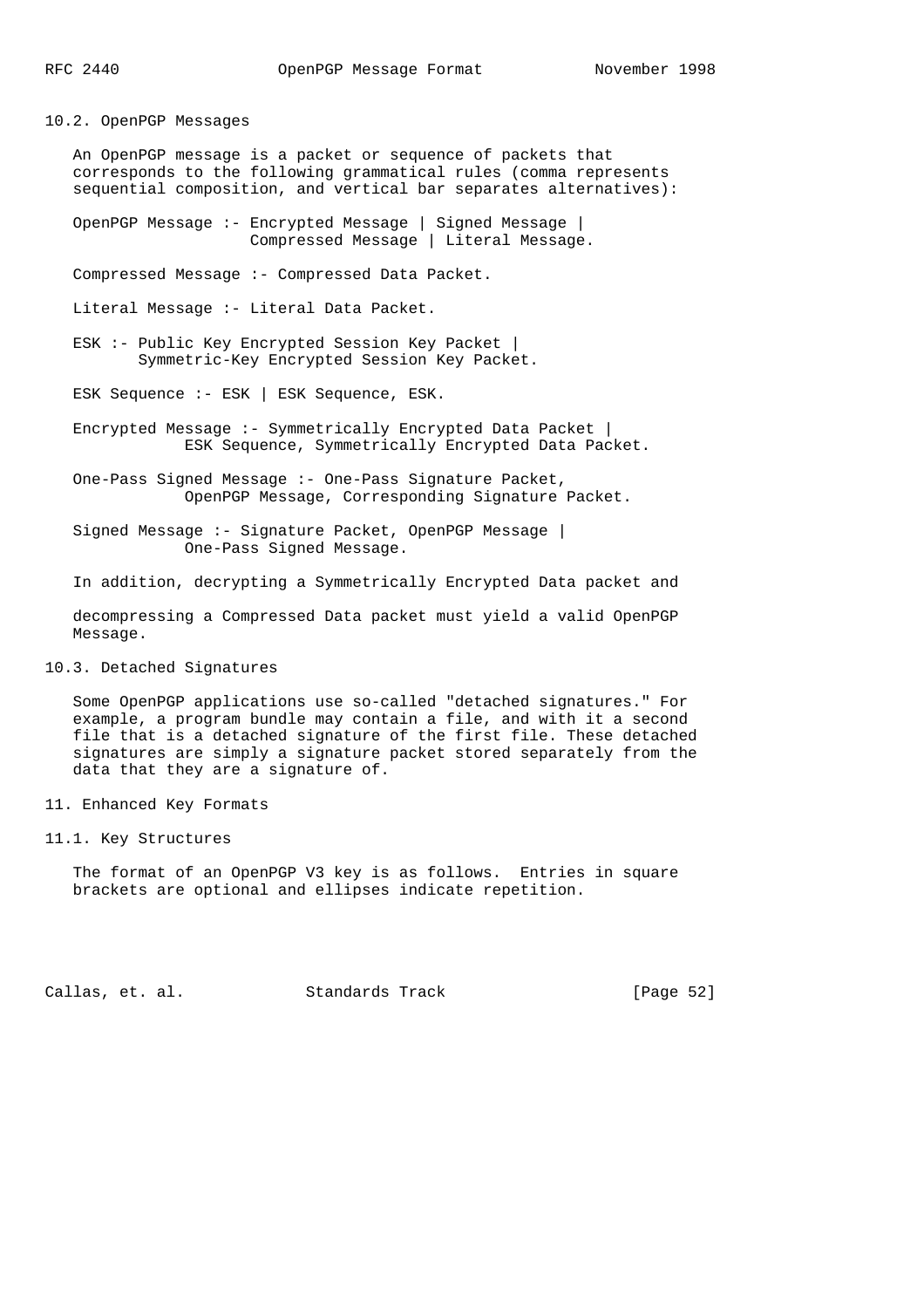RSA Public Key [Revocation Self Signature] User ID [Signature ...] [User ID [Signature ...] ...]

 Each signature certifies the RSA public key and the preceding user ID. The RSA public key can have many user IDs and each user ID can have many signatures.

 The format of an OpenPGP V4 key that uses two public keys is similar except that the other keys are added to the end as 'subkeys' of the primary key.

> Primary-Key [Revocation Self Signature] [Direct Key Self Signature...] User ID [Signature ...] [User ID [Signature ...] ...] [[Subkey [Binding-Signature-Revocation] Primary-Key-Binding-Signature] ...]

 A subkey always has a single signature after it that is issued using the primary key to tie the two keys together. This binding signature may be in either V3 or V4 format, but V4 is preferred, of course.

 In the above diagram, if the binding signature of a subkey has been revoked, the revoked binding signature may be removed, leaving only one signature.

 In a key that has a main key and subkeys, the primary key MUST be a key capable of signing. The subkeys may be keys of any other type. There may be other constructions of V4 keys, too. For example, there may be a single-key RSA key in V4 format, a DSA primary key with an RSA encryption key, or RSA primary key with an Elgamal subkey, etc.

 It is also possible to have a signature-only subkey. This permits a primary key that collects certifications (key signatures) but is used only used for certifying subkeys that are used for encryption and signatures.

11.2. Key IDs and Fingerprints

 For a V3 key, the eight-octet key ID consists of the low 64 bits of the public modulus of the RSA key.

 The fingerprint of a V3 key is formed by hashing the body (but not the two-octet length) of the MPIs that form the key material (public modulus n, followed by exponent e) with MD5.

Callas, et. al. Standards Track [Page 53]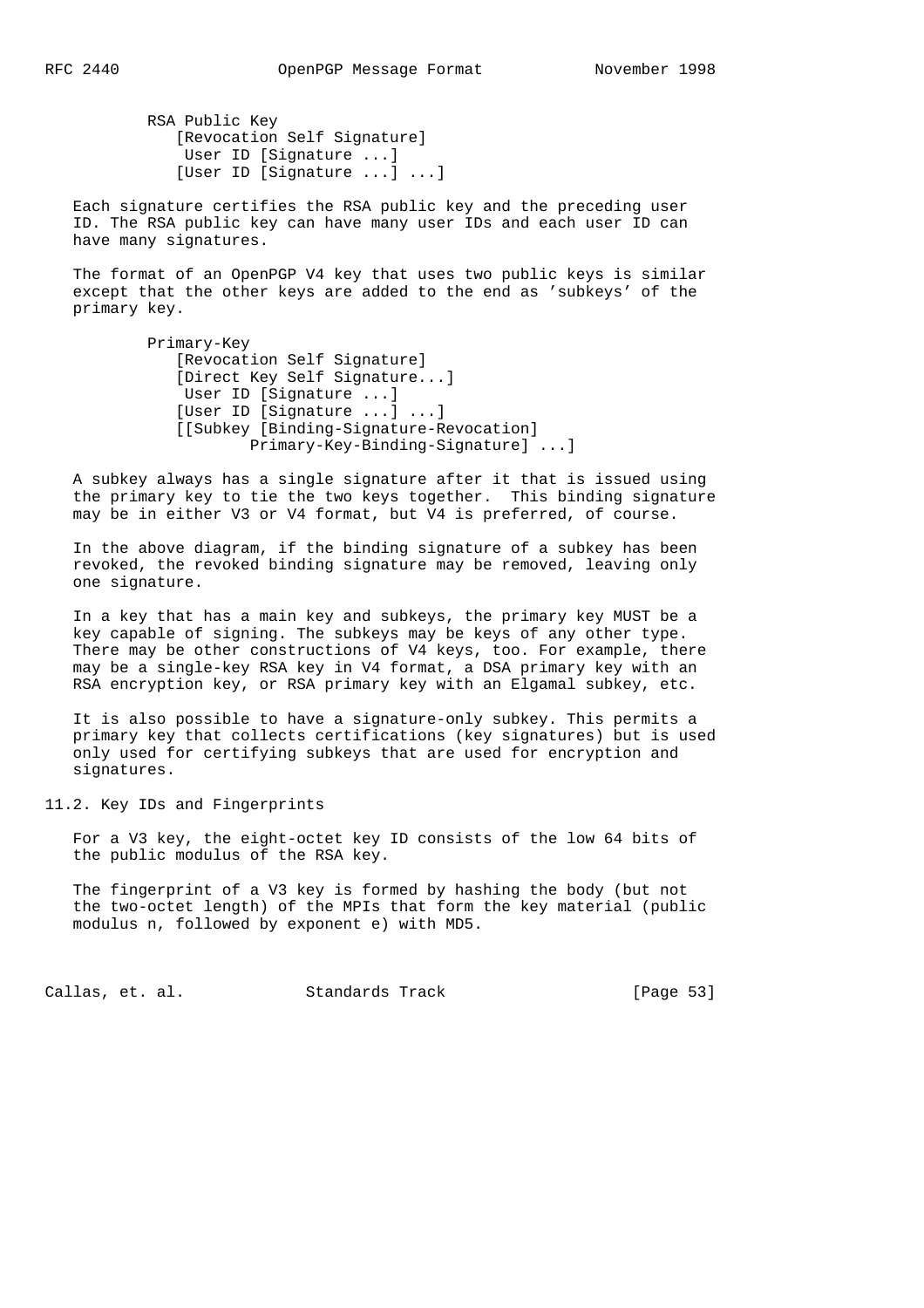A V4 fingerprint is the 160-bit SHA-1 hash of the one-octet Packet Tag, followed by the two-octet packet length, followed by the entire Public Key packet starting with the version field. The key ID is the low order 64 bits of the fingerprint. Here are the fields of the hash material, with the example of a DSA key: a.1) 0x99 (1 octet) a.2) high order length octet of  $(b)-(f)$  (1 octet) a.3) low order length octet of (b)-(f) (1 octet) b) version number =  $4$  (1 octet); c) time stamp of key creation (4 octets); d) algorithm  $(1 \text{ octet})$ : 17 = DSA  $(example)$ ; e) Algorithm specific fields. Algorithm Specific Fields for DSA keys (example): e.1) MPI of DSA prime p; e.2) MPI of DSA group order q (q is a prime divisor of p-1); e.3) MPI of DSA group generator g; e.4) MPI of DSA public key value  $y$  (=  $g**x$  where x is secret). Note that it is possible for there to be collisions of key IDs -- two different keys with the same key ID. Note that there is a much smaller, but still non-zero probability that two different keys have the same fingerprint. Also note that if V3 and V4 format keys share the same RSA key material, they will have different key ids as well as different fingerprints. 12. Notes on Algorithms 12.1. Symmetric Algorithm Preferences The symmetric algorithm preference is an ordered list of algorithms

 that the keyholder accepts. Since it is found on a self-signature, it is possible that a keyholder may have different preferences. For example, Alice may have TripleDES only specified for "alice@work.com" but CAST5, Blowfish, and TripleDES specified for "alice@home.org".

Callas, et. al. Standards Track [Page 54]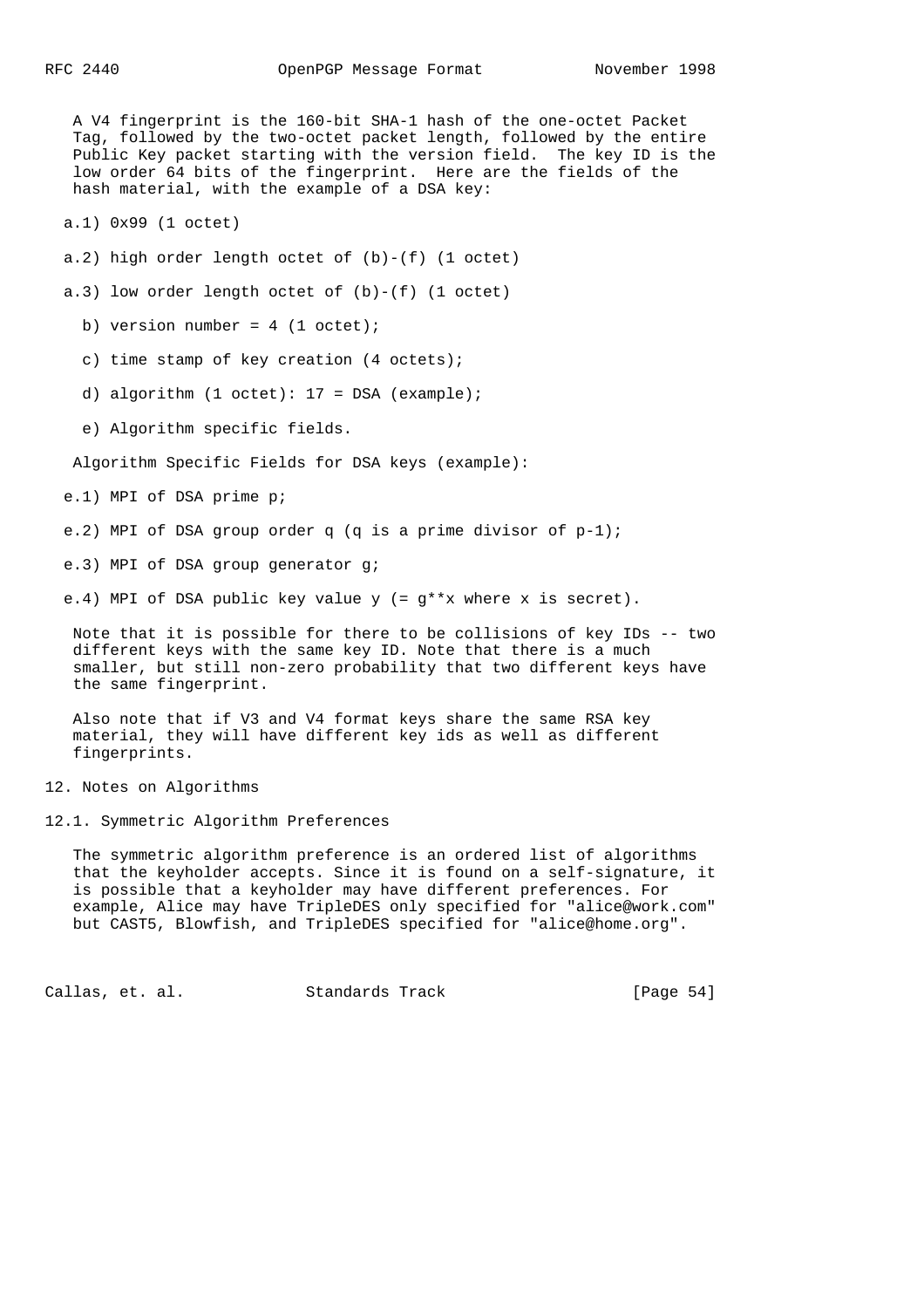Note that it is also possible for preferences to be in a subkey's binding signature.

 Since TripleDES is the MUST-implement algorithm, if it is not explicitly in the list, it is tacitly at the end. However, it is good form to place it there explicitly. Note also that if an implementation does not implement the preference, then it is implicitly a TripleDES-only implementation.

 An implementation MUST not use a symmetric algorithm that is not in the recipient's preference list. When encrypting to more than one recipient, the implementation finds a suitable algorithm by taking the intersection of the preferences of the recipients. Note that the MUST-implement algorithm, TripleDES, ensures that the intersection is not null. The implementation may use any mechanism to pick an algorithm in the intersection.

 If an implementation can decrypt a message that a keyholder doesn't have in their preferences, the implementation SHOULD decrypt the message anyway, but MUST warn the keyholder than protocol has been violated. (For example, suppose that Alice, above, has software that implements all algorithms in this specification. Nonetheless, she prefers subsets for work or home. If she is sent a message encrypted with IDEA, which is not in her preferences, the software warns her that someone sent her an IDEA-encrypted message, but it would ideally decrypt it anyway.)

 An implementation that is striving for backward compatibility MAY consider a V3 key with a V3 self-signature to be an implicit preference for IDEA, and no ability to do TripleDES. This is technically non-compliant, but an implementation MAY violate the above rule in this case only and use IDEA to encrypt the message, provided that the message creator is warned. Ideally, though, the implementation would follow the rule by actually generating two messages, because it is possible that the OpenPGP user's implementation does not have IDEA, and thus could not read the message. Consequently, an implementation MAY, but SHOULD NOT use IDEA in an algorithm conflict with a V3 key.

## 12.2. Other Algorithm Preferences

 Other algorithm preferences work similarly to the symmetric algorithm preference, in that they specify which algorithms the keyholder accepts. There are two interesting cases that other comments need to be made about, though, the compression preferences and the hash preferences.

Callas, et. al. Standards Track [Page 55]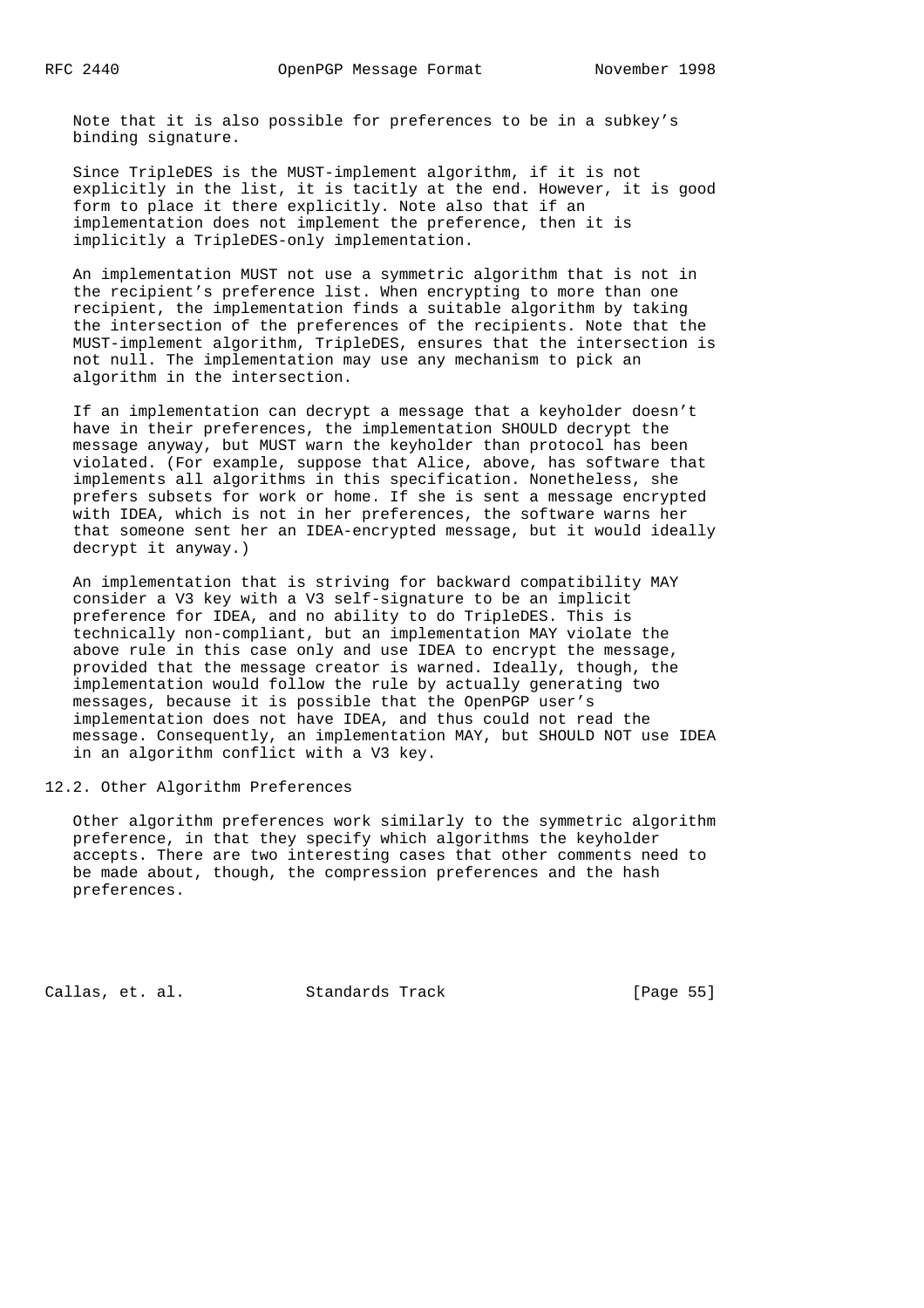### 12.2.1. Compression Preferences

 Compression has been an integral part of PGP since its first days. OpenPGP and all previous versions of PGP have offered compression. And in this specification, the default is for messages to be compressed, although an implementation is not required to do so. Consequently, the compression preference gives a way for a keyholder to request that messages not be compressed, presumably because they are using a minimal implementation that does not include compression. Additionally, this gives a keyholder a way to state that it can support alternate algorithms.

 Like the algorithm preferences, an implementation MUST NOT use an algorithm that is not in the preference vector. If the preferences are not present, then they are assumed to be  $[ZIP(1)]$ , UNCOMPRESSED(0)].

12.2.2. Hash Algorithm Preferences

 Typically, the choice of a hash algorithm is something the signer does, rather than the verifier, because a signer does not typically know who is going to be verifying the signature. This preference, though, allows a protocol based upon digital signatures ease in negotiation.

 Thus, if Alice is authenticating herself to Bob with a signature, it makes sense for her to use a hash algorithm that Bob's software uses. This preference allows Bob to state in his key which algorithms Alice may use.

12.3. Plaintext

 Algorithm 0, "plaintext", may only be used to denote secret keys that are stored in the clear. Implementations must not use plaintext in Symmetrically Encrypted Data Packets; they must use Literal Data Packets to encode unencrypted or literal data.

### 12.4. RSA

 There are algorithm types for RSA-signature-only, and RSA-encrypt only keys. These types are deprecated. The "key flags" subpacket in a signature is a much better way to express the same idea, and generalizes it to all algorithms. An implementation SHOULD NOT create such a key, but MAY interpret it.

 An implementation SHOULD NOT implement RSA keys of size less than 768 bits.

Callas, et. al. Standards Track [Page 56]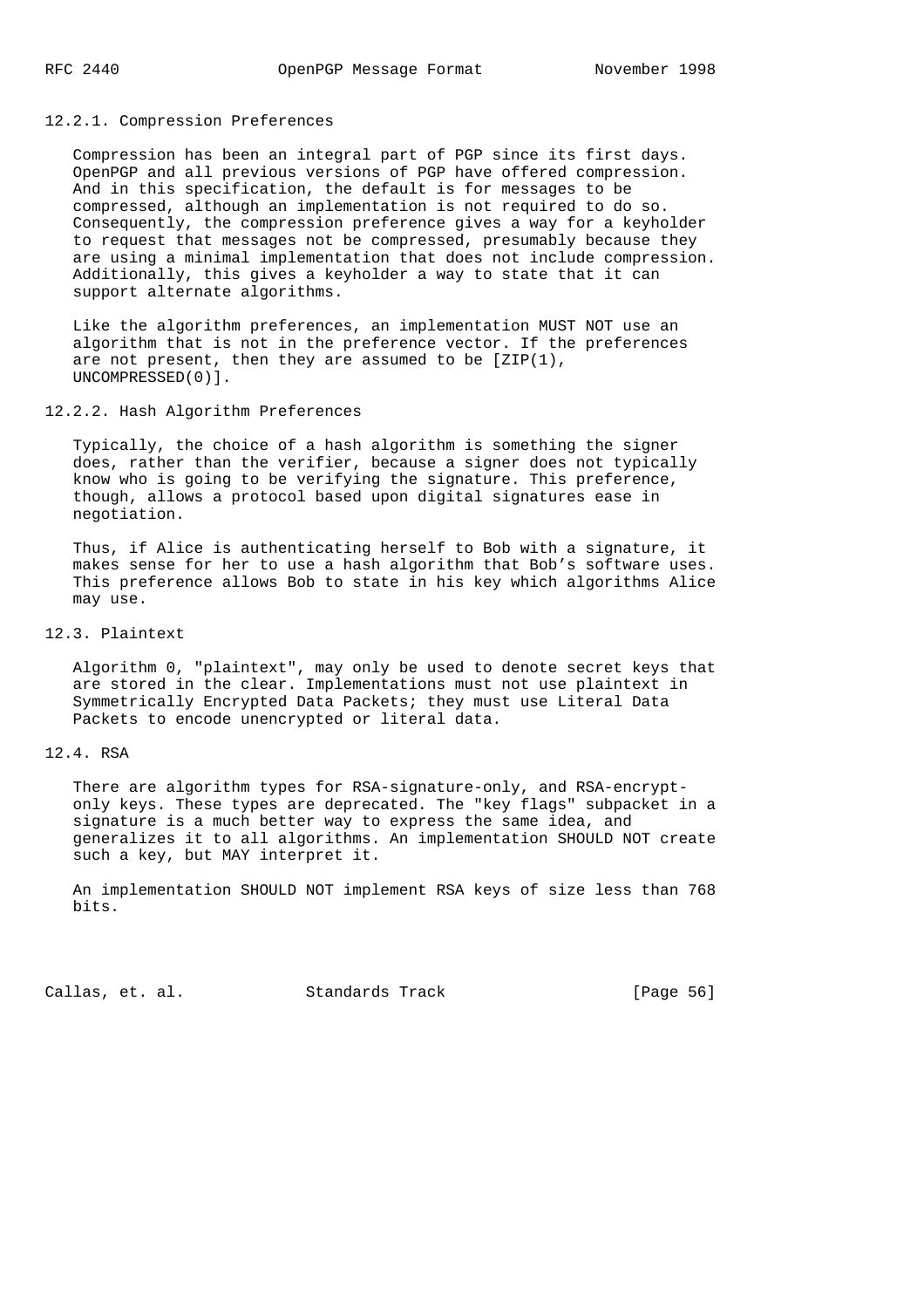It is permissible for an implementation to support RSA merely for backward compatibility; for example, such an implementation would support V3 keys with IDEA symmetric cryptography. Note that this is an exception to the other MUST-implement rules. An implementation that supports RSA in V4 keys MUST implement the MUST-implement features.

12.5. Elgamal

 If an Elgamal key is to be used for both signing and encryption, extra care must be taken in creating the key.

 An ElGamal key consists of a generator g, a prime modulus p, a secret exponent x, and a public value  $y = g^x$  mod p.

 The generator and prime must be chosen so that solving the discrete log problem is intractable. The group g should generate the multiplicative group mod p-1 or a large subgroup of it, and the order of g should have at least one large prime factor. A good choice is to use a "strong" Sophie-Germain prime in choosing p, so that both p and (p-1)/2 are primes. In fact, this choice is so good that implementors SHOULD do it, as it avoids a small subgroup attack.

 In addition, a result of Bleichenbacher [BLEICHENBACHER] shows that if the generator g has only small prime factors, and if g divides the order of the group it generates, then signatures can be forged. In particular, choosing g=2 is a bad choice if the group order may be even. On the other hand, a generator of 2 is a fine choice for an encryption-only key, as this will make the encryption faster.

 While verifying Elgamal signatures, note that it is important to test that r and s are less than p. If this test is not done then signatures can be trivially forged by using large r values of approximately twice the length of p. This attack is also discussed in the Bleichenbacher paper.

 Details on safe use of Elgamal signatures may be found in [MENEZES], which discusses all the weaknesses described above.

 If an implementation allows Elgamal signatures, then it MUST use the algorithm identifier 20 for an Elgamal public key that can sign.

 An implementation SHOULD NOT implement Elgamal keys of size less than 768 bits. For long-term security, Elgamal keys should be 1024 bits or longer.

Callas, et. al. Standards Track [Page 57]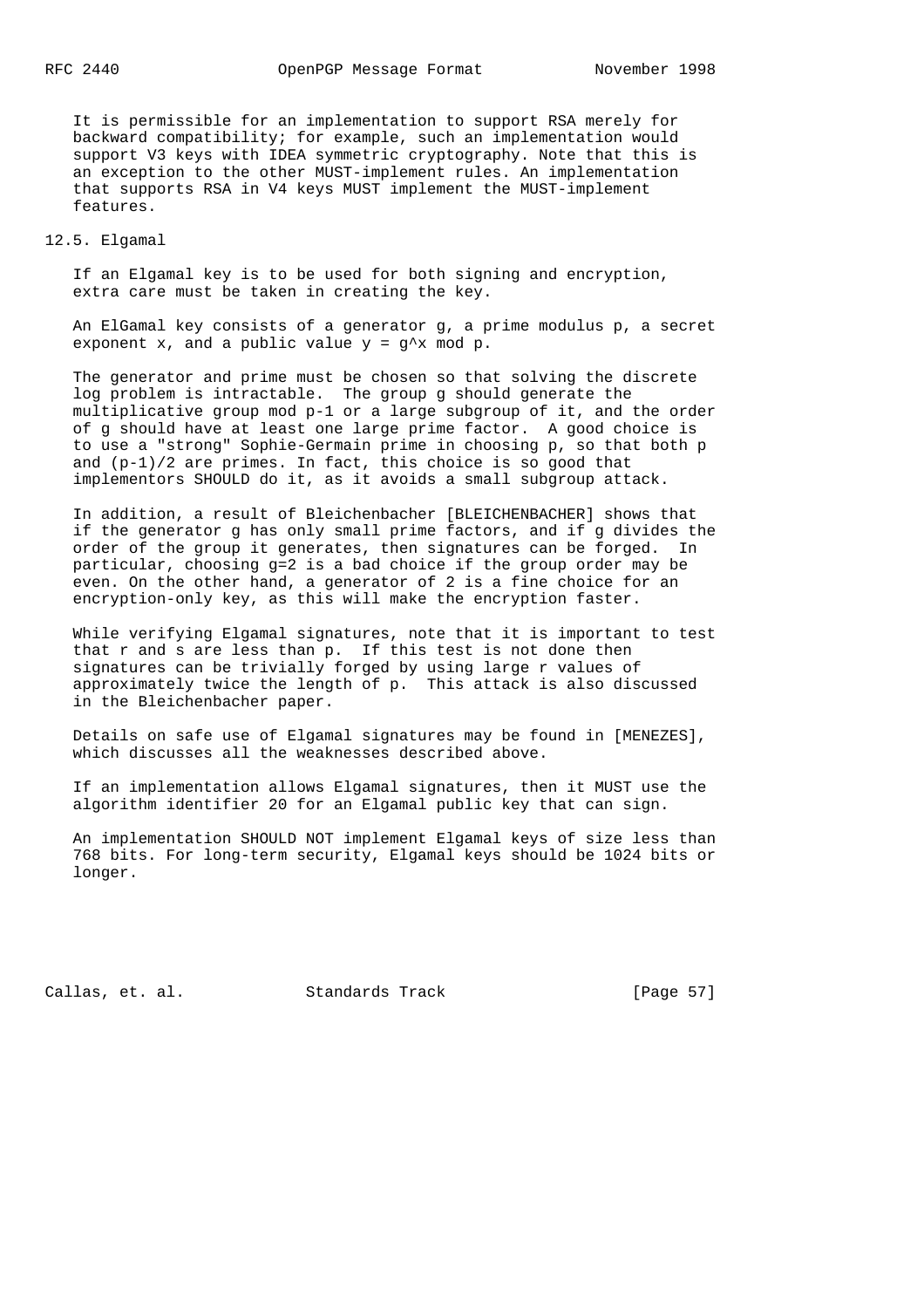### 12.6. DSA

 An implementation SHOULD NOT implement DSA keys of size less than 768 bits. Note that present DSA is limited to a maximum of 1024 bit keys, which are recommended for long-term use.

# 12.7. Reserved Algorithm Numbers

 A number of algorithm IDs have been reserved for algorithms that would be useful to use in an OpenPGP implementation, yet there are issues that prevent an implementor from actually implementing the algorithm. These are marked in the Public Algorithms section as "(reserved for)".

 The reserved public key algorithms, Elliptic Curve (18), ECDSA (19), and X9.42 (21) do not have the necessary parameters, parameter order, or semantics defined.

 The reserved symmetric key algorithm, DES/SK (6), does not have semantics defined.

 The reserved hash algorithms, TIGER192 (6), and HAVAL-5-160 (7), do not have OIDs. The reserved algorithm number 4, reserved for a double-width variant of SHA1, is not presently defined.

 We have reserver three algorithm IDs for the US NIST's Advanced Encryption Standard. This algorithm will work with (at least) 128, 192, and 256-bit keys. We expect that this algorithm will be selected from the candidate algorithms in the year 2000.

## 12.8. OpenPGP CFB mode

 OpenPGP does symmetric encryption using a variant of Cipher Feedback Mode (CFB mode). This section describes the procedure it uses in detail. This mode is what is used for Symmetrically Encrypted Data Packets; the mechanism used for encrypting secret key material is similar, but described in those sections above.

 OpenPGP CFB mode uses an initialization vector (IV) of all zeros, and prefixes the plaintext with ten octets of random data, such that octets 9 and 10 match octets 7 and 8. It does a CFB "resync" after encrypting those ten octets.

 Note that for an algorithm that has a larger block size than 64 bits, the equivalent function will be done with that entire block. For example, a 16-octet block algorithm would operate on 16 octets, and then produce two octets of check, and then work on 16-octet blocks.

Callas, et. al. Standards Track [Page 58]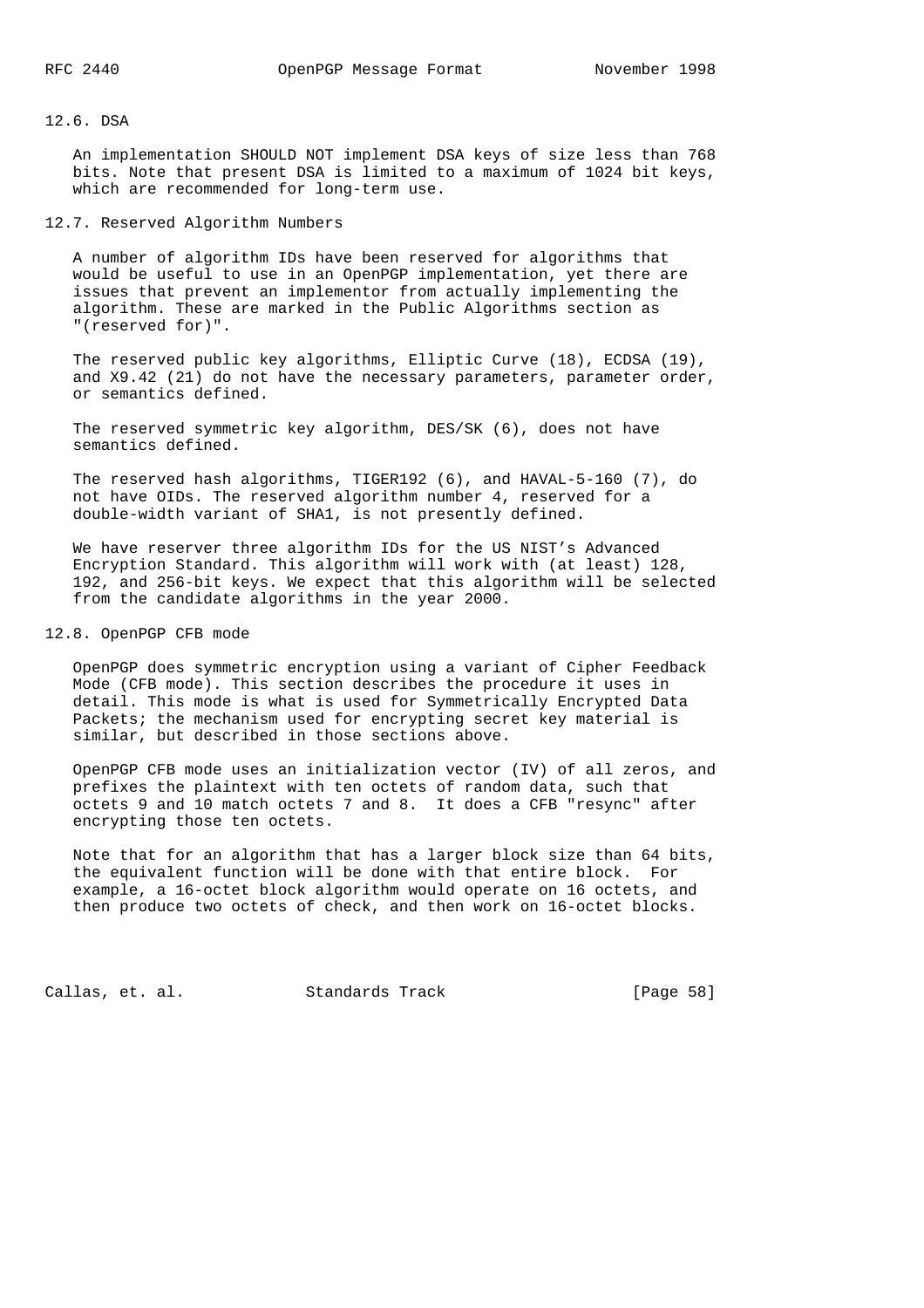Step by step, here is the procedure:

- 1. The feedback register (FR) is set to the IV, which is all zeros.
- 2. FR is encrypted to produce FRE (FR Encrypted). This is the encryption of an all-zero value.
- 3. FRE is xored with the first 8 octets of random data prefixed to the plaintext to produce C1-C8, the first 8 octets of ciphertext.
- 4. FR is loaded with C1-C8.
- 5. FR is encrypted to produce FRE, the encryption of the first 8 octets of ciphertext.
- 6. The left two octets of FRE get xored with the next two octets of data that were prefixed to the plaintext. This produces C9-C10, the next two octets of ciphertext.
- 7. (The resync step) FR is loaded with C3-C10.
- 8. FR is encrypted to produce FRE.
- 9. FRE is xored with the first 8 octets of the given plaintext, now that we have finished encrypting the 10 octets of prefixed data. This produces C11-C18, the next 8 octets of ciphertext.
- 10. FR is loaded with C11-C18
- 11. FR is encrypted to produce FRE.
- 12. FRE is xored with the next 8 octets of plaintext, to produce the next 8 octets of ciphertext. These are loaded into FR and the process is repeated until the plaintext is used up.
- 13. Security Considerations

 As with any technology involving cryptography, you should check the current literature to determine if any algorithms used here have been found to be vulnerable to attack.

 This specification uses Public Key Cryptography technologies. Possession of the private key portion of a public-private key pair is assumed to be controlled by the proper party or parties.

 Certain operations in this specification involve the use of random numbers. An appropriate entropy source should be used to generate these numbers. See RFC 1750.

Callas, et. al. Standards Track [Page 59]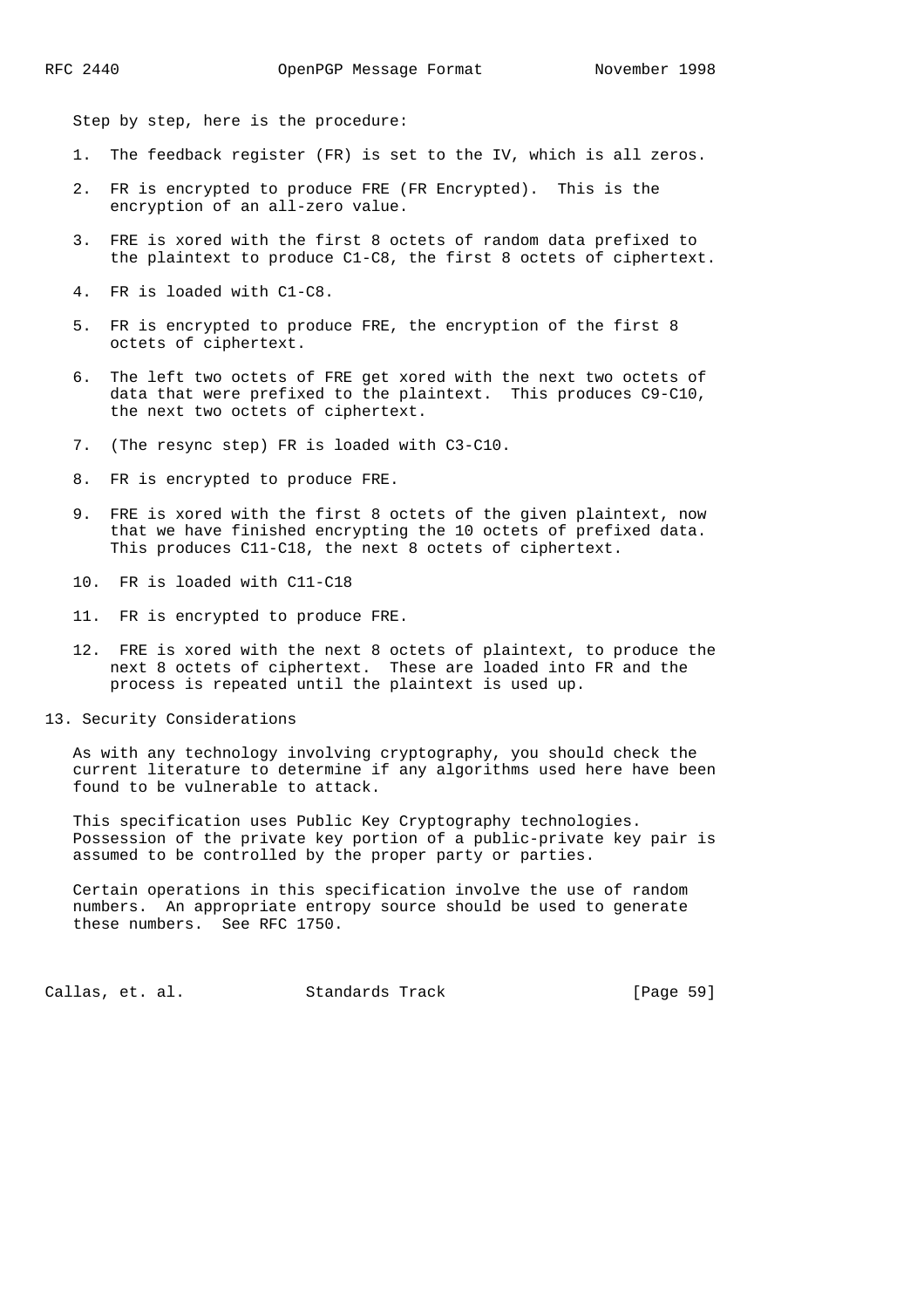The MD5 hash algorithm has been found to have weaknesses (pseudo collisions in the compress function) that make some people deprecate its use. They consider the SHA-1 algorithm better.

 Many security protocol designers think that it is a bad idea to use a single key for both privacy (encryption) and integrity (signatures). In fact, this was one of the motivating forces behind the V4 key format with separate signature and encryption keys. If you as an implementor promote dual-use keys, you should at least be aware of this controversy.

 The DSA algorithm will work with any 160-bit hash, but it is sensitive to the quality of the hash algorithm, if the hash algorithm is broken, it can leak the secret key. The Digital Signature Standard (DSS) specifies that DSA be used with SHA-1. RIPEMD-160 is considered by many cryptographers to be as strong. An implementation should take care which hash algorithms are used with DSA, as a weak hash can not only allow a signature to be forged, but could leak the secret key. These same considerations about the quality of the hash algorithm apply to Elgamal signatures.

 If you are building an authentication system, the recipient may specify a preferred signing algorithm. However, the signer would be foolish to use a weak algorithm simply because the recipient requests it.

 Some of the encryption algorithms mentioned in this document have been analyzed less than others. For example, although CAST5 is presently considered strong, it has been analyzed less than Triple- DES. Other algorithms may have other controversies surrounding them.

 Some technologies mentioned here may be subject to government control in some countries.

14. Implementation Nits

 This section is a collection of comments to help an implementer, particularly with an eye to backward compatibility. Previous implementations of PGP are not OpenPGP-compliant. Often the differences are small, but small differences are frequently more vexing than large differences. Thus, this list of potential problems and gotchas for a developer who is trying to be backward-compatible.

- \* PGP 5.x does not accept V4 signatures for anything other than key material.
- \* PGP 5.x does not recognize the "five-octet" lengths in new-format headers or in signature subpacket lengths.

Callas, et. al. Standards Track [Page 60]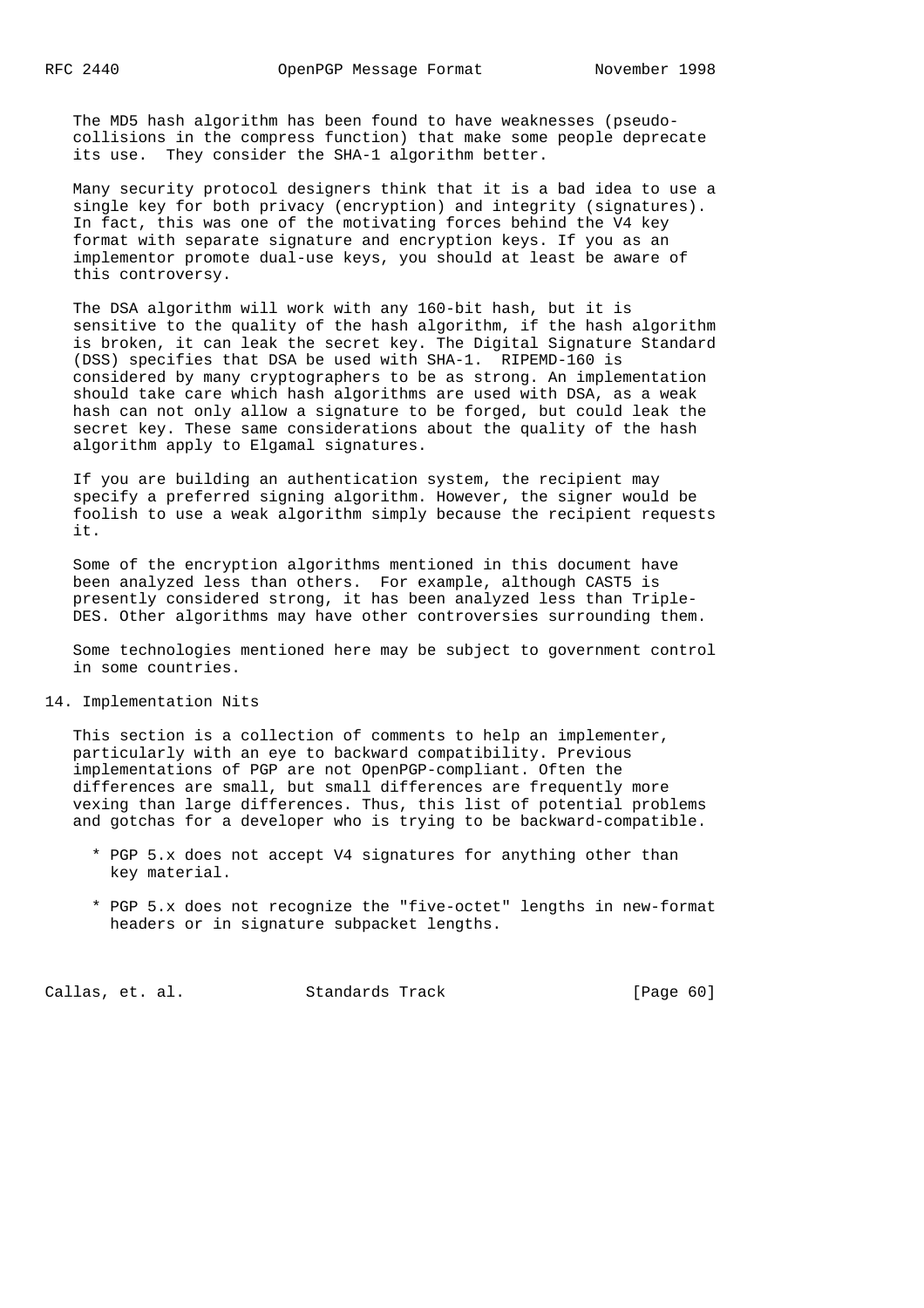- \* PGP 5.0 rejects an encrypted session key if the keylength differs from the S2K symmetric algorithm. This is a bug in its validation function.
- \* PGP 5.0 does not handle multiple one-pass signature headers and trailers. Signing one will compress the one-pass signed literal and prefix a V3 signature instead of doing a nested one-pass signature.
- \* When exporting a private key, PGP 2.x generates the header "BEGIN PGP SECRET KEY BLOCK" instead of "BEGIN PGP PRIVATE KEY BLOCK". All previous versions ignore the implied data type, and look directly at the packet data type.
- \* In a clear-signed signature, PGP 5.0 will figure out the correct hash algorithm if there is no "Hash:" header, but it will reject a mismatch between the header and the actual algorithm used. The "standard" (i.e. Zimmermann/Finney/et al.) version of PGP 2.x rejects the "Hash:" header and assumes MD5. There are a number of enhanced variants of PGP 2.6.x that have been modified for SHA-1 signatures.
- \* PGP 5.0 can read an RSA key in V4 format, but can only recognize it with a V3 keyid, and can properly use only a V3 format RSA key.
- \* Neither PGP 5.x nor PGP 6.0 recognize Elgamal Encrypt and Sign keys. They only handle Elgamal Encrypt-only keys.
- \* There are many ways possible for two keys to have the same key material, but different fingerprints (and thus key ids). Perhaps the most interesting is an RSA key that has been "upgraded" to V4 format, but since a V4 fingerprint is constructed by hashing the key creation time along with other things, two V4 keys created at different times, yet with the same key material will have different fingerprints.
- \* If an implementation is using zlib to interoperate with PGP 2.x, then the "windowBits" parameter should be set to -13.

Callas, et. al. Standards Track [Page 61]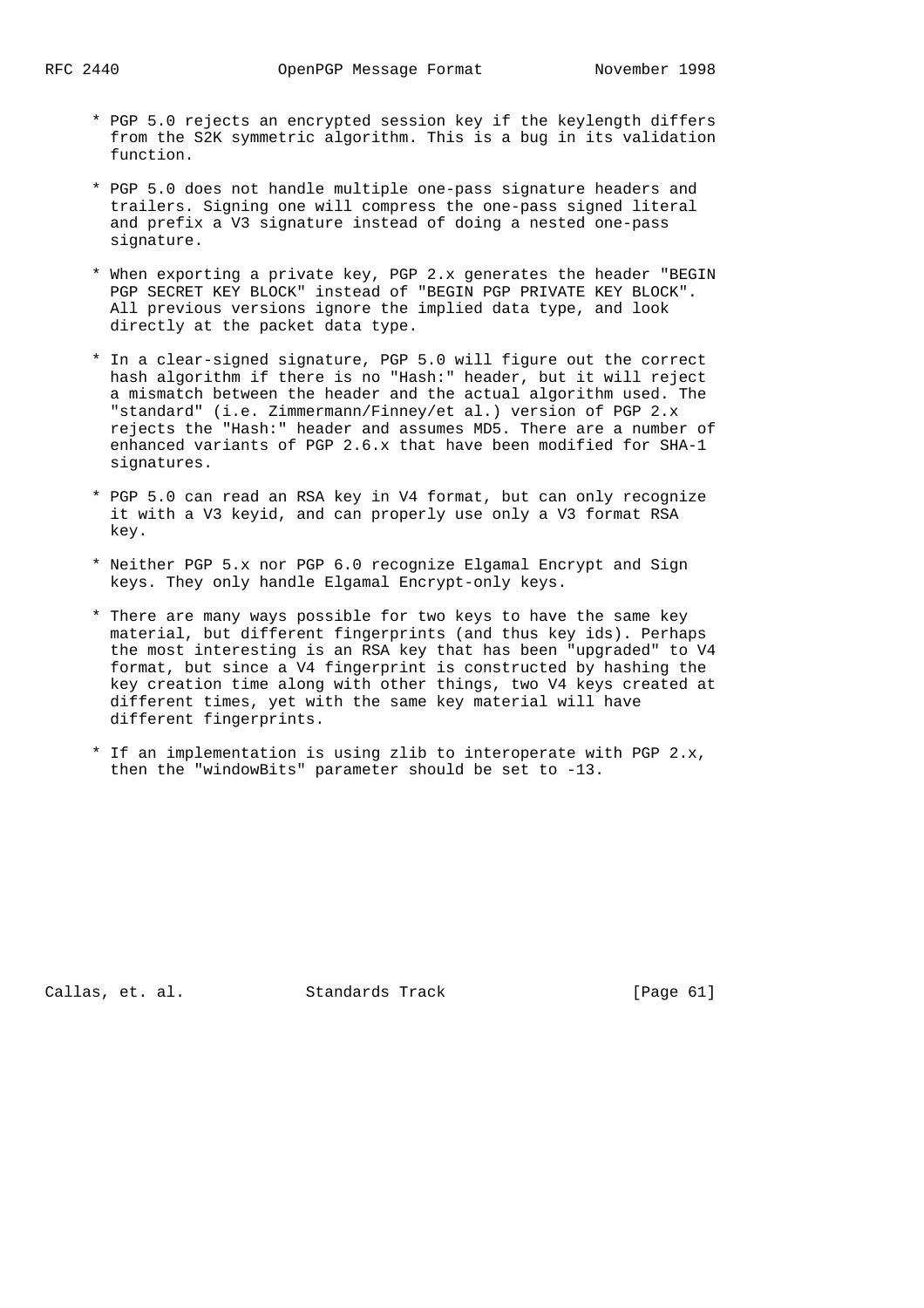15. Authors and Working Group Chair The working group can be contacted via the current chair: John W. Noerenberg, II Qualcomm, Inc 6455 Lusk Blvd San Diego, CA 92131 USA Phone: +1 619-658-3510 EMail: jwn2@qualcomm.com The principal authors of this memo are: Jon Callas Network Associates, Inc. 3965 Freedom Circle Santa Clara, CA 95054, USA Phone: +1 408-346-5860 EMail: jon@pgp.com, jcallas@nai.com Lutz Donnerhacke IKS GmbH Wildenbruchstr. 15 07745 Jena, Germany Phone: +49-3641-675642 EMail: lutz@iks-jena.de Hal Finney Network Associates, Inc. 3965 Freedom Circle Santa Clara, CA 95054, USA EMail: hal@pgp.com Rodney Thayer EIS Corporation Clearwater, FL 33767, USA EMail: rodney@unitran.com

Callas, et. al. Standards Track [Page 62]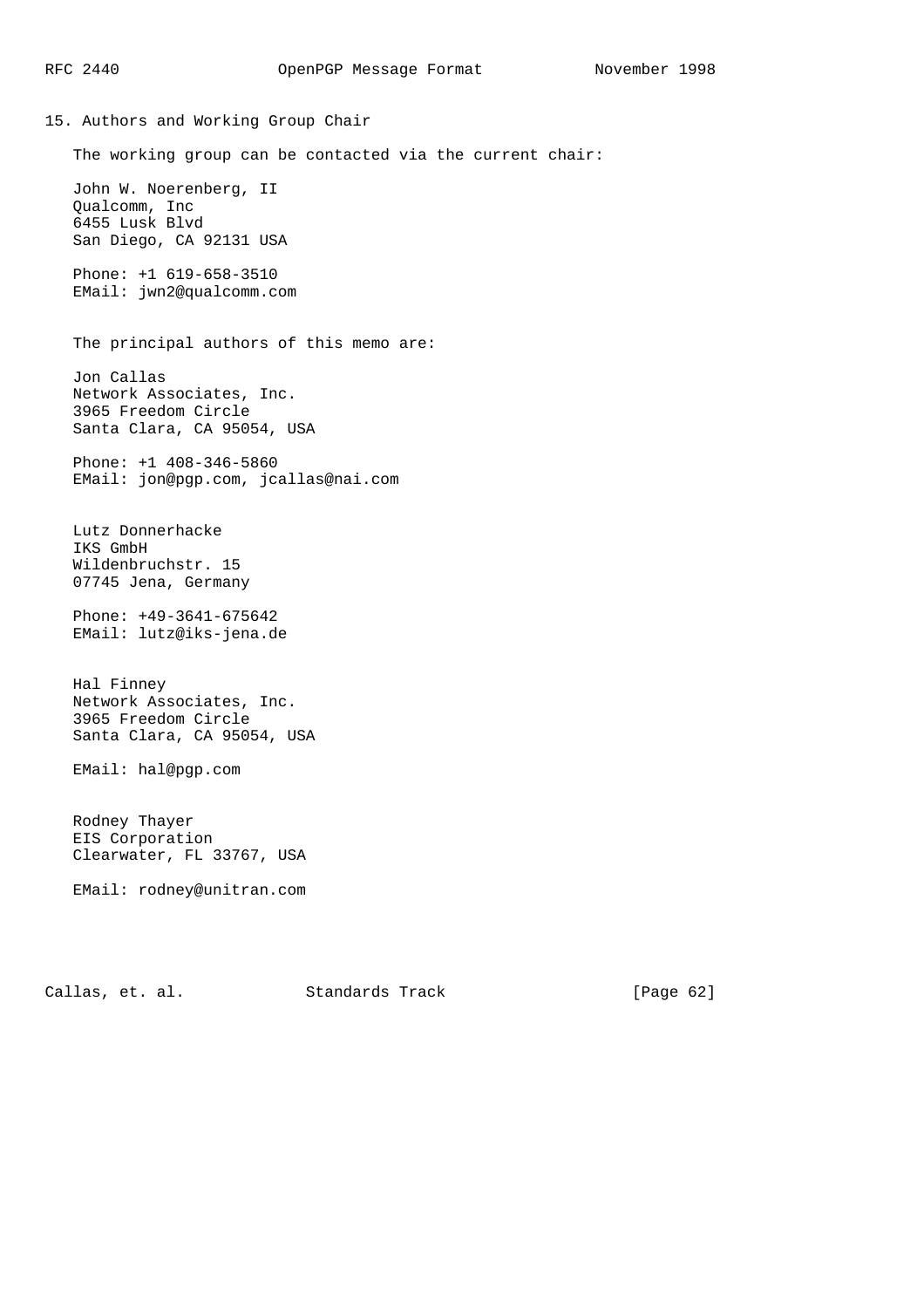This memo also draws on much previous work from a number of other authors who include: Derek Atkins, Charles Breed, Dave Del Torto, Marc Dyksterhouse, Gail Haspert, Gene Hoffman, Paul Hoffman, Raph Levien, Colin Plumb, Will Price, William Stallings, Mark Weaver, and Philip R. Zimmermann.

## 16. References

- [BLEICHENBACHER] Bleichenbacher, Daniel, "Generating ElGamal signatures without knowing the secret key," Eurocrypt 96. Note that the version in the proceedings has an error. A revised version is available at the time of writing from <ftp://ftp.inf.ethz.ch/pub/publications/papers/ti/isc /ElGamal.ps>
- [BLOWFISH] Schneier, B. "Description of a New Variable-Length Key, 64-Bit Block Cipher (Blowfish)" Fast Software Encryption, Cambridge Security Workshop Proceedings (December 1993), Springer-Verlag, 1994, pp191-204

<http://www.counterpane.com/bfsverlag.html>

- [DONNERHACKE] Donnerhacke, L., et. al, "PGP263in an improved international version of PGP", ftp://ftp.iks jena.de/mitarb/lutz/crypt/software/pgp/
- [ELGAMAL] T. ElGamal, "A Public-Key Cryptosystem and a Signature Scheme Based on Discrete Logarithms," IEEE Transactions on Information Theory, v. IT-31, n. 4, 1985, pp. 469-472.
- [IDEA] Lai, X, "On the design and security of block ciphers", ETH Series in Information Processing, J.L. Massey (editor), Vol. 1, Hartung-Gorre Verlag Knostanz, Technische Hochschule (Zurich), 1992
- [ISO-10646] ISO/IEC 10646-1:1993. International Standard -- Information technology -- Universal Multiple-Octet Coded Character Set (UCS) -- Part 1: Architecture and Basic Multilingual Plane. UTF-8 is described in Annex R, adopted but not yet published. UTF-16 is described in Annex Q, adopted but not yet published.
- [MENEZES] Alfred Menezes, Paul van Oorschot, and Scott Vanstone, "Handbook of Applied Cryptography," CRC Press, 1996.

Callas, et. al. Standards Track [Page 63]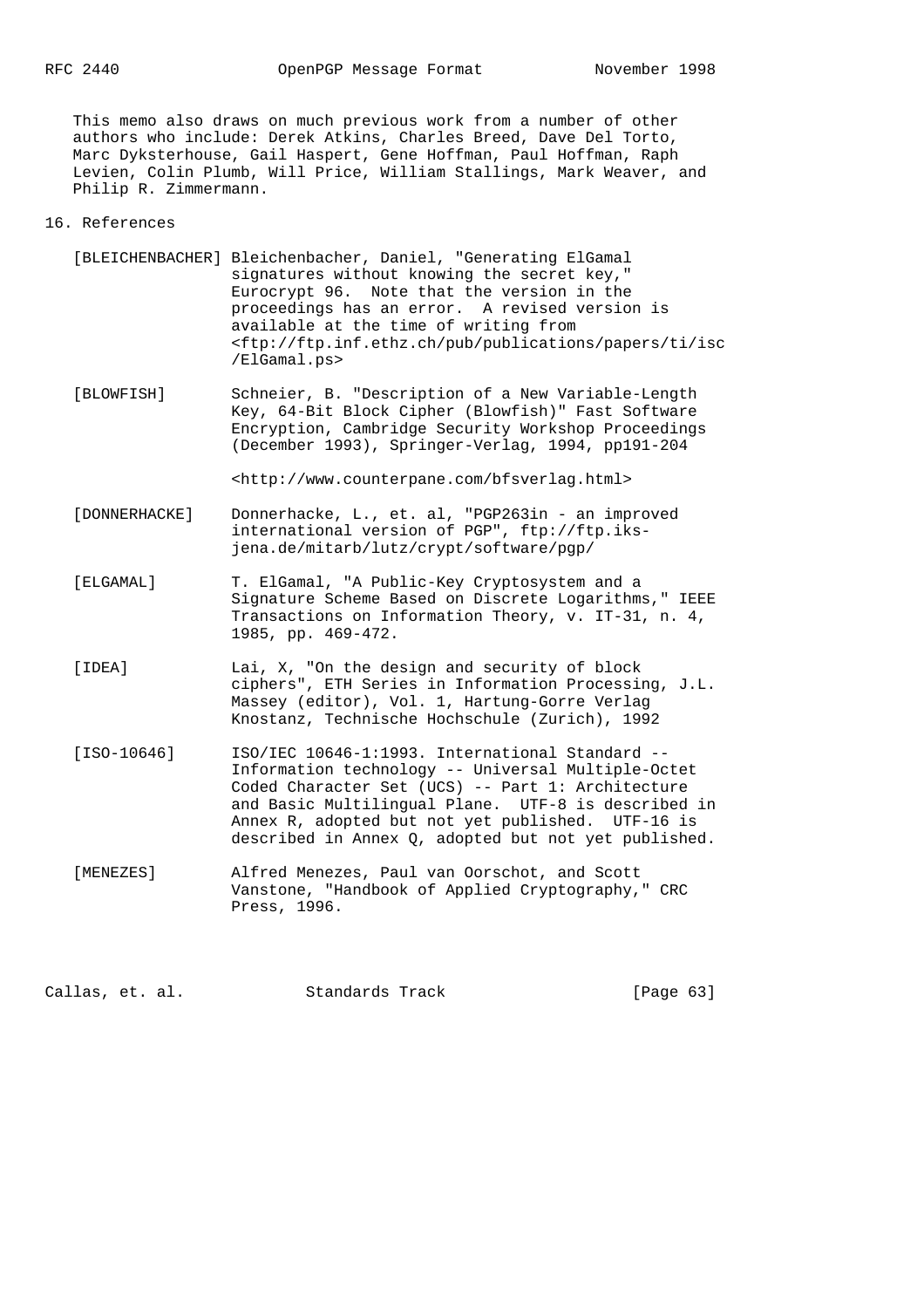| RFC 2440  | OpenPGP Message Format                                                                                                                                                      | November 1998 |
|-----------|-----------------------------------------------------------------------------------------------------------------------------------------------------------------------------|---------------|
| [RFC822]  | Crocker, D., "Standard for the format of ARPA<br>Internet text messages", STD 11, RFC 822, August<br>1982.                                                                  |               |
| [RFC1423] | Balenson, D., "Privacy Enhancement for Internet<br>Electronic Mail: Part III: Algorithms, Modes, and<br>Identifiers", RFC 1423, October 1993.                               |               |
| [RFC1641] | Goldsmith, D. and M. Davis, "Using Unicode with<br>MIME", RFC 1641, July 1994.                                                                                              |               |
| [RTC1750] | Eastlake, D., Crocker, S. and J. Schiller,<br>"Randomness Recommendations for Security", RFC 1750,<br>December 1994.                                                        |               |
| [RFC1951] | Deutsch, P., "DEFLATE Compressed Data Format<br>Specification version 1.3.", RFC 1951, May 1996.                                                                            |               |
| [RFC1983] | Malkin, G., "Internet Users' Glossary", FYI 18, RFC<br>1983, August 1996.                                                                                                   |               |
| [RFC1991] | Atkins, D., Stallings, W. and P. Zimmermann, "PGP<br>Message Exchange Formats", RFC 1991, August 1996.                                                                      |               |
| [RFC2015] | Elkins, M., "MIME Security with Pretty Good Privacy<br>(PGP)", RFC 2015, October 1996.                                                                                      |               |
| [RFC2231] | Borenstein, N. and N. Freed, "Multipurpose Internet<br>Mail Extensions (MIME) Part One: Format of Internet<br>Message Bodies.", RFC 2231, November 1996.                    |               |
| [RFC2119] | Bradner, S., "Key words for use in RFCs to Indicate<br>Requirement Level", BCP 14, RFC 2119, March 1997.                                                                    |               |
| [RFC2144] | Adams, C., "The CAST-128 Encryption Algorithm", RFC<br>2144, May 1997.                                                                                                      |               |
| [RFC2279] | Yergeau., F., "UTF-8, a transformation format of<br>Unicode and ISO 10646", RFC 2279, January 1998.                                                                         |               |
| [RFC2313] | Kaliski, B., "PKCS #1: RSA Encryption Standard<br>version 1.5", RFC 2313, March 1998.                                                                                       |               |
| [SAFER]   | Massey, J.L. "SAFER K-64: One Year Later", B.<br>Preneel, editor, Fast Software Encryption, Second<br>International Workshop (LNCS 1008) pp212-241,<br>Springer-Verlag 1995 |               |

Callas, et. al. Standards Track [Page 64]